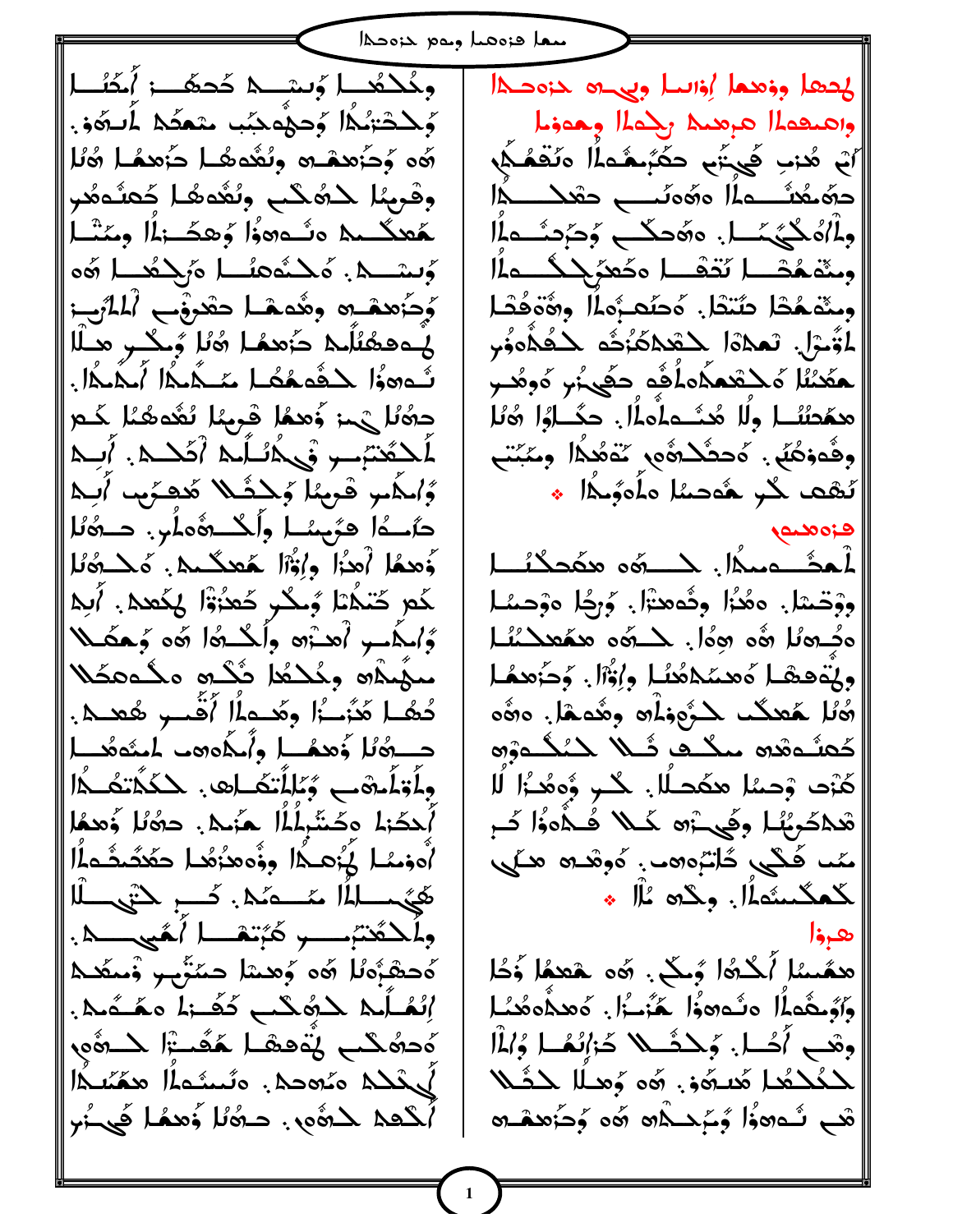سما فزوهنا وتوم جزوحها كَمِعْتُ وَوَا لِلْكَمْرَةُ كُثْبِ هِ. أَحْسَنُهُ ا كَسِيْنَا كَاتِبِ كَبْتِمْكَا كَتْتَب إِوَّارِ للتَعمدُه أُهْـــه حفُـــدُهُوُا لِكُوُهُـــا كَحْكِيكُمْ ۞اهكَنْكُمْ ۞وهُنْبُو هُوَتُنُسَأَ وَاهْتَــٰٰهَا وَجِئْــابُنَا هِجَنِّـمْــابُنَا. كَـــزِ صے ہ کمکے اضمراض کے لگا ہوشک هَمَانُوَمِّلَـــ هُدَى مَدَّنَـــأَهْ أَمَّالَ مَؤْمِيلِ وَمَالَمُكُــد مَّــَ ٓبِلَٰا كَلَحْثَـــ ۚ;لَٰہٖ كَــٰ بِلَٰا ەُمەھُكْل. ەْھەْب مِشْتَاھْكُى شَي |كَبْسِمْا| هَنْزَمْا. دَوْنَا زَهِمْا حَكْسِعْدا رَجُىحُــا كِنُــوَوُا تِكَـــلَا فَرْهُـــمِكَ. وِجُومِيْنَا وَاصِلَاتُواْ. وَيُصَحُّـواْ الْمَرِيغَا لِأَوْالُمْ رِضْبَتُمَنَّ الْمَوْشَبَكَتَه ەكككىب ئىقتىسىلىك همَّــْـكْنُـمَا وَٰٓءَٰمَاْ هككـْـهِـمَا وِخَـلا لِمُسَّمَٰلًا مُتَعَذَّا هُوَ هُكُسُا وَوْحِسُا ۖ دْٸىعىكىر ﯩﮕﯩﺪ دُﻣﺎ. ﻣﯩﮕﻪﻛـﺎ ﻛِﻜﯩﻪﻟ مَحْشَـده حَنْحمــدًا مَـْــدَّا وَهِئُــدَمُدِ. حشُلًا زَمِعْهِ الْمُتَكَالُولَ مَ يَوْمِعَهِ مَنْسَزُوْلُ. دَنُدُمْنُوبِ هُدَنَسِي حَرْقِيْشِيا هَاجْهَا وِشَكْفَنُس لَكُمُنْا. أَيَّظُ ولَا هَكُلُهُمْ. مَكْمُزْدُ كَكْمُ وَلَا لَمُعَشَّمَا لِهُمْمَاءُ الْمَرْيَٰلِ}. هُمْهُمْ حَبْسُهِ هِ مُعْمَى هُعْدَا. حَقَّلًا وُعْمًا كَنَّفَ تَــــههُم كَــــ إِوَّاـــــــر هَـنتنْتَـــا أَلَلَا أفشست تنب لمقصده وأموقو ٱلملسَّىب هَي وْتَسْـه بِ هَنْتَهْـا. لحشاها ومحتوشا وكمحافي هُوفَي أَلا هُبِ فَهِ اللَّهُ هَنَّمُهُ اللَّهُ عَنْتُمْ إِ. تُوْسِيْدًا وِصْدْ هْعْنُوْمٍ وَكُلْدْ وْهُعْدْ كَحْتَمْكُلْمُنْدَمُلْ وِرْدُهُ رَبِّ رَحْدَكُمْ الْمُحَمَّدُ كَمَالٌ كَاسِفٍ وَأَكْتَرَةٌ مِلْمًا . كَمْتَعَطَّيْهِمْ دُمُكُم مَعَمَّنُكُ). مَحَكِّدَكُم مَرْقَدِهِكُمْ فَي زُيرٍ مَنْكَ حَكَمْهُكَ وَإِذْكُمْ . لْحَدُّشْـا لِكَعْلاَلُدُوْهُــه أَمَثَلُـا وَكَــرِ كككعفئد وفب افئا لحقةهقا هكَمْمُنْا أَهُنْتَا وِحُـو تَـ30\$ هَأْبِــمْ كَـع هَكَمُبْكُمَاً. 6% مُمَكِّئًا دُ5 كَرِ دُ5 حِكْمَنَا لَحْسَمِ أَشَمِرٍ تَـ30\$ هُكْتُلَهُمْ. حسَنُهُ لَمْ أَوْهَدُ مَعْ الْمُحَمَّدِ مَعْنَدَدَ مِنْهُمْ مِنْهُمْ مِنْ ەُ/مُسُلِّلُهِ نُھْــم حُـــو هُوصئـــا مَتَوْصًا مُتَوَىِّدُا حَثَكَ هُوَ مُتَوَسَّل ەلمۇمگا. لاڭــەر ەڭمىئــر كېْــھـا ەقتىكا أسو ھُـەمۇلا ھُزىُـا. ھَيْىلا ھُمُ حثَّلَاصٌ حُنُّدُهُ ﴾ ھُوٓا ھڪُنگَيَّ لُکو ھڪُنٺا ھُنَہ شَھ حَرْهِهُا هُلَا هِلَا نُوهِوْا. وِحْمَ نُعْوِهُا حجزا بْلَكْنُنَا أُوْشَفَ. هَكْتَفْكَكْنُمْ شَيْ لْحُـــرِ هُنْسًــح لحكَــهِـــُّا هُـُل وحْتَفقـــا ھمَسْا أَجْـُهُا مُجِـكَى. كَـرِ ـمُلَكَّـنَةٍ هُع هَدَمِيْسِيدًا أَحْصَيْدًا . وتَسْبَحْهُ أَلَمْ أَ لِكَـٰهِكَـٰزَاٰ الْمُبَاْلِ هَ مَشَالًا وَٱوَلَىٰكَـٰفَـٰفَـٰلِمَـٰفَـٰفَـٰفَـٰفَـٰفَـٰفَـٰفَـٰفَـٰ هزَممعُنُمار. واحده كلى. ووَصَلَهُا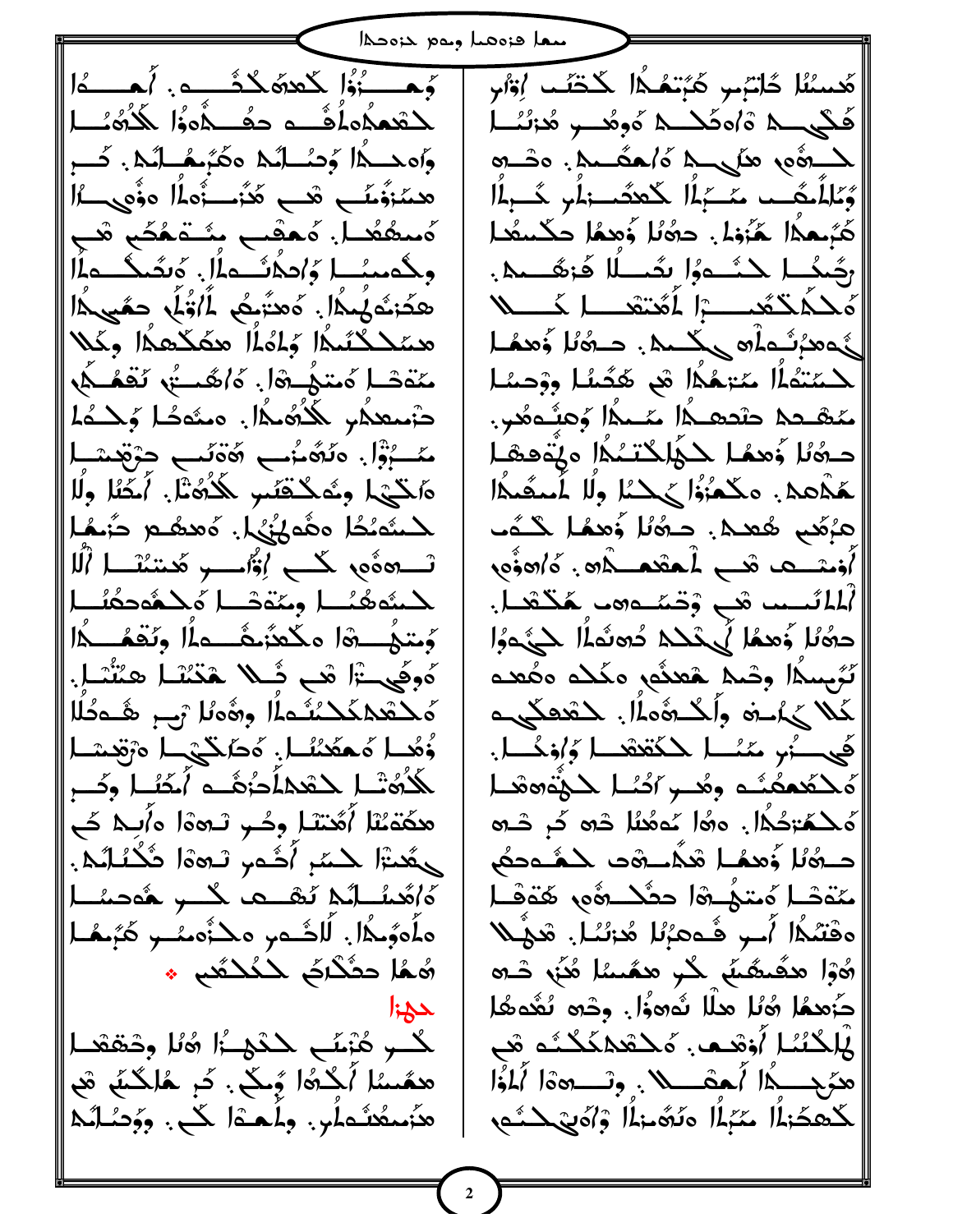سما فزوهنا وتوم جزوحها لكَبِيْبِ كْــرِ كْـاوُا وُلِمَا وِهْــوكْم كَكْتْتْخَلّْ). كْوْجْتْدْوْبْ مْتْبَابْلْ. دْنْتْلْاتْلْتْيْ فُودُمُل محَمدِّمُل حَصْدٍ. ومَحْدَدُا فَيْ مَبْسُمًا دَوِهُــرِ ٱكْنُـا حَنْقَهُـكَلِ . ەتــــەةا چـىئەھئــــا وڭــەتــــ وَحِدُءًا مَثَا مَتِأَلَّا حُجْكَ مَمُمدٌ. كَرِ هْكِكْتُونُـْـملَٰى. مكْسُسُــا وِثُكْـــوهُى مكسهُماً. مَحْدُرًا هُزْسَرْاُهُمْ لِحَمَّا كَتْتْ هِجَا تَعْمَلْ مَسْلَى مِهْشَى لَهْصَ مَعْمَا فُزُّهِكُمْا أَلَمْكِ. أَمَكْنَا وَوُمَالِمُكَب لْكْسِرِ لِمُوْصِدًا مِلَاهُ مِكْمَالٍ. وَلَاضُبِيهِر مَّــَہُاْ کَہِھُـــو اَکُنُــا کُــح اْکِہُ۔۔ ەلمۇەمئىر كَبُرْها ھُھَا ﴾ ەھْدْتُــا ممّىئــا ەُرجــاْ. مىھــاْ معملوا هزه معلم أَهشَـــهمدُا . ۖ ــــــرَه ه وُنُنُـــا وَوُنْنَــا ەھْدىُھُــا ھَــې مَىْزْھُــداھُوب وشَوُيْــا حْكَرْحُصْا وَحَنُوْا. وكَتْݣْسَا عَـكْتَمْا وْالْمَاوُمِـــــى. %َـُـــــــــه كَــُمْمُكْــــمْلَى حقاهُـــه. لمـــهُه فُنُهمُــا وَـُــهف وُاطْكُمْ زُلْ. شِيْݣُلْكُلِي هِكْمَاءُ ەھْىكْنا. ەشنىلا ھَيُساْماْا وتَسْعَس ﴾ معقده للكعنتسة المؤتمر ەڭداۋا ۆمىللىر مىڭىڭ /ۇەر مىلىكى لمفْقُدُ ا. هُ صِيَرْ مُسْتَقَدُو كَتْيْبْ مُسْتَدْمَة مُسْتَدْمًا مِنْ مَنْتَقْسَب مُوهُنَا كَتَعْمِكُكُمْ مَعْمَا رْجِئْنَالُكُمْ أَلَمَلهِ. أَمَكْنَا وَلَمْمَرْؤُسُوهِ فَي حَمَاؤُ حمّقُدهب هُ/حكَّة مقصبٌ حَوَجِبَّة هُهكُلا لِلْمَهْلَى كَعِنْدْدُه هَا مَا مَهْ وَمِنًا وَحدَدُ: فَوَهِبُنَا هَزْمِنَا ـ هَوَجَدًا لمُضْمَكُمْ حَمْعُكُمْ هَاكُعُمْ لَحْكُمْهِمْ مَعْمَلَاً ــــــــــــــــــــــــوُرِيدَةُ الْمُسْمَدِينَ مِنْ الْمُسْمَدِينَ مِنْ الْمُسْمَدِينَ مَكْمِــٰهَمَا وَهُــٰــُـٰهِ هُـُوهُـُـٰلٌ هُــٰ وِهْــِي حَقْدَ الله وكله عَلَّا \* هُمهْــا كُحــــرُ وحَمْرَوْبٍ كَبْهِـــــه ھېۋا هُدَمِنَا كُمْ شَكْدًا أَكْدَّا تُسَّبُّدُا ٱلموْحْمَدِ }. حَزَمَهُا وَهُمْ وَقُمْوَهُمُا }. كَــر وهَبِ أَحُـل هُ٥ وَحرْجِنُنْـل وُمحْــرِ لِكَــٰلا هَـرُمْ يُـهُواْ هُـد هَكْسْنَـمَاْ لَكَــهُوَاْ كَمِعْكُمْ مِنْكُمْ مِمَّالٌ هُـ مِكْمِمَّد ەَحكَنجَرْتُمَالَ وِذْهِنَبِ كَرُمُهَا. كَمَصْدَا كُرِ حاهِ هُمَالَ. ٱلْمِمَبِهِ لِحَدْهِ أَلْ حَهُمْ الْمَحْمَدِينَ الْمَحْمَدِينَ الْمَحْمَدِينَ الْ حَدَدوُحُــــا دَانُوا مَحامتِمُتَـــا وحُــــــبِلُر كَبُعَمَالَ. كَرِيْسِ: حَكَمَ عَمَالَ شَاهِدُا دَّمُّا وَّـكَى. مَّـرُّدَّاً لَا مْتَعَكُّوكُنَّـمَاً. سكُعدي حُمِّيَةً حَكْسَعُدا حَيْمِي هُحشُلًا شَـْرَم صَبْ: شَـهِ سَمْسَمَا كَـهِ أَلْمُؤْهَّدِهِ. وْالْمُؤْهَدِهِ لَمَعْنِ أَلْحُدْهُ اُنْدَ ەقھىسسۇر قوقىسىر ئەدىسىدىكىسى. ە/ئىغائىل ، أىڭ ئەكائىل ھىنىلل ، م/ئىغىائىل كَسِعُتُنجَالَ هُ۔ اوْٓائُـبِجَالِ وَهُـٰهِۖاکَـٰحُـُـُـلِّـا ەقىمملَىْنْىل ھَەَمم كَىب. كىشەھْنْىل حمَّعُه وهُده الْإِ. هُجعُده حُمَّه وحُكْتُه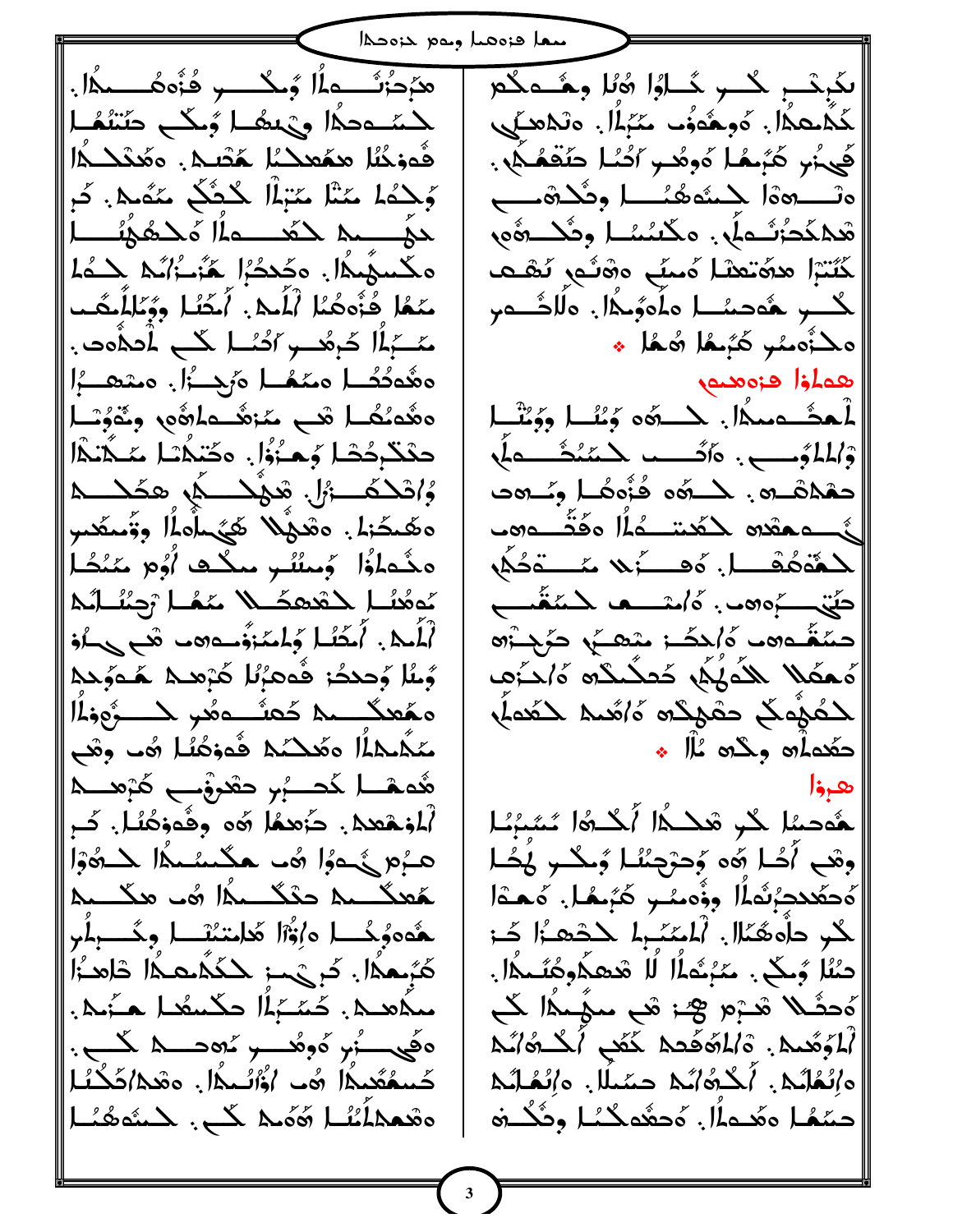سما فزوهنا وتوم جزوحها ومَتَوْصًا. أَوْتَسَـٰهُ وُمصُـٰرِ حَشَـٰمَهُمَا َەَ؎ْھُەَوْھُدُە وُ*ا*وُم نُتَھ⊾. ەَسڭى وتَصِلًا أَلمَكْشَحِهِ هَبِ كَقُبًا كُنَّهَا. أُسِرًا وِصْهَكُمْ قَالَةًا هَامْلَكُمْ هَدَاًا لَحْلا ثَلا وُقُو. مُحكم أُتَبَسٍ كَبُتِمُوا وثَّةُوْسًا. هُحَسْرِ هُودُدُمْ وُحَكْسٍ رَحِبُنُمُا ِحْـــــوْتْل. هَقِّىكْـــــــــو لَل هَجَّــــتَمْعُدًا<br>لَلهُمَّةُ وَهُبَالًا. أَحْمَدُ مَعَلِّلًا هَلِحْمَدُ أَلَمْكُمْ حُجُرُمْ أَوْحَاهُمْهَا. كَحْكُمْ هُعْكُمْ مىڭگە شىك ۋىئا ھىّەھُل ۋىمكَّا أَمَكْنَا، هْزَٰوْٓا مِىكُفّْ هْاِئُـهْكُمَّا وْهْمْ أَمْكُنُـا أَوۡمَلَّــ تَعۡـٰكَاٰءَاتَ شَــبِ مَنۡصُـٰع حُنۡـُمُـا كَيْݣُو وّْمُلْا وُحْكَى حَكْدَهْ خَـْلَا قَضُو رَكُمْ وَالْمُسْتَمَالُ الْمَسْتَمَالِيَةِ مِنْ الْمُسْتَمَاتِيَةِ مِنْ الْمُسْتَمَاتِيَةِ مِنْ متصتكغ لنحسلأ لشرح صلحة هْمِ جُحِبًا هُنُسُا. وِكِّي الْمِيَّنُوْ هُمِ وُاوُم لَمَكْتَ وَاسِعُدِ الْمَسْنَةِ مَعْتَكَسِيْد |كَحَزُه|| مىثَمَنْحُل وسهْبِهْا. }المُتَوَسِيط كَعنُهمُو ثَكِلْهُم أُمكُم وُوْهُمُو هُرُوْهِ أَسِرِ كِحَزَّا مَحْمَدُمَّا. هَاضُمْ حَيْسِمَهِ لْكُرِ. ىكَنّْمَلَٰا وُاحُّمر هُي هَبْيع ةَاهُدَا سِمَّاتُ الْسَرْتَةُ عَاجَسِ الْمَالِكَةَ مِنَّاتِ الْمَسْمَدَةِ مِنَّاتِ الْمَسْمَدَةِ قُبْلُهُـوْتُ وَيُنُـا هُوَّزَجَــهِ مَـوْدَا وهُا محكَّــم شَــلاً هَـــرْم. أَبِ هُـٰ:ـُـل ؤْمَتْتَعَالُهُا. هُ٥ وِثُكْلُه هُوْا هَذِّكْرُنَّهُا! ووََّــعانَ بَـنَـٰهَــمِ الْمَثَمَثَــمَ فَسَنَّمِ وَثَمَــمِ وَثَمَــمَــمَــمِــمَــمَــمِــمَــم هُه وِكَحْلاً فَزْوَفُرٍ ثُمْ يُقْدَلَ حَمَّلًا مَحَمَّلًا فَي ـهَعدَكـــمه. حُكْسًى هَنُـــر وكَـــر هَــهْ.وكَـــز |عُمعُصل وَحزَّه حصكُل: أَحكَصرَاء مقعصرًا وِدْهِ الْمَالُمُ وَحِدًا هُمِ أَقْبَلَ وِضَكُمْ. هُمْ أُسِــم للــقُــــەدُدُر ۞ه وُلمــْدَــلا هَــِ هْكِمَا. هَكْسَفْا وُحْكِر رْحِنْتْنَا هَالْ وكَحْصًـٰ: فَــه\$بُا أُهكْــكُمْ حَكْــب حَبْتُلَ وُهُ حَتَّمِيْهِمْ حَقَّتَهُمْ وَحَكْثِرِ لحثمك مُلألًا وهُدوهُا حَبْ دْسُا هكَعكُمُا وهُوُمْا وكُمْ لَمُحْشَفٌ وُّوسُمْا وَحَــــەُمُ: ﴿ هُـصُــا الْمَــــْهُا حَدُهُـــا وَاتَاهَانَنَّا مِنَعُــرِ فُزُّههُنَـا ههَدَــْـرِ كَبُرْهَا. هُ٥ وِقْلُه أَهْلَكْسَكِ شَيْدًا مَنْنَا. وَبَهَٰ: جُرِيْكُحُسِرِ ٱكْسُل حَكَبِلَهِر أتكْتَا. حَبْ معقَّقَتَه ومتممًا مَنْهُنَا. كَبُرْهِــدًا كَالمُوكَّنِّــ وَحَكَّنْــدَاهُ ەدئەكسىمەت ۆقگىگىسى بىگسىزلم لَّكْسِيْنِــْمَدًا هُـْ وَٱوْكَـــْـِـدْ هَـــْمَلَٰا وِهُوَدًا هَوۡحَشَٰلا وُم وِكَـٰع هَٰىغُنُـٰهَـٰ ا لا حَبْكِمَا هَيْ احْسَقْبِ. مَعْدُوسًا دەُوۡڜٗﻰ . ەۡحکۡسُا وِحۡسُـا وَ لِلۡحَفُـٰمِرِ حائقىدًا وَحْسِ. ەَجِمْا حْسِ أَحْدَهُا دُةَنَبِ كَعُدا حَكَمَد كَمَعُدُهَا وُلِكَج حفْفُرْا وِمَتْدا. أَلْمَلْكُمْ كَرْبَكْلاَبُمْ وكَمِلا شَلا هُنْدُانُكِ. ٥شكلُحقُسَّع لَّىلا وُّىما كَتْتَقَارِ هَكُمْكْسَا تْتَقْبُر لكـــر حـُــر لْكَهــُ;ا هُنُا وحْتَفْعَــا وقْتُب همُتَـلًا هُوُهَٰـًا هُـهُـمَـُوب ـكْــرٍ حَــَّـرُكُـا كَرْهُــدا هُ/د\_شالم لَلوْشُـدُلم وُ/أُوْ . شَه ذَمَا وِحْتَمُـدًا هِ أَحْـا وَيُكُـدِلًا. أَلَا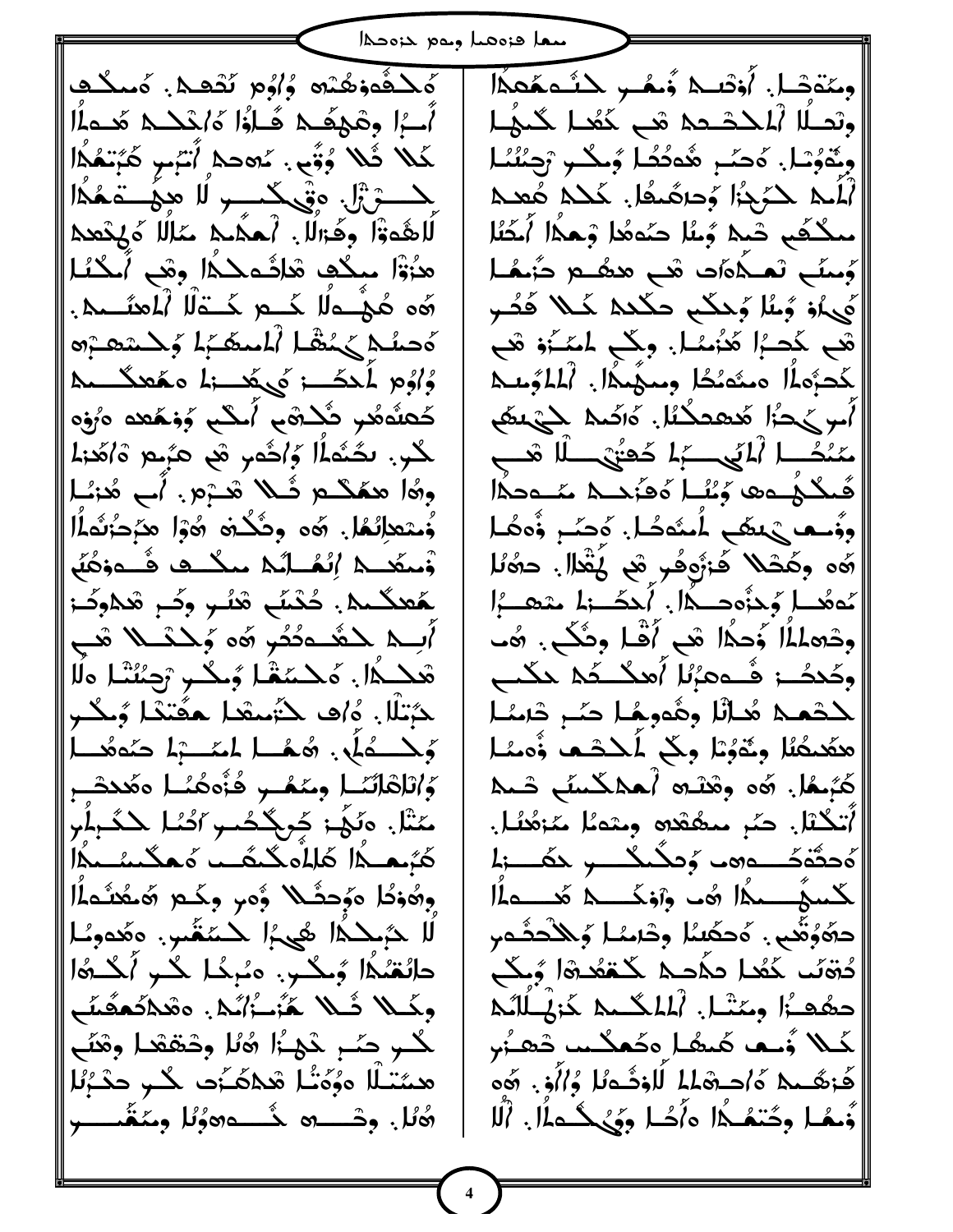سما فزوهما وموم جزوحها لْكَعْــواْلِ كُــزُهِمْ لِكْـــرَهِ . وَكُكّْزَئْــواْلِ همُعطِكْيَةٍ . هُنُمٍ وَحدَّةُمٍ أَمْكَسَمُكُمْ مَكْتَعْدَّەمْ اگْرْبَكْ نْدْهَا وِكْلَّة عْلَا ﴾ ھَحِكُماًا وَحَكَ . وَاَحَقَ كَبِ حَدُمُنَا حرؤا ومَتَوْسًا مِمُوْجَهُمْ وَمِتْنَهُوا وَجِدِوَى لْكُو هُوَجِبًا لَكُو لَمَوْجِدًا هُذَا وَجِدَّوَّا ٱلْمُدَهَنِّ حَرْجِئْنَا هُواَإِ حَرْجِئْنَا. وَلَمْ أَ لَّكُمْ هُزُهُدَيْنَ صَمَتْنَا لَا خَذَبْلَا هَوَقْتَنَا ەَكْسەھ دەۋەھلىرىقىگىلى ھكىرۇلا وَهشكـــهلُ هنُوُهمُـــا وقِهتَــُــملُ كُلْـــوُّى مُـــوْهُدًا ومَنْبُـبِ حَرْهُـــا كَنْفَعْدَا إِسْتُدَا. كَرِ كُمْ قَاوْقُتْصُدًا! تْعُمْلا مْغْسْلَ. ۋە وْتْدْيْلا خْفْلَا وأُمثَه شَملُ وَحدَد: فَــهمُرُنَا ۖ ــــهُـا وهُمْنَا. أَهْسَفَ كَاتَبْنَا وَأَكْلَ وُحَكَّـرٍ هُوَوُهُـا رَحِنُنُـا ممَعْـا إِنُعُْـَا أَـكُبِ. كَبُسُا كَنَقْشُكُمْ مُحِكِّنَبِ أَمَثِلُا أَمَحُنُـا وِكْبِ شَبِي مَنْقَـا هِتُمــٰٓرَا هِلَا وحَدَمُه أَهُمْ وَمُطَلَّلُكُمْ حَصَّىطًا. لُعْدِمُتْهِ الْمَحْرَفِ وَحَصَدُهُ مَحْسَدًا وكَــع تَــعُــا وَّدُــا هفَّوْهُمُــا وَرِكِّـمُــا وُكْبِ هَدَيْـ مَنْـْا. هَهْـما كْــو وَحُرِجٌمْتُـــا أَلَمَـلٌ . هِ تَعْمَدُهِدُتُـــداًا المُعَدُما الْمُسَمَّدِ. وَمِعْدُمَا وَحُمِدًا هُوَصِيْــا وَأَوَوُنَـٰهَا وُهَــا حَثَكَاكَـــع ەكزشەلما كېيىز ئىكى ئىم كىما | لمنُلقُلم \* ەخْشەلَا لمُصْصَلَىْنَا ھَسَيُنَا الْمَسْرَمَ عمعا عرهما وللحا فزوهم أَشَّـم و كَنْحـــــمْ. كَوىكَكَـــز قَتلَـــر كَــمُـــل وهُدهلُّا هُنْدُوْا كِلَّهِ أَقْتِعِكُمْ. أَنَّهُهُ وَّزِيْكَــــمُلًا. وَحَرَجْـَـــمُلًا وَسككَــــح وثَعْمَدْ الْمَرْبِ ۚ لَا شَدْثَمُوبُنُدَدًا ٱمْدَدِهِ لمُصْلِبُمْ هُــو. كـــوّه هُڤُدكُــل وكُنّْـدُاً. وكُنّْـدُاً حَمَّقْـا شَهْـٰكُمْ للترجئتس ومحكمسوم وتسوءان كَاكْوِهِــدْ وِحُمْـزُوْا تِّسُّلُهُ وْرَصُفُـلُهُمْ لْمَنْكُمْوْهِ كُنْوَى. لْمَدُّهِ وَلَّكُمْهِ شَلًّا مَّعـد حَحمَّـ: ولَا هِوَٰا حَفَىٰهُمَّـٰا أَه خُـهِوُّرٍ ۖ أُضُـهِفٍ ۚ وَحُهُوْصًا ضَنيُـٰـٰهَا ۖ الْمَحْمَدُا. كَمشَملًا وقْع كَعَلَاتْنَا حَكْسِر كَلَهُقُمْ هَزُمَ أَحَدُهم هُو. كَلّهُه وَحزَّهِ حِــٰهَا لَاوُمِ هَاضُــه حَـٰهَا لَمَسْــم . كَشْكَـــدْ. كَالْكَـْـْـدْ كَــَــحْ وُنتَـــوم حنْقَمْهْا وَحْبَى حكْبِ أَلَّا ۚ وِكَرَجِّــٰهُ أَل وهْنُداً وُوهُـا كَلِيُــهُ/ وكُــهِصَكَلا وصُماهَ الصله المكل جوه السري موْه حلْكُ بَهُي وحْكم الحَدُّه وَ حَكْمُهُ ا وُوسًا . ولَكَ لِكَمشُملًا لَمُصَّدِ. كحما منسوؤُمُل أهسلًا أُمِسِير لمستَوَّه مُحصَّنُهُا وِخُتُّكُمْ وَهُـــَٰٓا وُحِمُّـٰ وَصُوُوا نُعِــَرْمِبِ لَكِــِلا مُحْــٰهِ] [آلا وِمَتَرْهُلُو. وْالْمُلْمُدْ اْلْمَعْدَ. هَجَرْهُمْ هَدَّمُكَــــأَبَــمْ ۖ ـكُـــــَمْ}وُّا تَــْاهُـــــــــوَٰدِ. كَحْسَكُهُاْ هِعَمْتْلْ لْمُسَكِّلْ . هُنُم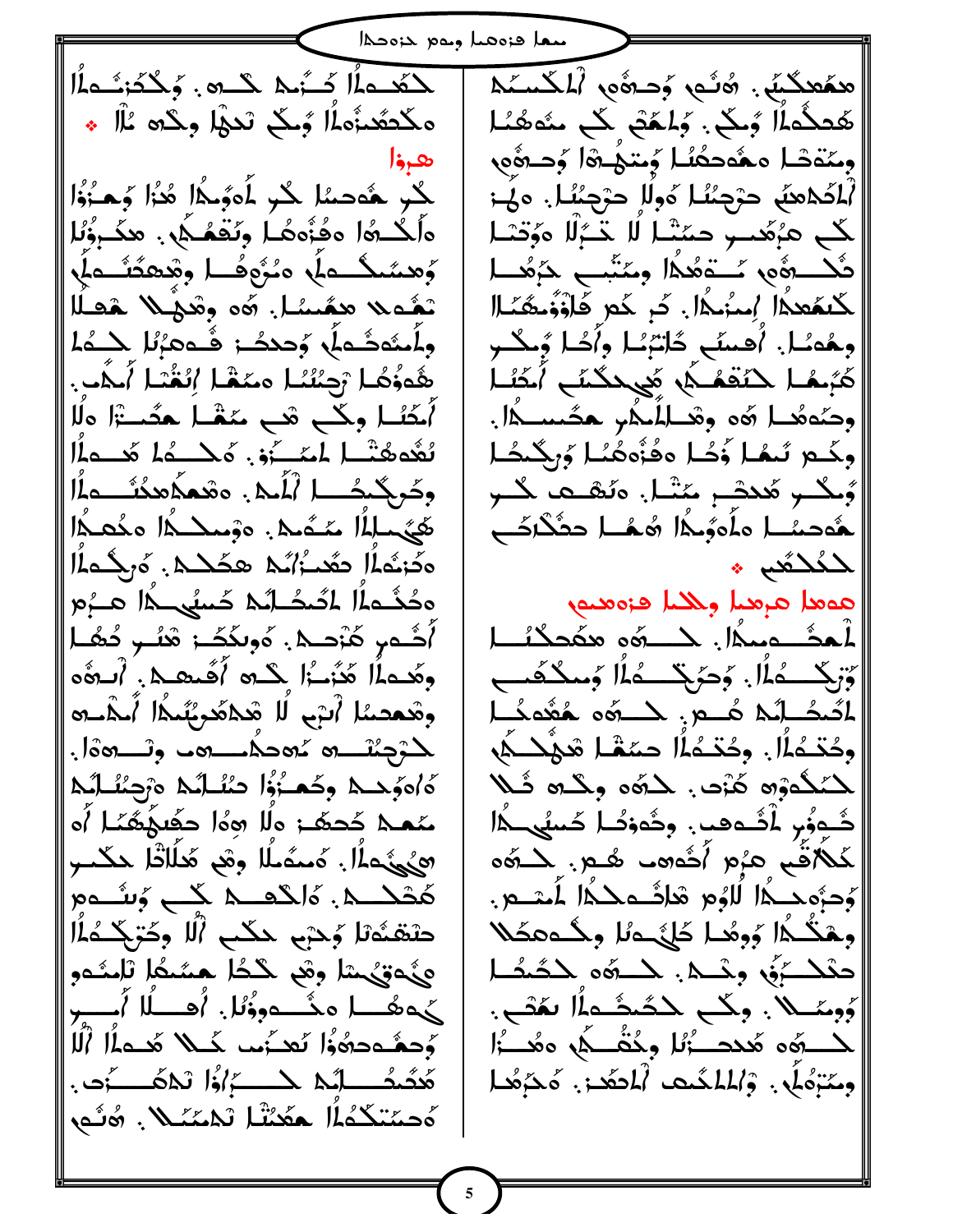سما فزوهنا وتوم جزوحها وُهسْتَسْتَوْتَ هِيتَسَبْرُوتَ وَحَقَّتِي الْمُسْتَوْتَ مِنْ أَوُ حَـٰـدُهُ وَوَٰٓفَ ۖ شَفُـرُ لَمُعَـنُـلَّكُمْ ۖ مَـمَكُمْ وَوَّىٰـبٍ ۚ وَ أَكْسِ لِكَبْرَجِنْنَـْدَهِ وِأَكْسَا هَفَكْنُـا نَـْدَهَا بمرتر سحمابرین و همگهه همگهه ی ئَكُلُه ۞هفِّكِي وِكَلِاهِكُلْ. هكْر نَاسْل ِكْدُنُنُا خَعْزَىٰٓٓٓٓہِۗا وُحْكَرٍ. ەَكْمُتَّةَ وَبِ أَكَـــزا أَنَـــمِ حفَـــمِعْده مَحكَـــزا وقُعطاً خَلاقَهِ وَلَا كَنُعَهَى. هَدَهُب للنّتَحُده وَإِذْنَا لَمُمَدُّا حَمَّهُمنُـدَلُر ومَعَهُـد لَكَـمَكْـتَمَــرِ رَبِّ لَمَــزُّه أَلْ رجم عالم أحجب الأصلي، ولا هِوْا هأس هَنَّا هَـهَا، هَـهُـرْنَا هُـهـكـُـا هُـبُّــرَّا تَعَهّْكُـِـكُمْ أَه وَلَا هَنَّــت أَبِــدْ خَــلا رِكِمال كُلُوب وَسَهْمَا لَا حَكَـٰبِهِ أَوْتُوهب. ولَا تَعصُد صُلًا وَحَسَنُهُمُا إِتْصَاا حَقَّـٰهِ مَر الْمَحْصَبِ. أَلَّا خَـٰـٰمِ كَومِمْكُمُّا كَومِمْكُمْعَا ه*ِمْ*تُمُّا وَوْتَعَــٰهُ/ هِمَتِيْدُهُـٰدًا وَيُشْمِلُا . حَـَيْدِ شَـُهِ |أَشُــْمِ مِكْحَكْـُـا وِّزْبِكْــدُاًا أَمَّـنُــابُـمْ أَسْكُسِ. رَبِّكُمْ يَسْ وَرْبِكُمُاْ لِمَحْمَلًا . جَاوُّا وِمْحَكَّرْتَهُنَّدَاُرِ حَرِّهُمَا وِهُـفِ. حُودُــٰا هُعــدٌ. مكّــ أُمُبِعـد هَــ داُسو هُنُـداُ! وِتَعَدَّفَعـہُ! دنُـصاً! تَب هَفُمَكُمَا مُِسَهَّىمًا مِتَّى بِلَمَا وَهَكُمْ حَسَرُم شَـٰدوُّا وأَكْـَـٰدِهُولُرِ ٱلْمُمَــَزَت ومعلقه للصكك المرهأ هشكي وسَكَّد. هَكْشُدُه اللَّه هُتَسِد. مْنْزَى هَالْمُكْكَتْ. ەقْرىكْرْلْمَا مْتَوْھْكْلْمْ ٱلْمُلَّكُنُّكُمْ مَكَّلٍ هُمْ خُصْخًا مَرَّدُونُكُمَّا ۖ آحبًا. هُبْب ممَّاه ٱوَّتْصَا فُءفكُلُه مَنَّزَوْمًا ۚ. أَمْأَكَكُنْهُمْ مَكْحَكْدَؤُهِ لَهُمْ أُهْرَٰهِيهِ ۖ ةَاهَدْوَ أَهْا أَهَا مِسْلَا شَدْهِ كَتَبَ. هْكَــكَا وُوهُــا وخْــكاـ هَكْوُمْحَـكُلُه ەوُاھ اُكْتُوا وَسِرُّى الَّــهِ كَافْحًا. ۇ/ۇم كۆكىگە. كَحەُكىپ ئىكەب وُلِكُلْمِينَ مِنْ حَبَّلًا وَهُــَةًا لَكَــةٍ. وتركنا أكم هكك هبر حككتونيا كَاكَنْكُمْ لَكْتُمْعَنْتُ وَٱوُمْ شَنْسَهِ وحُكِمُّا هُمُا مَتَكَـــهُـلًا وَحَــمُـــمَالًا أَبْلَغْـها وَلَا أَهْلَاصْـُـوبِ وَحْبَطْـا ەُدەُب كُـاوُّا وَمىگَـز ەَمىھُـدَ بَگــلا . ةُالْمَلْسَمِ حِيْحِمْرَلَ وُحْصَـٰرٍ. هُ۞هَـــر أَوْلِمَحْشَــْـــَامُّهُ مِنْـَــَامُ هُوَ هُــــَّهُوَا كَلْدُه . 95 مَلْكُمْ كَمَلاً وَعَصْفَهِ 20 مَكْمَلَة ەھَنُسُرُا ەھَيُّىب تُمسَّلَ. ەَحَبَّىم شَي تَكْنَ مَعْنُماْ! مَكَتْعَلِّكُمْ حَبْعَكُمْ كَىدىكُ ۞ وَوُهكْتُ بَيْنَاهَا وَيُحْلُبُكُمْ. أَهْدَأُه هُـــر وقب هُــداًا أَهْكُـدادهــ . هُ/اکَعُدْ حَعُدْٓوَا إِلَّا هُٯۡحُـا ۖ كَحُـوْـاْلِ كَسِكُف وُ/لِكُب حَثَمَتُوا وِسَتْبَا أُهُسُلَ هنَّملاًاهُزمزُا لأَهْمَكْلا مُعْلَـٰدُمِ. لْمُسْمَدِ مِنْهِ مِنْكُمْ وَمِنْكُمْ مِنْكُمْ مِنْكُمْ مِنْكُمْ مِنْكُمْ مِنْكُمْ مِنْكُمْ مِنْكُمْ مِنَّ وَبِ هِمُتَلَّا مِمَّهُنَّا خَصَّصٍ هُزْمًا. وْحْنُمْـا أُوُمْ. مَكَنْفْـا كْــْدَ هُبْ وَحِسَّعُوا هُمْ لَيْزَاهَا أَمْلَئَزْوَلَىٰ. هَقَعَتَّفَضَّ وَحُبَّصَهُ الْمَكْدُهُ فَهُبِعُداً وَحُمْدُهُ ا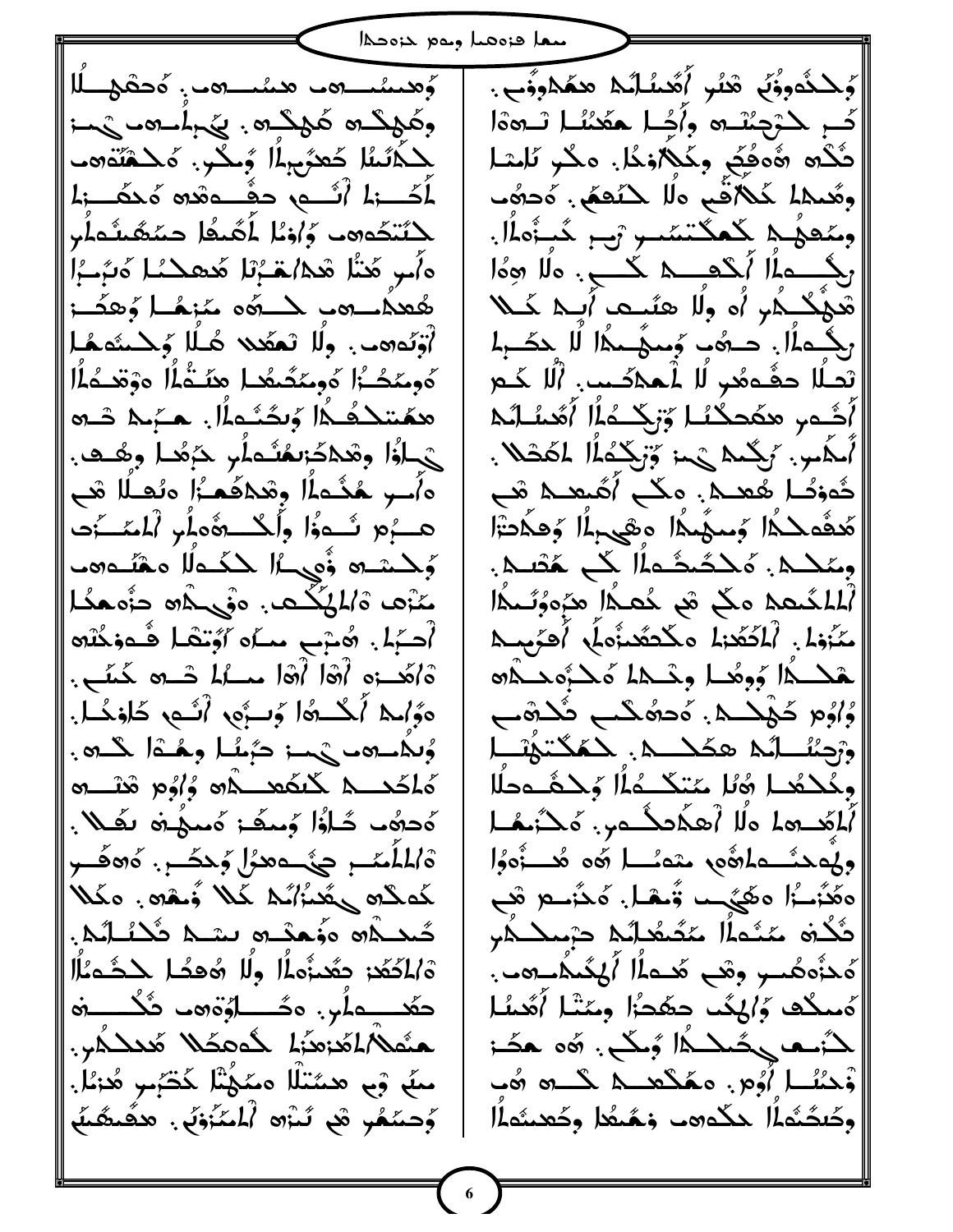سما فزوهنا وتوم جزوحها لْكُفُووْهُمُــا والُعُــْـداهُوه . ولِكُــْـت كْبِ كَـلا خَمْـُ;ا هُلا وصْفَقْعَا وقْب لِكَسْتَهُدَكُمْ وَسَيْمِيهِ مِثْلَةٍ وَكُلْتَ وَقَاوَةٍ طَّحْمَے رَبِّکُ۩ہ مکْقَعِـدًا أَمَّسُـلَّـدَ كْحَزْمُا حُبِّدْاهُو . وِكْلَا \* أَفْزُوها كُلِّ. وَهْلِ نُهْدُومُا مُنْقُمُلُ وحُدَّنے حمصلًا وُحکّی حثَّدَکّی ھېۋا همُسْلاً أَحْدُهُا وُحَكٍّ. هُو حيًّا وهُنُّا لَمُعَآفِ کَلْ : هَکْتَرِکُمُ اَلَّا هُنْتِمَحْلُمُ ا ەھە: ئىُنْلا وأُشُەھە. ، ھُە وقْع أَهُل وهُذُهاُمٍ حثَــلا هُــلا لمَـنفَــهِـ كَــح. أسكوهب وده المكامحين وه وكسب ەَحِثُودُوُلِ وقع حَـهُلُو لِمَعْنَــلا كَــنْ. رجُــا هَـــروْه حككعُــا وتَعــوْه ەنْݣُەۋەلْل مَتْقَتْلُدا وَهَٰلْاتَّصَـر ٱمۡـَـٰٓءِ مَدَدُا خَذَىهِدًا وَاهِيُّاْ ذَكَرٍ. هَ كُمْ هَمْعُنُمَا وَقُدَّيِّسِ أَصْرَ كُلِّ. وِكَهِدَاوْ وُمِنُا وِهُدِهِ أَلْمَىٰكَاوْ حَكْبٍ. ەكْمُو كْبِ حْقْدُ: ڤَمْدَرُّسُو هَكْعُدَكَ ۚ رَحِنُنُـرٍ ﴾ أَمَثَلًا وَجَهَكْـمَا )ْلمَدَّت وْالْمَالْ لِكَشْمِيمْ وُسُلْ. إْلَمْ وَكْتَرْ أُقْبَلَ تَنْقَبْ حُبْ حُوصِبُنَا وَأُوَوُجُا مَكَّلًا كَستُمْعَلْلِ. يُهِجُّوهما مصُّم حَقَّةُ الْمُلْ. هَــدُه هَـدُ لا حَكْـده لَا مُعْدَهُا ومَعَها كَحصَّ: شَهْلُنَاي . مَـــودُا كَدُهــدًا. لَوُرٍ/ُفَــةِهـ ەللېم مكزُەمبُر كَبُرْهَا. ھُمَّا \* لِلْمُؤْمَمِّلِ مَكْتَرِهِ حَكَيْنَ الْمُؤْمِنَةِ الْمُسْتَدَمَّةِ مِنْ الْمُسْتَدَمَّةِ مِنْ الْمُس حجزا مُــ90 كَثُــ99 لِــعُومُكُــا لِـ مُــحْـــم وْحِسُلُ وِهُهِ كُبِ هُهِ وْحِسُلُ هَٰصُلًا لَّهُ سَنْمَ بَكْلِي، الْمُسْكُكُ مَتَقَدَّمِرْ ەَھكَھكْنُــا. وِكَرِكَـىنْـــەلەھ ــــزًا ودْمِيْلِ. ٱلْمُكَسِّى حَكْسُلٍ وحْسِهِلْمَا وكَهْلا كَرْدّْسْلَ وُهْدَرْدْسَلْ وَحُــْوَيْلَ أَوُحلُعُدهُـا. أَبِــدَ أَف هُـهُـا أَد هُدْـُـا كَــلا مُــقـــة . إِنَّكَبَ بِكِـُـدَّت كَــلا كَمْقَة ، أُمرِيحةُ اخْصِرِ بِهِ أَمْلَاءِ لِلْمَكْمَنِ أَكْــةًا. كَهْــلا شَي حَسْـ حْققيا هُكُب شُلا وْتْسَلَّا أَسْرًا وِكْبَ لَا كَلا هَيْهَا أَس مَنْحًا. آلمَعْب كَـْم كَتْݣَالْ أُسِير هُصْعِ مَّتَعْبَدُا ٱلْمُكَدَّس ـهُـْــُ: أَنْ هَــُهُ لَــَــِ وَبِكَــْتِ لَحْــبِ أَوْةِهم صَوْرٌ لَا الْمَصْرَبِ قَيْلَهُ مِهْمَ وْحِسَدًا مَأْهُوَيْدًا مُتَكَمَّى هَزْهُدٍ وْخَسْأَ كَامُىغُل. ەُھفَرْھُب ەُھكَىْلا حِثّەْجْل وْهِمْنُنَا هُمْكُتْلَا هُـمُّا ﴾ وَحُنَّىبِ كَبِـرَهِ هَعَكَـــا مِبْقْــا رَوْا هوهدا ولمؤم وللنبأ فزوهيم لْكَعْتُلْ. وَهُكُمْرُوْتَ لَكُنْ مَعْالًا وَهُدُوْٓا لْمَحْمَىكُمْلِ. كَثَمَه فُزْهِكُمْ وَحَرَصُنْفُوه هَكُهُم حَمَّعُلَ. هَ هُمَاتَهُمْ ۖ أَٱتْسُـٰدُ ٥ أَهْلَبَ لِتَبْسَأَ كَمُنْكُوبِكُمْ وَالْحَكْرَ هُبِ مَمُثْــا حْــملَلْمُوْهِ. وَالْحَصْــم قبی رگنگا. ہگٹ شکلے شکشے للكَتوْلِيْكْتْسَا لِمُحصَّىماهُوبْ وَحُصَّىب لمَنَّىب مىگتقىل ەڭھَتقىل حصَّرَىب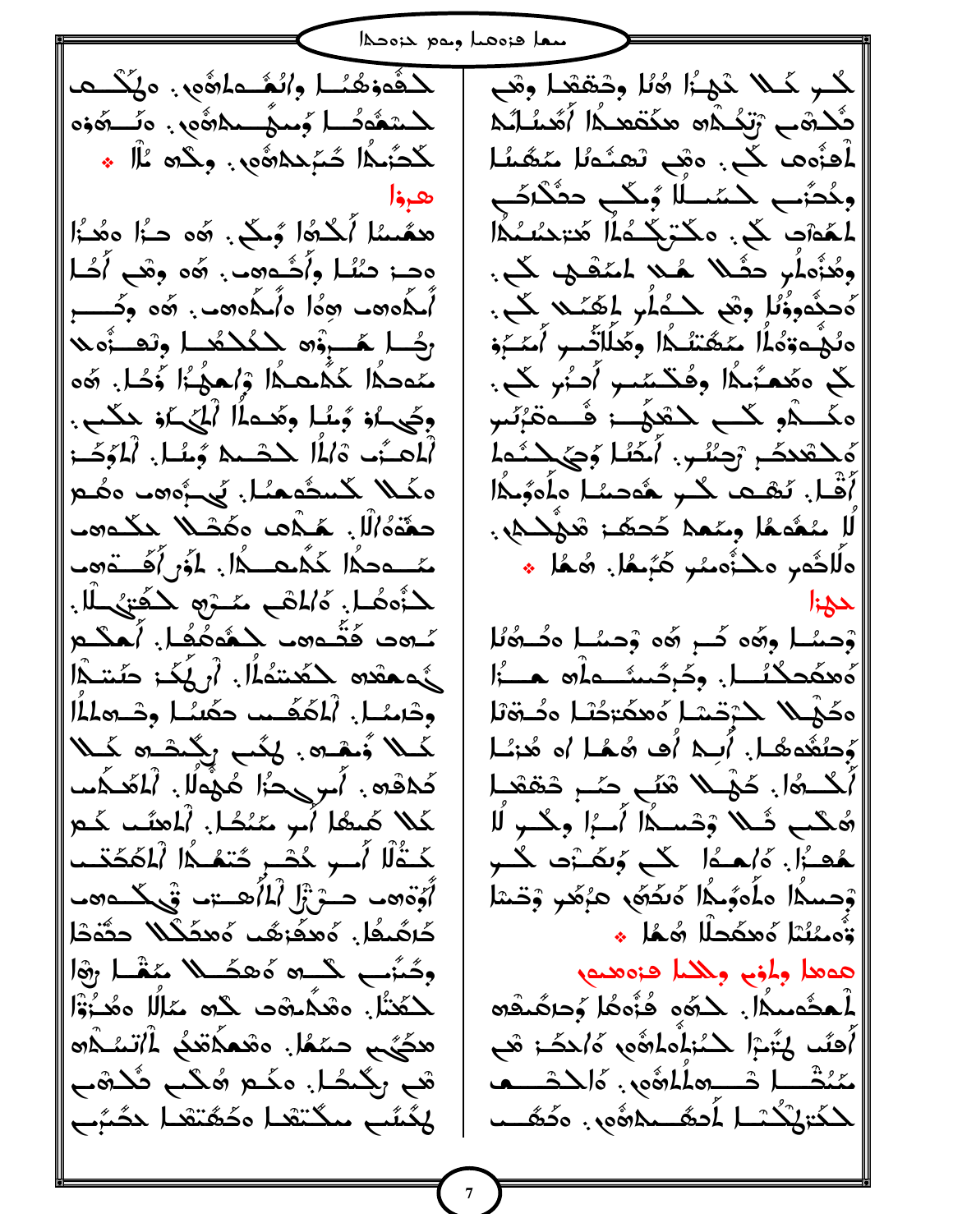سما فزوهما وموم جزوحها هَــَزِم أَهفُــه&ه فَــلا لَمُايَكُعب . وتَـــدا فَــكِــهُـــمَّ شُــوَّةٍ كَــــَـوْتُونَ هُ/َكْمَــــعِ كَبِيْـــأَرْهِ شَـــلا شُـــتَمْعَـعٍ. مَحْدُمُ مَحْلَفٍ وَحَمْدُهُ! حَمْتُنِي. ههُكُم كِنْنًا وهُدًا هُه وشَتْرُكًا. أُوْخُـا ەھْدْكَھْمُبْ كَبِھْـ ھُـْلا كَـْمُنْبْ. هُاهَنَّهِ هُوَهِمْهُ ثَلا هُنُّكُم . وُٱلْمَمِ والحُل: لَمَاصْلاً وِنُبُل: هَٰٓفَطْاً شَرِلَيُّنِ لحقىبِ أَنْ هُمْ فَلا قُتُبٌ. هُمُلا كَحْتْلَ وقْدْكُدْسًى. قُسْدًا وصُنَّفْ . لْكُلُّمْ هُدَوْا وِهُٰ;نُا هُ٥ نْغُدْلا هَمْسْاً هنَّملا وِتْعَلَّمْكُمْ!. هُـ7هُ! وِسُعْبٍ. لْمُعْمَا وُهِنْتُفْ نُهُوْوُو . أَقْبَ لَمُوْخُوا مكته ەللُڪُتەپ مُحثَّمتىت ھُبُعُلَ. لمَوۡمِكَا ۚ مِتَّىٰ ۖ بِلَٰا ۚ مِثۡوَوۡا ۚ مِثۡمَكۡكَــٰكَــٰـا وهْھــدُوُهـ، هَـــ أُمكِــا. أَهْوَضَهــا كَعْتَمَةً }. كَمَكْتَبِ وَمُتَعَدِّدِهِ } كَمَنْتَشَرَدَ وثَدْكُكْتُوب وُحْبُسْلًا تُعْكُوْهِ ۚ ثَبَ حثَكْتُبُهُ وُهُا ﴾ مَّكْرُوْلِ. هِدُمْكُمْ وَجَدْهُا وِهُجْدَا وُهِهُــــزةَ بِ حُـــــةِ أَوْحُـــا وُّحُـــا حمزا لِكَعُثُمِكِكُمْلِ. هُوَدُّا وَادِّبُلْ وِدُحِكُمِ . كبكباه متسلسله ومشلا ةومحمله وَهُدَــدًا مِمَنْــا وقعِمَامحكَــا كَــالمُوْا ووْمِعْكَسَاهُمْ وَوُوْعَكَلُهُ وُٱوُمْ لِنُصْبَعْ ةَرَبَّكَــــــد تَعَوْيُكَــــدًى وَنَكَـــف كَــــح وقُكِستَمْلُ فَكْسَدَاْلُ وِقْدَاءُ وَكَسَنَدَا وَحِنْتَمِثَهُ لَا لَـٰهُكُمْ: كَتِّرِكُــٰهُ/أ. كَكَــٰلا كَلاهِ هُدُه هُد تَعمُّا مِنْحَرَّب هُـــزم /ُڢ هُـمُــا حزْممكَـــــــا إنُعُـــٰماُر للقَفَع. خُلْطُمْ وذُلْمْ حَامِحُا ذَحُا بكَّـثُمُّا مأتـمعُــدًا مدْهــءًا وحْتَّمْــا وتعكوْل: كَمِلاً وَسِمًا لِكَفْتُوهِ كَمِلًا كَعِنْهِ الْجَمْعَةِ وَالْمَسْتَمَاسِينَ بِهِيمَانِينَ مِنْ الْمَسْتَمَاسِيِّينَ مِنْ الْمَسْتَمَاسِ وكَنْحَنَّـــ دَرْكَنْـــــد. كَرْبَكْـــــــهُـلَّا هُـ لَّكَّرُ مُمَاهِبُمِهَا سَعْ . مِكْمُ مَمْكِنَّهُمْ مَكْرَبُهِ مَعْسِلًا لمُعْسِيهًا وقَعَمْعَصْدُو . أَذْكُلُ كَتَرَكَــدُاْ وُكِّــى كَرْهُــا وكَعــرُم هُعَفْتُ الْجِمِيَّمِمَّى مِكْتَمِيعِ ٱلْمُؤَا لحقدَوَم. فَلا لْمُوهَـتُمْلَا وقَدْمَمْهُم ثَەزىمىُا وَذُهْمُر لَمْكَكُّبُ مَعْضٌ كُلِّ كَحَبْكُمْلِ. وِنْكَرِيكَ هُو وَاصَّف. وهُــُزَّا حۋى مۇھئا ھەھلىئا وڭلۇپ هُتِيكُمُ . هِفْوِنُمَا رِهُمْنُ وَضَّلْتُمْ هُه ومُطِلَقًا هُكُم همُتَسْكًا ههُكُم هْلِكُـكُل مِنْ شَنْوَـلا وَأُسِـدْ هُ٥ حُـزُ٥َفً ومِمْتَكُـدًا. مَـّـرٍ هِثُومُحِـلٍّ وَحــٰٓرًا يُـسُرُّـٰلٍ ه مَسْمِدًا بِكُرهِ . وَهُمِينَ مُسَمَّا ووُمْكُلُّهُ مُمْمَّا دَهْلِيَاً. دَوُّا لِمُمَّمَّب كَعْتَمَكَ . ولَاخْمِر ۚ هَٰكُ;ُمِنُــرٍ ۖ كَبُنِـمُـلَّ كُحِــــْ;َهُ شَـــالاً كَــــتْەَفَــى، كَانُوْـــــــلا هُدْهُلُو حثْـلا كَتْفَعُب ِ. هُمْشَبْهِب  $\bullet$   $\mathop{\textsf{L}}\nolimits^{\circ}$ صَوْمَةُ، وَتَعْفَى مَكَّ مِلْكُمْ مِنْهُمْ عوها ولمكثأ وللما فزوهيه لْمُغْفَسُهُ شَلًّا مُتَكَسِبٍ. هَ هُيْ إِس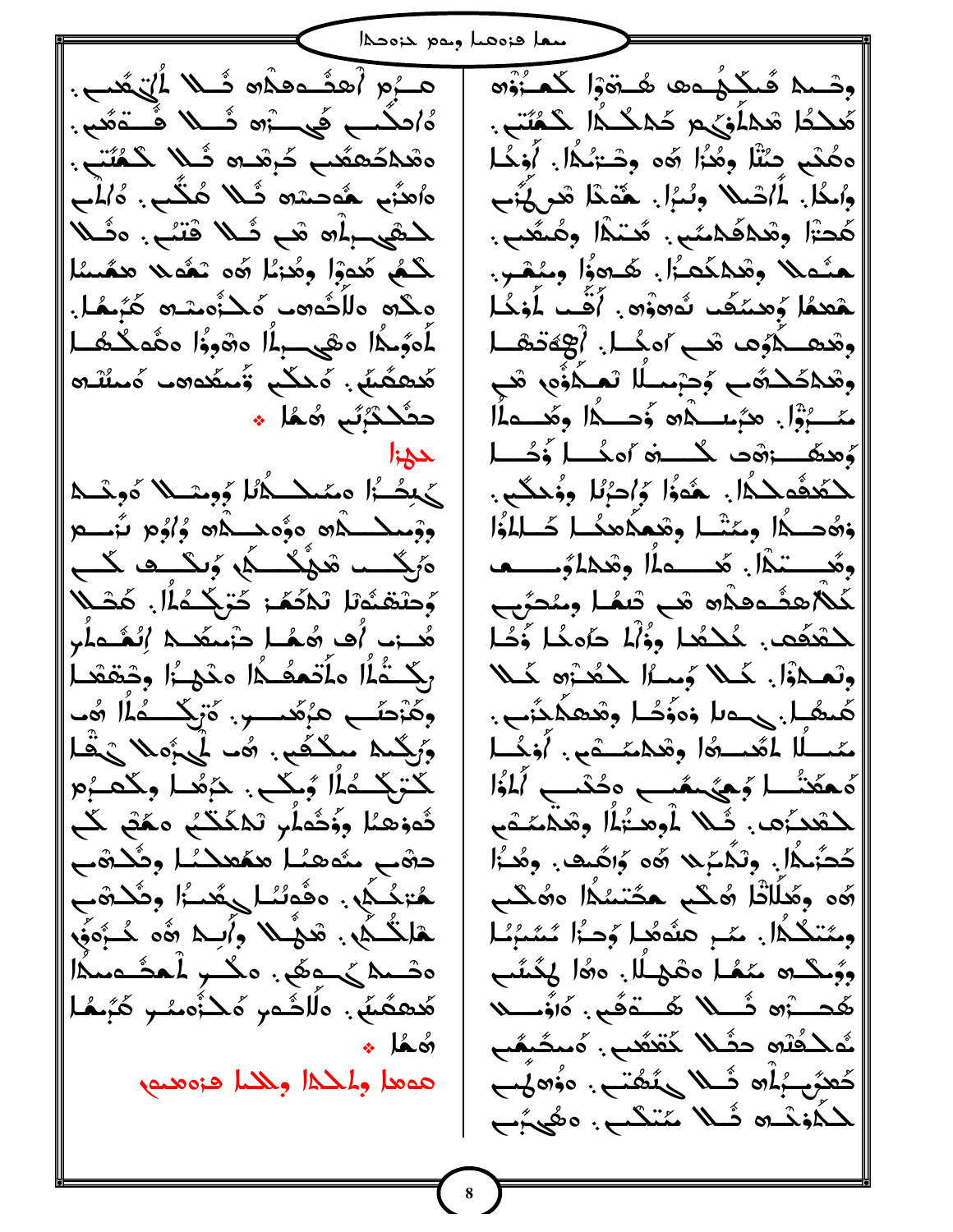سما فزوهنا وعقر جزوحها لْمصَّــممكُا. كـــوَه وُهُــا وَسَــدَ لْفُوعَكُمْ إِلَى الْمُحَمَّدِ. 1⁄2 مِنْ مَسْتَوْمِمَّا مِنْ الْمُحَمَّدِينَ لِمُنْكُلِ وَسُبُطْلًا لِمَهْتُكُمْ كُمْدُبٍ فَيَحِبُّرِ هُدَيْدَ هُــهُمْهُمْ بِـ هُجَّوَهْــهِ كَــُمُــ، ةَاهِكُلُوَى وقْعِ هُكِشُمْلُو لَا هُنَّب. هُزْنُنَا. مِعْدَفِكَ وِهُبِ هُدَشْرِ مَنْتَا. َهَكْنُتُ رُابُعُلًا هِنْدَدُنُنُكُمْا خُاتَبُتُو أُس لِّكْتُهِ فَعُنْهَا وْاْلْمُخْتَ دُحَنُّوْمُنْتُوَلَّةُ هبُحِمُمُا وزَّقِهُوجُا لَا حَنَّتْمَا حَاهُ: مَئِزُّىبِ كَكُوْ. كَتْݣُو وُمْلَا وَوُمْتْلَا وْلَمْلَاوُمِ هَاتُم لمُسَمَّدُ مِنْ وَقِدْ مَنْ مَسْدَدِيْ حەملە سۈمىكەن . كەن ئۇنانىسىقى ومُكْسُلُ للْمَوْسُلِ وَسَعْدَ الْمُسْتَسَارَ مِنْ الْمُسْتَدَمَّةِ وَسَعْدَ الْمُسَارَ حقيب من المستمارة . و من المستوى كَمَقَبَ وَعَصَلًا لِلْدَهِدَارِ وَلَمْتَ أَبِهِ كُبِّ يُبْحِهِ. هأَسِ أُهْزًا لْمُكَرَّحِهِ ِكْرِكْسِتُه*َا*ْا مْلَا *اْ*لْمَاهُمْ خُم*َّا*ا وْرْحِنْ*نُ*و كَعِنْدَكَ مِنْ وَأَحْسَنُوهَا حَكْمُ عَكَمَ أَسوكِ مأ ، أَأَهُمْكُ حِبَّ أَلْسَانِي ﴾ [ هُاهُدِمْ لِحَكْمَا الْحَكْمَالُونِ وِكْتُو مُالْ وثَعِدْهُفَـــب. أَه لِحَـقُعَــأَ الْمَحْـدُـــا وِكَعْتَىٰلًا شَمْلَىٰمٍ. أَه لَلْسُبَرِ خُلْحُدًا هُ حمْدُ أَمْلَٰهُ أَحْمَٰلُ وأُس مَنْكُمْ شَكْلُوُبٍ. هُڪَّأْنُا کُلْگُو: حروا أسلككفها ماله المسلم المكرامة ەكَـز )ُكْـرُه| كَحمَّـز مىْـلَمى. يُـرْهُووُ| فْقَـــز. ەتْعْــە لا ھھَىكَـــز. ݣَالْــا حَدَّهُمْ لِمَسْلَمَ ﴾ [ فَحَدَثَ الْمَرْضَ الْمَعْرَفَ لَهُ مِنْ الْمَعْرَفَ الْمَعْرَفَةِ مِنْ الْ قَبِ وُٓوۡـٰـٰا مَعۡقُنُـا ٱلۡلَـٰا ِ. ہَوۡصُلًا هْهِكُمْحَىلًا. وَهُنَّبِهِ وَحَكْمًا فُتْرَهَ. ِلْمُحَمِّلاً هُـمُّا وِلَا نَاوُدًا هُء وَائْـدهـ هُوَدُهُ الْمُحِيِّ فِي أَمْلَكُهُ هَ وَالْمَلْمَاءِ الْمَدَوَّةِ الْمَدَوَّةِ الْمَدَّوَةِ الْمَدَّ مِّع دُمُلَا هُم أَكْـ هُءَا ا هَمْع إِنْـهُـهَا ا لَلوُم . أَه حَــثَــــــودُلَّا وفُودُهُــــــا لَّا هنَّهِـــَمْمْ حَجَّنَـهُــدًّا. هَوْكَنُــل يَـــــز مَمْــرُّه\$ا. وهُـمْـا حْثَــلا حكْصــدًا. هَمَكَــزا هُـْــْهُبِ إِنُعْــُـدُا حرْجِئُنُــا منفاخ لأسمئ مسارا وككب بِلْمِسْتُهُكُمْ مِنْ الْمُكْتَمَةِ مَنْ الْمُسْتَمْرِ مَكْتُمْلِ. مَكَّدْ كَعَهُّتُمْلِ. مَعَعَلَّكُمْ وْالْمُحَكَّدِ. حَسَنُوْهُ الْمُعْلَمُ مَحْصَدًا أَمكَنِ وِؤْدَمُمُ أَحَٰ: رُحِمُمُ وُمكَن أَدَمُت . ه قَرِيبًا هُمْهُمُا هكْمِهِ. وَإِذًا مَحْبِكَ لِحْقَحِدَاُوِيُسَا رُلِيَ. هَعَنُــمِ دَهَـــز. كُے خَبْصَهُ. هُمْكُمْضًا هُے خَالِكُب وُولًا تُعْـدها كَـسمُعَّــداً هُـا إِذَّانُــداً لمُ/وهَبِل حَزْمِيمِ. مُعِضُوب حَمْيَمُوهِب سُتُّووُا مْدْلَاتْ:ا. وشَــدْ مَنْبِ اكْــفْـا فَنِعِيمٍ فِي الْمُسْتَمَرِ وَبِهِمْ أَوْ وَلَوْدِ لَلَّا مديكَسب . حَدْدْرْحُصَّا مْدْتَكَسْمْ . تَلَثَّمَلا كَسَعًا وهُـمهَا هَا، مُكَكَّلا َهُحَدٌكُمُ أَوْ هُدَكُمُ لَا . عَمْدًا هُدَوْرَ مَحَدُّا وِلْمَايَكَبِ لِكُمْتَعْطِ مَّةِمْط مَسْلًا مْحَمَّصْلِي حَكْسْلًا مْحَمِيْتِهِمْ . أَوُاسْكَبِ وِهُقَامِنْقَبِ لَأَمَنَت هُـمَكُمْ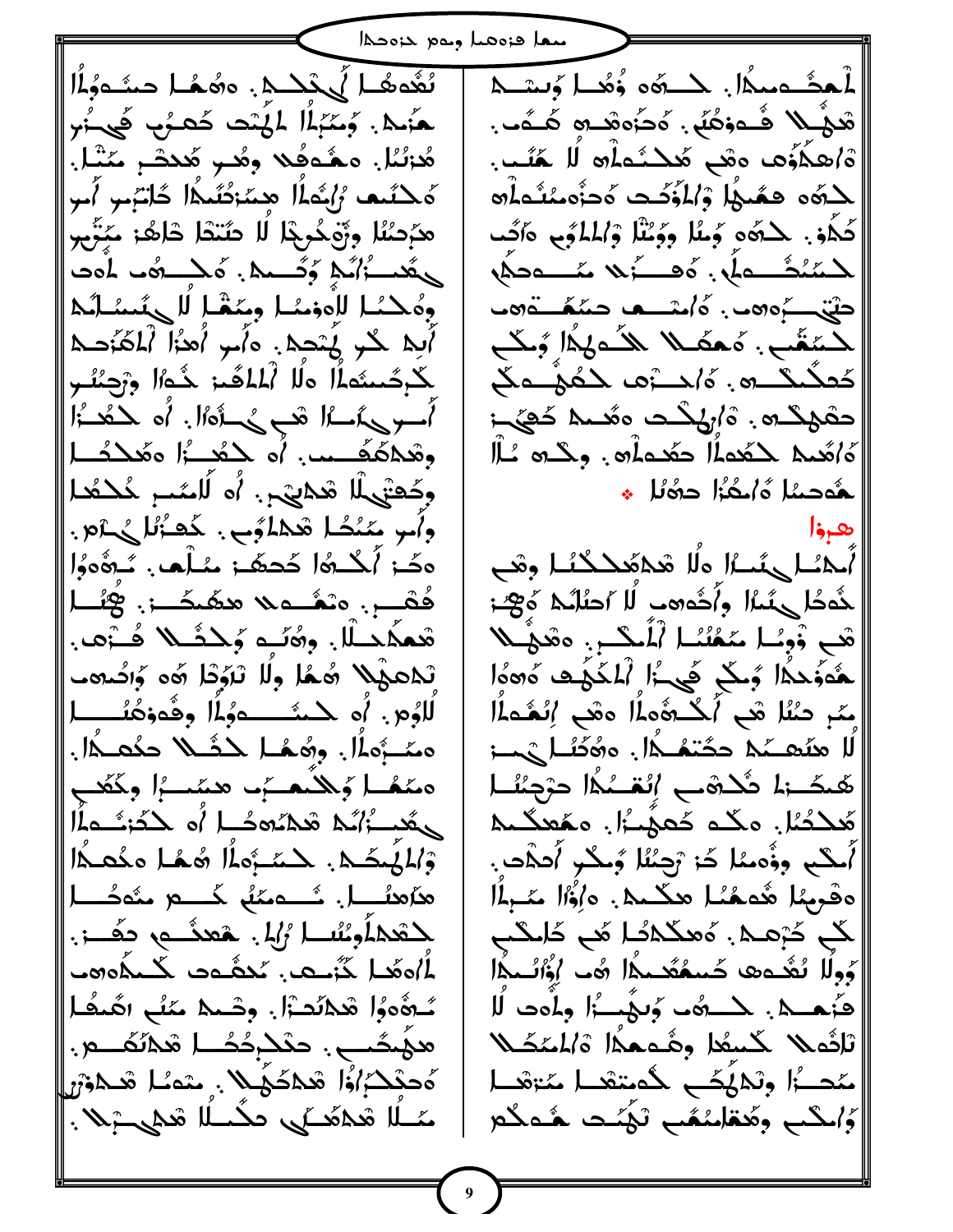سما فزوهما وموم جزوحها ەُ/َ هُـمُـا كَـمْـا. ەفْزُەخُـا لَاَــُــەر مَنْزَحًا هُدَاحَكُهُمَا. ۚ رَبَّلَ هُدَلِّي هُبَ )، أَه مىڭگ مېڭلى. ەڭگەل قىل ئىگىشى كِفُتُوهُا وُحِعُا مْدْمُعُصِّرٍ. مَكْسَلًا لِمُوتَ وَأَكْتَلَى وَوَهُكُمْ مَذَا الْمَسْنَةُ أَلْمَ الْمَسْنَةُ هَنتُهُ أَلْمَ مُهْتَـٰهَا وَوْْمِيهُ أَلْمَ مُعَلِّلًا مُعَافَّا همُتَعُسْلَ. هَحُصْهِ کُبِ حثَکِ هُهِ أەفىھكى شلطلا لملكب مكنا إوُّان خُـهووُنَا لِكُوُوْتَـا. وَحفَــٰلا حَقومُهِـَــا هنَّه لا سُرْحُل. هُ/محْب وْ/هِكْلحَصُرِه هكتُالاً. كَـرِ خُصْرِ أَبِــمْ وُّءحـُّرُّا ۖ لَكُــا لْكُمْ شَمْلَا شَدْفُهْتُمْبِ. شَا كَمَنْ كَـٰبِلَٰأَ لمشكل مؤمر كُتُسْرًا هَدَتَهْسًا هُــَزَر مَّــَّبُلًا هُـد وُفَرْهـــــمْ هنَقُســـو لْحُـــو هَنُعَـٰٓ; } هَكَـهُنَّهُمُو حَيَـرٍ وَتَعَمَّــة ەللەّە لىكلىئىم ، عوها وإؤجدا ولمليا فزوهيم ھرُجِكَا. مِمَّالًا مْنُـرِ وِلْمُنَّكِّـ;۔ شَ لْمَحَّمِىمَاْ. كَمَّە ذُكْلُ لَمَكَا وَمُعَت ەڭگېغە ۋې ئىلىۋىم ھېئىنگە وۋە وُحْشُەكلا. ەقىي جُتەلُصْل مُحەدْرُىل تَعقَم حَـثَمَهِلَا هُڪَمَ هُـزَـكَـدُه هُـع وُدَّنُسًا مِمَّدِمِدُرْا وَلَا مْحِلْفَتْمُتَـا. وُاٰظٌ سُيْتَافُلْ. كَلَّهُ ۚ كَشَمُعُلْ وِهَٰىكُنْ مَمَّزْنُمِينَ وِكَسَٰرًا أُمَّدَمُلًا وِمِنُوكُمْ كُــرٍ مَعْقَا هُجِ يُقْدَالَ. هَا ذَهَبْ الْمَحْمَدُا الْمَأْهَنَىنَ. وَهُمْ ثَلاً وِهُلْتُبِي الْمُلَوَّلِ. لِكَمُّهُوَّا. كَرْ مُّارْْا وِهُكِكْرِ نُعْفُرُهُ لحَثَّدَوُّهُــا إِنْعُنُــا مِهُـْـــلا خَامِنُــا ەھُ مَكْثِرِــــــفَ لمىشــــىم ئىقىســـو لْمَكْلُفِ كَحْسَرِ صْحَا رُوصًا وِحْـرِ هَعْمَلَا وُهَّرَهَا حَكْحَمَّدَا. وحَدَّدَهُ عُلَّا هجُمُـــد حمُّدصمُـــا لْمَاهُنَدـــب. هُ الْمُدْ أَوْ الْمُدَارِ هُدهَهشَـــهمدَا وحُــــــو هُدَامُنُمَدُـــا هبوذا لْمُكَكَّعَــب ، أَمَّتُـا وَحَبَّـ وَكَبَــ وَهُمْ وَهُمْ همُسْلِمْ أَبْكُـرُهُمْ وُحِكَّى. مُسْبُسُلِ وقْبِي أُصُلُ. هُه هَكَــدًا وُهــرُم خُذْهَــا َـهُـتَـٰہُوُـُـہِ ۖ اَلۡاٰمَـٰـٰکُآوَٰٮ ہُولَٰا کَنَــلَٰا اِمَٰوۡوَا ۖ هَخُوْمُـٰا وِضُـْلا . نُـهِرْهُا وِهْـِ نُـهِرْهُا ەلمۇھۇمە كەلمەدىئىر. گىر وىئىمى وَأَحْسَنُوا وَتَعَسَّى أَحْسَنُوا بِ مِتْحَمَدَ جَا كَلَاقْتُ، وَفَرْهَكُمْ وَلَاجًا يُكُومُ وِصُرِ ٱلْمُؤْكَّبِ كُنْهِ . هَكْزُهِيْلُمْ كَبُرْهُمْ وقر المستن المستر الأخدم الأككم وتحفظ المستكفي وُحِمَّدُه دُكُمُ مِنْ أَحِجْهُ بِهِ وَهُ هُلْ ﴾ ەلل ھَدىمَدىنُسل ۋايلىمىگە كَحكَمىز. لَل هْدُوۡوَدُنُــــــا وَحفَّى ــــــٰٓۥۢا ٱلۡاَوۡوَٰٓوِ لَٰا حجزا هَكْفَلَكْنَا وُحرْجِنْتُه لمَسْكُ هَلَكُمَا وَٰٓڡ شَمِعتْزَا مِذَمِعُل مَقَارَهُا وَمِنُوطُطُ <sup>2</sup> المحسون والمتحمد المستخدم المستحدة المستحدة المستحدة المستخدم المستخدم المستخدم المستخدم المستخد وَحُثَىٰ ثَبَى كَلَّهُ اصَّفُا شَهْلاً ههَقَكُسًا. هُ/ههُـ: هنُـهوُده هــرُم رَجُـا ەَىشـە. وڭـى مَحَـمُـا ەھْھحَىُـا ِ نُوفُت . لَا مُنْعَلًا و<sub>َ</sub>ْنِ مُنْعَطَّا ٱلْمَوْتَى . ىُكْتْرُوه مْكْتْ مْنْشْلْ. ھەب ھُزْيَا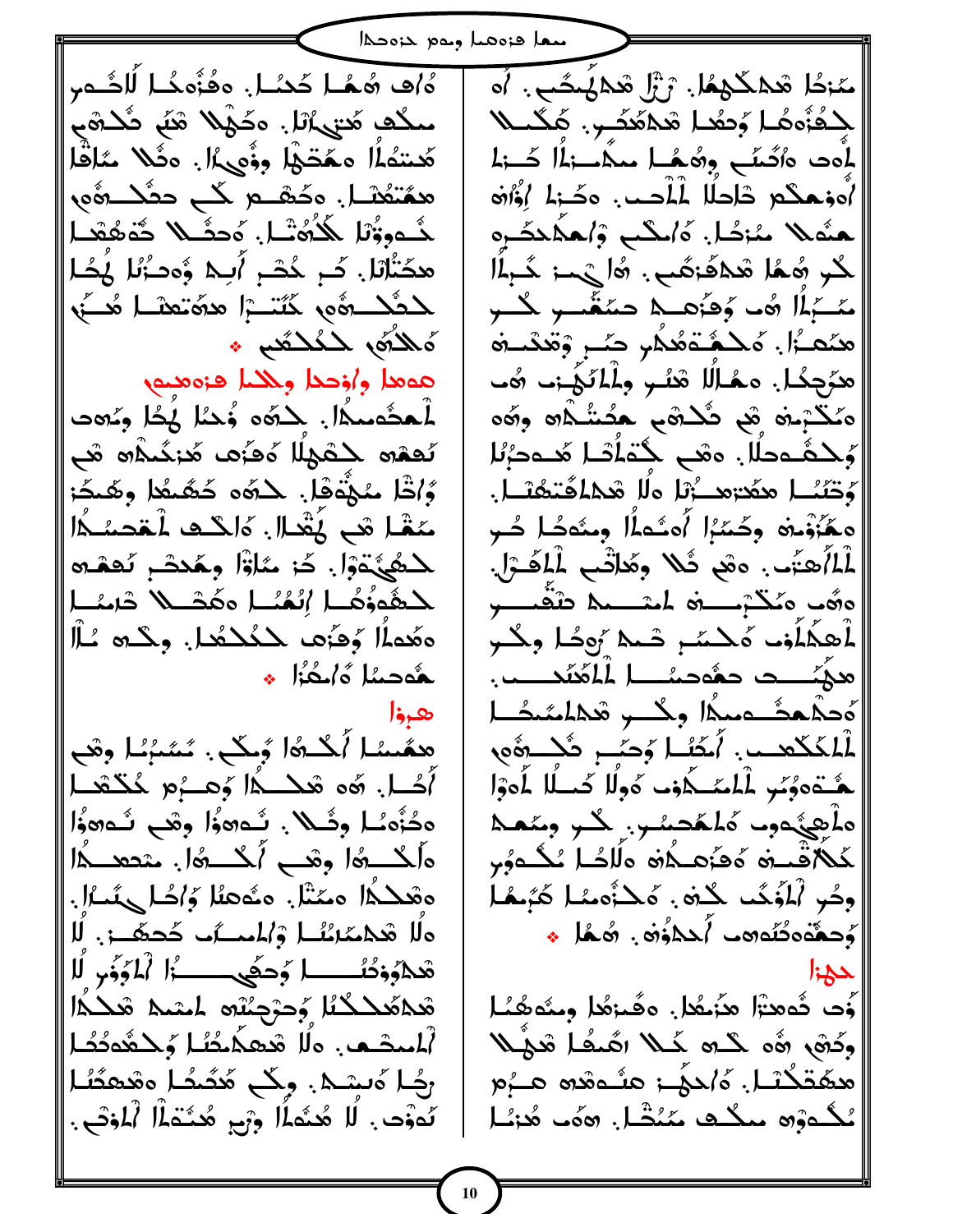سما فزوهما وموم جزوحها كَلَّهِ . مَمْ حَكْمُلًا وقَوْدًا مِكْفَ لَمُلَكِيلًا وِهْدٍ هُدماُ أَمْسِهُما كِلْمُوْمٍ سَنُوْنٍ ھَـاُم كَـــهِ. هُامـــَّأْلَا هُسُــا مىڭــف هُــُّ;ا وَكَبُكْــهِ أَلَمَا. هُوَمِكْــهِ لَا هُحَيًّا هُه ومُحَثَّفَاً مُحَصَّر كَــُه. كَتْݣُوهِبْ ٱلْلَّهُ أَفَّ وُسِقُوهِمْ هُكْتُ: هَب دُرْهُـــا أَقْعَـــه رُكِـدًـــه من. مئب وٌمشيه هُلِبْسا هِهَا. هَامِمِيُّنَا وَسَفَّدسُه حَمُدا حُميًا وخَوْسًا لَمَا حتعجاً سَبَلًا وَمِدُوْٓا سُكَنِّي وَوَا. مَّى لَكُلاً كَعَمُّا مُكْمِي مِهْلَ أَمَامِيَّاتُا كَاهُنفُا مُعْبُبِ مِسْعَدًا. أَنَّكُوهب وَرْزَلَ شَــاؤَةِهــ هَتْنِيكَــهِهــ هُضَــلا حنّفه: الْرِوْنَى حِنَّامِرْكِهُ مَعْكُب هِهَا. مِيْمٍ وْلِي حَوْرَهِ أَبِيهِ وِأَلْحُدُهَا أَمْسًا حَرْزًلَ. هُوِيْحَت حَيْثُمِ لَهُمُلْ. وِهُنْزَا لَعْفُــرِ أَهَٰــٰ: وَهُا. وَامْــُزْنَا ٱلْمُوَدَّىـــ وُقِسُــدِ حَكْسِــوْصُطْلَ. وَمَنْشَــل مُحْسَـــرِ مُحْسَنِت مُحْسَلَ وُ} لَمَا أَيَا لَمْ حَقَيْدَهُــدَاُرِ ِكْتُعَمَّالُ. مَّدَلَاتْنَا ۖ عَاشَيْنِ . هَتَنَّبَ أَوُمِ قَدْفَرْهُبِي. هُــارْٓا وُحكْبِ وَوَّــْــْهَا تَعَدَّكُمُّڤ هِءُا. مَمْ ومِنَّه! تَع رِكْبِخَا مْعِكْسِعٌبِ ثَـالْلَ كَـعِ كَـٰٓاْلَ ٱلْمَسَّـ ەُلەَىقى خُـــو. اُھُـــۃ ھەُا. ەُامىـــُّرُّلُا وهَنْـــاُهُمْ هُمُا دِينَهِ هُه وَالحَــهُ ا |ٱوۡتَمۡا خَم خُصِّرَٮ حُتَّمَٰـٰٰٰٓٓا ٱلۡاَسْعَـٰتِ أَكْسُوا كَــمْ كَيْتْقْـا. ومُعامِّنْنَا كَــمْ مُهْتِهَلَا. هُــقَوْلِ مِعَلالِكَبِ هُــقَمْرَا الَّهَ مَنْهُوْمًا مِنْ رَفَّى وَقَسَّفَ الْمَوْمَانُ تَمْكَسَدَةُ فِي الْمَسْدَدِينَ مَنْكُرُوبِ وَالْمَدَةِ وَالْمَدَةِ وَالْمَدَارِ ەتصلًا. ەقىــرْم ولَا مُركَب مَعَالَكَب كَــــره. مَيْـــر مُحــــرْه و هُاهَـــز. وْاهَـــز كَنُفُـا مَمّْلُـع شَكْتُـا ،ُهتُــع هَهُه. ەتمْسْلَا ھْب ئُسْلا ۋەر رېگىممُدەت كَوْكِيْهِ مِصْلًا هُـَٰٓٓٓا إِنَّا. هُامِيَّزُلَا وِهُـَّأَ |هَحكَمَ المُغْمِعُلِ. وَحبُرْ وأَلْحُلُوا أُهُدِ رِگِــوصُـوم وَمُنُـــا هُـمْــــ وهُو . أو كَبُرْهِ هُــــــزُا وِلَا شَكْلَهُــــــــــم. أه كَمِلاً تُعْقَسُهِ وُٱلْمُأْهَدَاءِ. مَيْمِ قُضُلَ هُدامِنَا كُلُهَ ﴾ أَمْ أَسْرُبُل خَافَتْهِ وَوَهُمَا ﴾ وثدركت فحفظ وسقور أقب مقشا أَكْسَبَ كَيْتُهَا. مَيْسَ تُقْبَضَا وَيَشْبِيْلَا كَامِيُّهُا وَلَا يُسَبِّيهِ كَلِّيهِ أَهْدٍ هِمَّا. وِهْدٍ وَهِمْلُمْ وِوُوْبٍ. هُفَهْمَا وَهْدِرِلْجُنِّبِ. أُفِخُا وِفُحِلًا. مُحْتَمَّا وِكُنُّعَبِ. خُورًا هْدْهُ وهُدْسُ هِ هُ مَلْ وَلَدْنَ جَمْعَ مكْشْسِلا دْهْشْسَا كْنْفْسَا مْكْسْب أَمَاسِيَّةِ الْمَكَّلَّ الْمَتَّتِ الْمَرْبَعَ الْمَرْبَعَ الْمَرْسَمِينَ ەقىملاقىسىلا . مَنْسَى مىكىمىسىَنى . ەھْلىشى، خْزَكْسى ەھْي بِّرْسى ݣْلْـــْلَاه. قَىكْكُمْـــەھ ْمْدَى. ەھُـــَىْ، ھُـــاھ. كَاسْتُوْلَا هُكْكُلْ وِشَوْتَا هِكْمُعَةُبِ ۞هُ٥ ەكبەر بەڭسا كىلەن ئوشكى بوشكەن كَلُّهِ. مَمْ هُلْلًا وِكَمْوُا هُمكُت كَلُّهِ. لمَعْنَـــهُما ٱلْمَــــَــِى مِهْمِمْـــه هُـــأَنف كَاسِنُوْلُمْ وُاحِكُمْسِيْهِم، وشَامِئْلُمْ هُكِنْتُـْفْ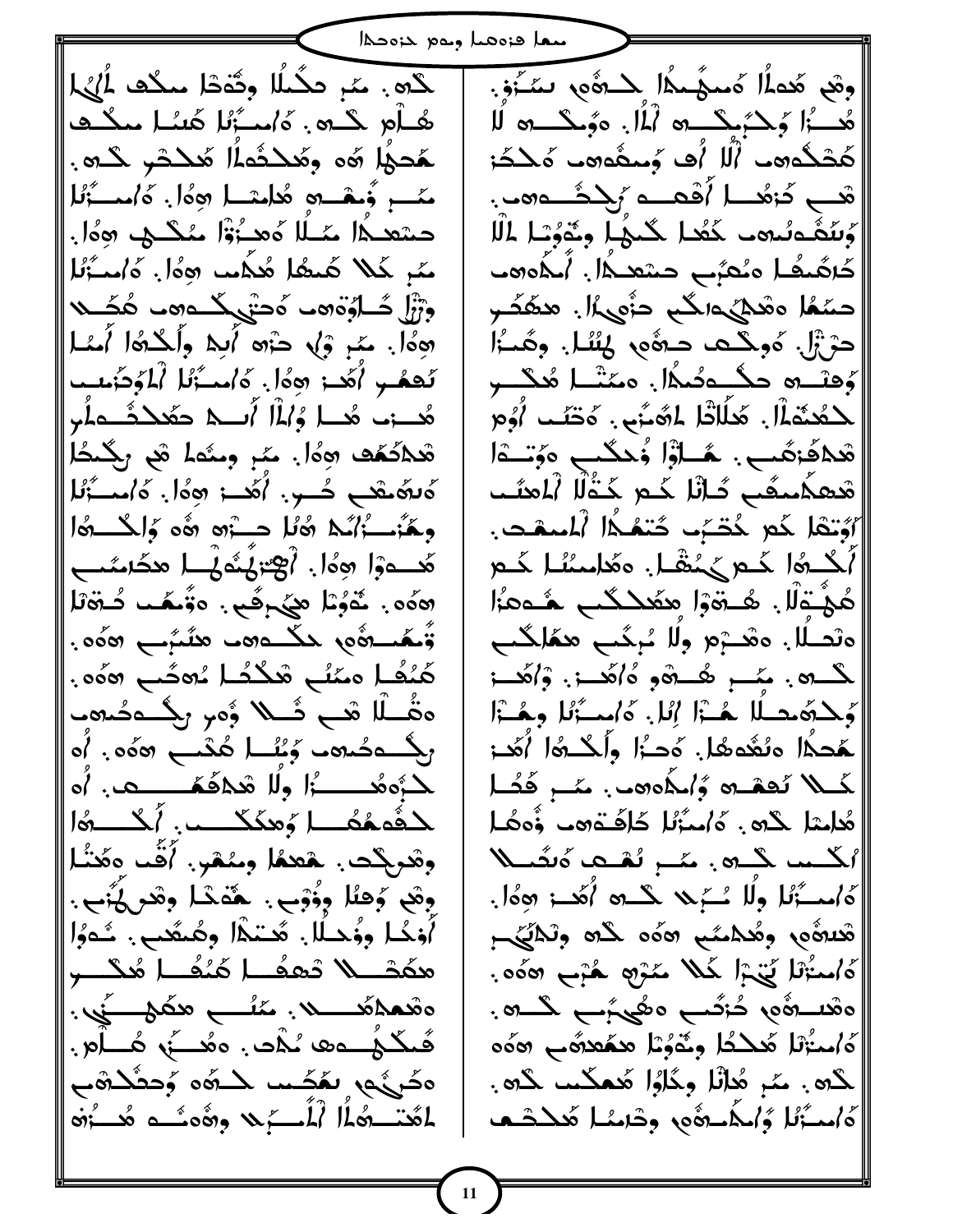سما فزوهنا ونوم جزوحها ەھَدُا وُھلُعْدَمِ حَنَّقْفُیُّ وَهُفَ کُے وِلْمِثْمِىلَا). تَحزُّەرِ ۞هُو وْالْمَلَكُت وتسهةا مُتوسُّل وسَفَّب مَعْصَر اللَّهُ كَلًّا هَمَطًا. هَ‰ا مَكْكُم كَدْلِكًا. وَهزَدُتُماَر. هَعمَّمْاهُمْا وهَكشُماُر تْكَشَكْلْ حْسَبُهْء وُهِيكْسِي حْشَفْ وَهُمْ ھگئىگا. ەڭشكىھە ئىگىزۇدا ۋەل هَدَفَا ومْدْكَعْزُنُـداً. تَعِزُّهِ كُـرُهِ وْارِيْكُـت وُبِتّْقَـتْ: شَــْتْ: أَيْتُتُـا وِلَا وكَتَرْحَنَّــــ كُــــــر. كَممعُعُبْـــا تَـــــــــــو تَسعَــتُهِ أَقَّبَ أَلَّا تَآوُرْهَبُ تَعِيُّــهِ لحثُلُــةُم كَتْبْــة وخُـبِلًا هُبُــهـدًا ھُمُّا ەحثَكَّاكَ \* للدُّدْهُــا وتْكِلْـــدەب وُهَزُبِّهْــا وْالمَعۡصَــِرِ شَهۡمُکَـــکَلِ . تَحکُــا شَــح ريحمال وردا أَحْدُهُا هَدْدًا وْالْمَلْكُتْ خُرِجْتُهِ لِ كَتَّمَنْعُمْلُهِ وِلَا تُـمِّمْ; لِكَتَعْفَرْكُمْ شَى أَمِيْكِمْ حَنْمَا لَكُمْ مِنْ أَمْسِ مَا مِنْ طْـــةُٯٖ هُانّتـــح الْقَـكَـــرُبْلِ هَمّتُــا َكْتُنْهَا هُلَا خَرِكْتُخُنِ مُحْشَرِ مَنْتِلَ. وَدَّىكَ ۖ كُلِّ ۚ نَّرْثَى ۖ مَنْهَ هُنُه هِ ۖ مَكْتَبَ ەلكىئىلى. ەلكىشىمان اُمَرْشا ۋىكى ەھَكَاوْ كَے لمسْما ثَنْقَا وِهُـَـثَماُو. ەكىر ھىئىگە قىلائۇنىئى قى ئىلا لمُسْمَلُهِ. تَدْهُوُسُمْهَا مُتَشَلِّ وُلْمُسْهِ رْتْمُنْسْا. وِتْعَهْكُمْ هُمَكْ: هِ مَعْ كَىغْـا ەُھكْرْخُنْـا بەّجىئــو ھەّىئــا أَكْشَا وَكَبِ وأَرْكِنْحِكْ سَكْتُفِ. خُوهكُما وِلُوْحٌمِيهِۖ! ، تَعَمَّما وَلَأَهُمْ: . لُاخُە بە وهُنْسًا هُه وأَرْكِنْدِي مِكْفَسٍ ٱؤْتَنكَبِ. هُبُعُكَ هُبُعُكَ هُبُمُكُمْ هُبُعُكُمْ فزه همه لْمَحْمَىكَا. كَمَّە فُزُّەمَّا زُحًا. وأَس أَحْدُّهَ وأَرْبِحْكُمْ هُجَرْهَكُمْ هَبَ حَكَّ ەقَتْا خْلَقْكُلى. أَهنِّ كَلّْ قْعَ خُفْكَهِ أَهْرًا كَتَحْمَدُا مْدِ مِخْمِعْنَا كَبْشَا ٱلْمُوَكَّـٰ: حِرْجِنُنْـه . ه/ُـــو تَعنُــا هــرُم حَفَّههائبِ هفَّنْنُا وَهَــٰزَةَا أُسبِ مَنْتَا. أَهُىــو كَــح هُــع كَعْمُـُــو. وهُــا وكَــو كَيْأَةُ الْمُكْتَبِ وَدَاءٍ. هَزْمَ قَتْلَكُمُّتُ رَكِّحْكَمْ أَسِرٍ وَحَتَّىهُمْ وَاشْعَالَ هَدَيِ لَمْا ولا قِيمَتْ مُؤْمَّدُهُ حَقَّدَتُهُ وَجَعَفَةٌ لْكَسِهِ . لِكَسُهُمْ وَمُنْكُمْ وَوُنْتُمْ وَحَبَّمْكُمْ أبِ ). أَهُــدَ وَكَــهُ نَــهِ وَيَحَـــأَهْرِ وكَملًا ٱلْمُلَوُّى ۚ هُمْ لِكُنْتَهْدَا مِكْمٍ ۚ شَيْءَ هَهُدَسُلَهُمْ هُرُوَمُسَت أُبِيمَ. دَهُودَسُلَ وَّحُــا وِهَٰذِهُــوا وَبِ. الْهُــبِ حصصـا مْتَدَمُّكُمْ وَمِيْهُمْ أَكَسَبْ حَهُنَّدْهَا بِ لمسوَّى محككسًا حُلْحُسُرًا وْالْمَسَامِب وكَبْتَمْسٍ. تُنْقَف كُن هُوصِيُل \* ةَالْمُلْمَسِيْ. هَاهُتّە هُبْ شَهْلُكُمْ الْمُ أَهْلَــــــ، مكّــــح هُــــح هُـــــــــه الله السَّنَّوذ اذُہلا ہُنا۔ وَمللہُ کَافِخُا وَرُکِّبُ<br>مِنْـہِوَہُا وِمَظَّـرِ ہمَّـہارِ حلاّـکَـتَٰہَلُ كَعْنُسْمُكْتُــداُنْ. ۞ دَيْنَ مَدْمُحِسْــا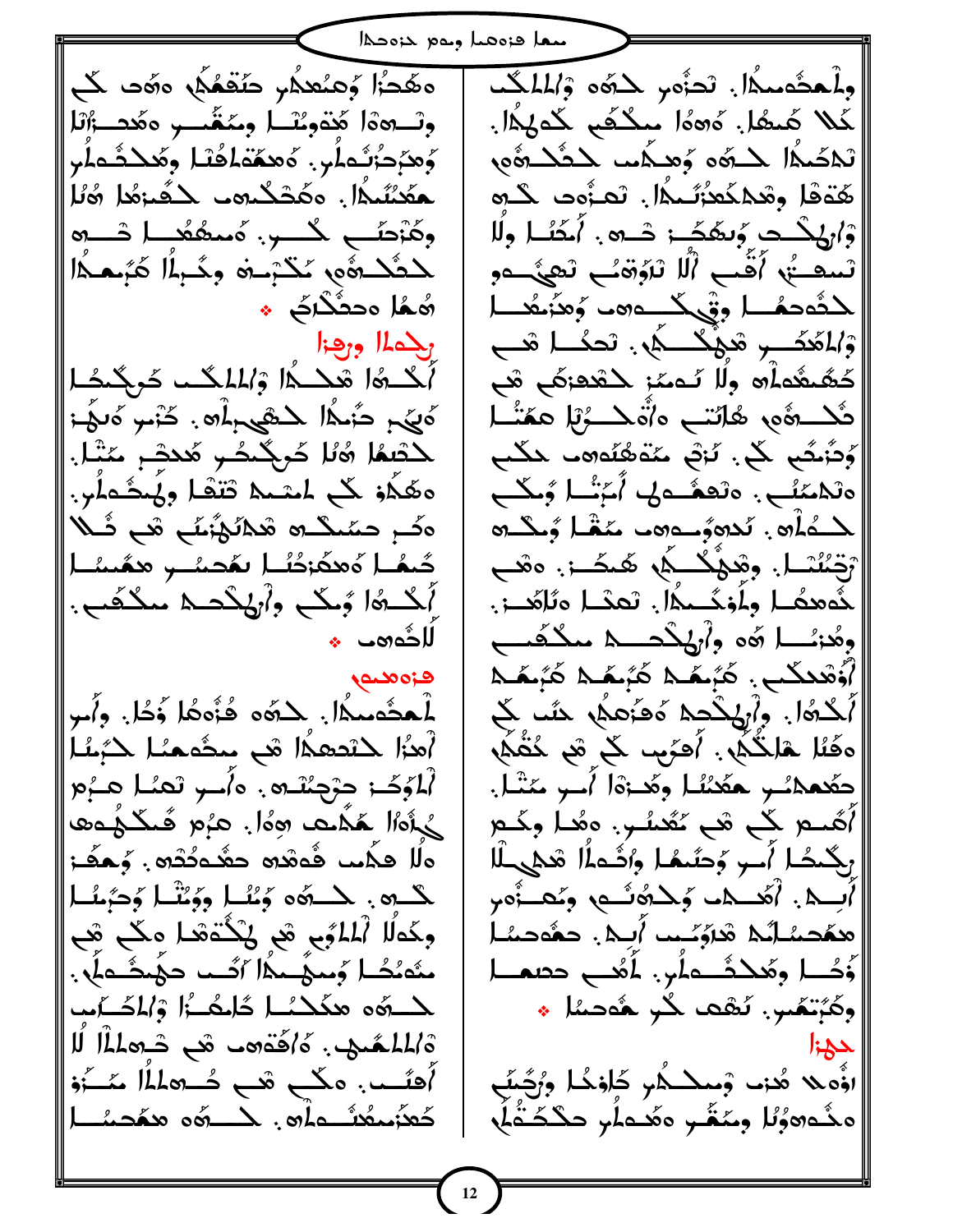سما فزوهما وموم جزوحها وَهِمَّصْنُنْدَا لِئُـوز ۞ُه كَـــرَه . مُوهُنَــا سَمْعَةُ الْمُكْمَىٰ وَهُ وَحِمَّتُنَا الْرَبْعَةُ هكْسُا هُدَهْمَى هُـــوصةِ و مُوَهُــا لِحَمَّدَه/لَّا ٱلْمُؤَمَّد هَي خُوُصًا مَنزِهَداً. هُه وُهزُهُــــــــــه ثَــــلا حقّــــز ــدُــــرِ لِكَعْمَلُوُنُهُ. مُوهُلًا هـرُم قُـنِكَـهُـوه وَّىُلَا ٱلْمَلَوُّبِ ۞ه وَهكُمْتَ حَقَّصًا ٱسْر مَعْقُلُه شَـــدهُ وُلْمِــلهُ أَلْمَنْشَـــفَ. 6ه وَحِثْلِكُمْ مِنْ الْمَمَلَابِ مَا وَقَاءِ مَا مَشْحَمَةِ لَهُ مَا يَسْمَدُونَ حِمَلًا سِكَم مُقْعَلَ. مُمعُنًا شَيْءَ مَنْبِ أَمْلَم سَمَعْدُهِ وَ وَلَهُم وَلَدُهَا لْحَشَّىٰلا شَكْسًا، مُوهُنُا عَـرُمْ وَعُنُـا هَمُعَــــمِهُ مَـــلًا لَا مُعطـــمُلا . مُه وكَعْدَوهْا هَٰذَاتْنَا وُٰاٰمًا وَهُمْ اللَّهَ وَاللَّهُ عَلَيْهِمْ وَالْمُسَلَّمَاتِ حذُهكما هكَاسُب صْـه. حَتُّوهْـا كَكْتُــا حَتَّوهْــا مكَنّْصب كَـــــــ ه. هُحِدُّهُ تَعْمُلُ لَمُتَدَٰلًا رُجِيُّلُ هُبْبٍ حْـِرَةٍ . حَبُّوهَا خَكْتُا هِنُوْا مِكْبِمَ كَلُّهِ. هُحثَةهِمَا لَمُتكُسَا كَــَةُلَا هرَمِيْب لكَهِ . حُضِّوهْا لْمُكْتْا هكَهُفَ شُوهُوا أُسِـرٍ هَٰذِكْمِيَـاً. هَحَثَّەْهَـا لَمُتَكَسَّلَ لحَصَّـــما فَلَلْقُمْـــها وَمَثْقَــرًا. فَتُوَهْدَا حْكْتْسا هُرْحُصِيهَ هَاسْسا كْلِسْهِ . ەَحدَّەتھىل لمُتكُسَّل ھگھىي جگىھُل وَامَّمُعَلّ. حَزّەقْدا خْكْشًا قْلاَعْصَرْ خَلْع أَشْــەەب. ەقىمگكــىب ەقىدگىكــى. وَحِدْوَتَهُمْ لَمُتِدَٰمٌ لَا حَمْ لَحَقُلْا أَلْمَحْسَب دَّوْهْكُ كَكْتْسَا هُكْصًا وَاهْكْسِ

حَكَمِلْدُاْ وِذُهِكْمَا لَمُعْاا كَحْلاً فَـٰزْوَفْتِهِ قب مَٰتُنشا. ممَّصْبِ فَاؤُوْمِقَنَّسَا وَيَكْتُمِطْ أَقْسَا لُلوُم وَحِدْءُ فَـٰومَزُلَمْ وثعثا حنزاه أهرب وحكم لمأل حددسا أَكْــهُا مْكــكُا هُه وُهــرُم أَجِبُـا مْبِ حْدَدُا وِأَحْدەب أَحْدەُٱنَّى ٱلْمَحْدِ. هُحسَناً وَسُتَعُدُا هُبِ حِذْهِكُمَا اللَّهُ كَبُرَهُـٰهَا إِنُهُـٰلَٰهِ وَيُـِيب. هقب كُـٰهُوَ ئَكْــة مْبْحَنُكَمْاْ مُِــكَـه وَسَكْـكَبِ. لحَمْدَدُكُم كَحَمْدَوُهُكُمْ رَجِئْنُكُمْ أَبْلَا . مكْتُحْشُمْلُا وُبِحُتْما هِ قُالُماُ! وِمَاتْمِا كَهْشُمْعُدُهُ هُعْكُسْتُ مُمْعُشًا إِذًا هُمْ وُهدَهَــــ ووهُ| هَـــ وُوْٓا ههَـــ هَـٰهَــدُا وِثَوْتُلْ وَهْرِوْٓا وِحْتَكْـٰهُ\$ هَعَنْتْيَا مْبِ أَمْدُه ثُمَّابٍ. غَمْعُمُلْ حَعْدَدُدُا خَلَاهِ دُلَّا ُٱۦلمگِ . ۞ه وهَٰذَاتْنَا هَ وَّکُ هَٰذَاتْنَا هُو خُوْآه وُالْمَعِ مُوهُلًا هُم هَعْدًا ٱلْمَحْصَرِ هُه وُهمَدا لَما دَّةُهدَا هِمْدَهَبَها هُم هَٰزُقَا. مُمْعُلًا هُم لِمُنَا هُمْهَا لْمَكْسَبِ هُو مِمْتَكْسُوْاً هَقَعْتْنَا لَل ھُھمُبِ كَعُمُوُكُـم كُعصَّىئَـملَّهِ. مُعطُّلُ هُم خُصَّوِهِ أَرِيْكُمْ هُو وِحُوَّا مْلَاه هَكْدْهُكُما نُدُوُنُما!. مُدمُنا مْع أَيْلًا حَقَدْاً أَمْلَمُسْهِي. هَ وَمِحْصَدْ الْمَرْ هَّدَوُهَا وكَبُتِهَا. عَمِّثْنَا وُّمِكْنَا بِكْسِم كَــــــــه كَافَــــــقەم . مُه وهُفصمُــــا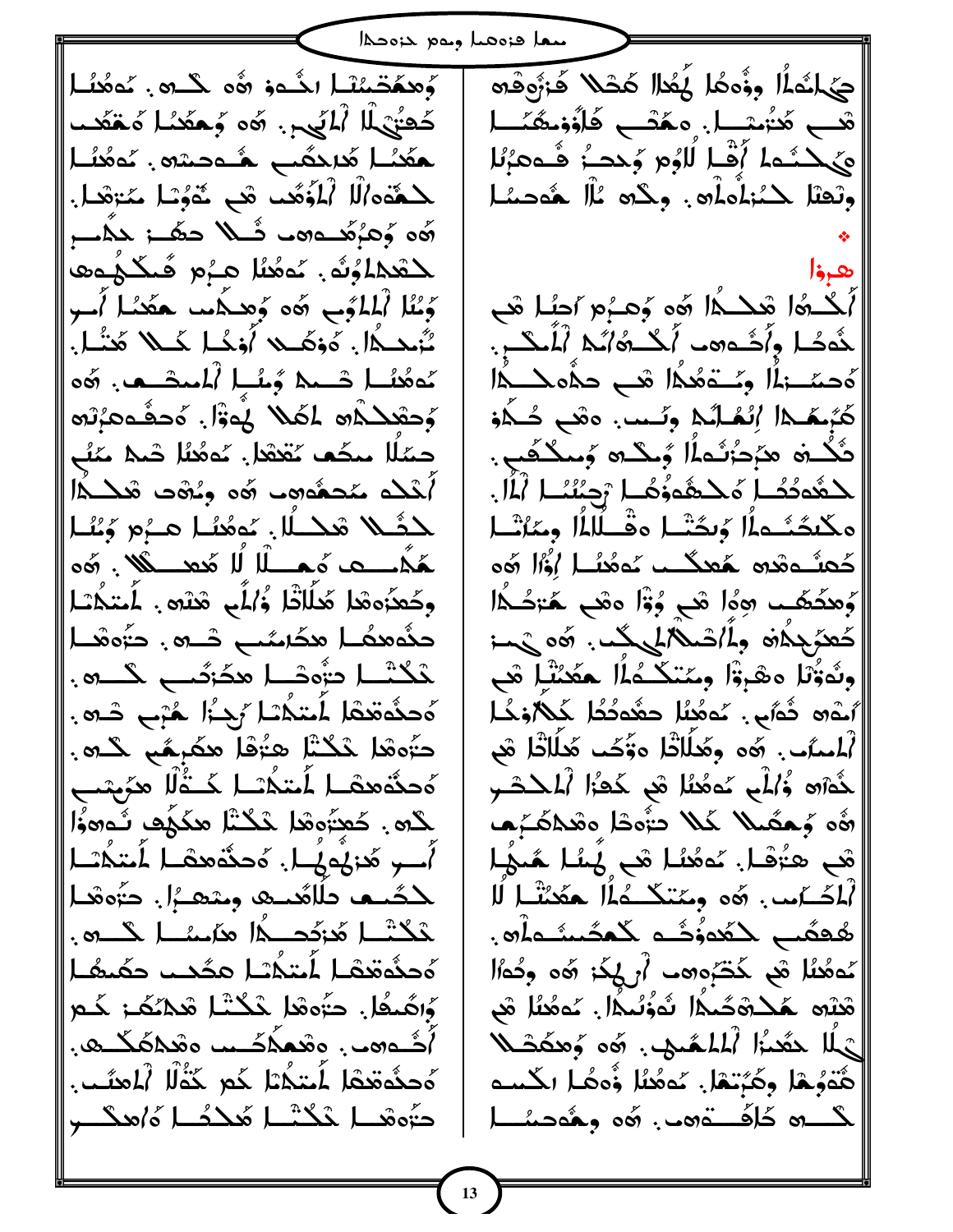سما فزوهما وموم جزوحها هَعفَكَمُّفَ الْكُمُّهَامِ مَحَكِمُ امُّل مُحْكَسًا. هُمِهُـــز لِمُلْتَيْــا أَحْدُه مِــ. وِدْهِ ثَكْلُمْمٍ وِقْتُوهُمُ أَحْذُهَكَ. هُحِذْهَتِهَا لِمُتِمَتِهَا حُمِكْنِيلًا قَوْصًا أَلْمَكْمَلا . حَتَّەقْمَا حْكْتْبَا حَيْتِيْمَالْمَ كْبِ أَكْسِهُا مْكَسْلَا وِهُوْا شَكْسَه هَزَدَٰ;نَـــداُ! حَــقَـــدوَهُهَ هكــــــده مَكْكُــدُا شَـــدْهُوَ: هُحَدُّمْتَهْـــا هَٰذُهُمَنَّے لَک لا حُمْدُ ا مُُلا أسكن التَّشْرُ 1 أَمْلَامًا . صَـــتُمْتَمَّا كَعتَوْهَا خْكُتْلَ كُمْ أُحَّەمْتْ وَوُّوْسُهِ وتتفقدا وثب مشكمل ثعافكن هُهُا هُبُعُسٍ. حَيُّوم خُدْهُوُلَا مِنْهُسِ كَبُنْهَا بَكُلًّا لَمُؤْهِنُوهِ وَوُشُوءَاهِ يُتَرَف حفَّصمُا هُحثُه مَحْمًا لِمُتمُنَا حَجَجُا ەوَآگىنقُملُر ەھّدلُر وَمىڭگى وَلمْحَا لگــــــــو وَتَسَّــــــــــــو مسلِّـــــو عام الله عليه وقتل السلام عليه عليه عليه الله عليه السل أمكم هُ يكسى خَعتُوهْما خْكْتْبا مَنطَ كَدَّەطُ كَعَيْءَ أَكْتُلَ وِمَثْل حَقَّدَكُنْ وَلَزَّهَا حَلَّامُتُكُنْزِ. كَانْكُمْحَسُنْز مُــ90. هُحِدُّەتْهُــل لِمُتكُسُل لُوَجُــوق حَفَلَـثُماُنِ. ٥نَمْكَمُع كَمِ ثَلْـ وُهُمِ حُدّجَى ۚ رَجُنُنُـــرِ. حكّمحُـــملَٰا وُمحْـــــرِ. لكرفته حكمصُمُا حَتَوهُا حْكْتْلْ. َهَحَمَّفَۃًا وَحَنُلًا وَاٰحُم هَحَمَّدَجُنَّهَا ا دْوْهِ، كَعَنْدُ هُزُمْ: دَهُدَوْط مَكَب رَوْهَا. وَحِدْوَقِهَا لِمُتَكْتَبِ هِـزُوْا وَسَلَلًا ووْهسُـــر كَبُـمُـــا هُـمُـــا حثَــْاكَـــح أُههُمُ كَــُهِ. حَتَوْهُمْ خَكْشًا وُّوسُا لمنُلْكُع \* وِمَنْاْ لِكِت دُاوُم. هُجِدْوَهْهَا لَمِتَكُمْا حجزا بصرْبِكْه مُسَالَمَنَـٰهُ مَدْ المُشَمَّدُ هُوصمُا لِحُرِ وَحِسُا مِنْتَمِيْنَا وِكَــلا كَعطَا وَرِيْكَنْكَا ٱلْمُوكَسَةِ. لَمَوَّفَ لَكُـب ھقىقىئے جىنىكىك الْھُــوار. فَعزهُا هَزَهْمُلْ وِكَرْهُمُهَا هِهُـز ومِّمْـب ەھْەكىلگىشەك ھكزگىئى گىر كىم ِسْيَ جِلَالٍ كَبِ أَهْنَنَكَ حَفْحِسُنَا كُلْب كَمِكْرٍ كَحَنَّىٰهَا. وَكُـرٍ ٱلْمُؤَكِّـمَةَ هَي أَكْثُوا وِلَا شِدْهُوْتُبِ وُسُبِ. هُوصُبْهِ لْمَاهُماْلِ وَمَعَهُمَا ۚ دَوْتَـٰتَا ٱرْدَهْا ۚ دَبَّتْہِ! وِسَّلَقُوااً. حَصَّىب ڤُوهِنُو فُزُوكَى. كُبْرِ كَلاَ لِمَاهُبُو. هُوصِمًا كُبْرٍ كَـلا وكَرِثُدِ فِي تَعْــماْلِ مُسْكُـلًا آْلِمْزَىمَـٰـنِ. هُـــوَكُو. هُوَجِسُــا كُـــو وِمَعَــدْ هُيَّبَـُ كَـٰرِكَـٰدُ وَهُـٰدَةٍ مَّا حَمَّقَـٰب سككَعب حُحكَت: حُدَمَــا لَحْــو وِكَاكُمفُو مِنْنَعٌ. هُحَقُدَاُو ٱلْمُنْزَوْبُ. وأركحكم مككب فأعصا للب وقْتَــمْلَمَّــ أَمْسُــمِيلًا بِ. حَقْقَصْبَــا لَحْسَــبِ ؤُوۋْكُم لِدُّووُّلُس كَالدُّووْ لِكُنْ لِمُتَاصِبُنَا ۖ هُبِهَا وِثْنَكِ هُءَهِمًا لَكُنَّ ثَبَ فَـُلاَ وُالْمَحَــزِلَمْ. هُوَجِسُــل كُـــرٍ وِهُعِـــدً وُحَزْمِهِ هُڪْرَهِهِ رَهُهُمْ \* حكْلْعْشُومْبْكَالْ. وْكَعْبْ بْحْسْمَا أَضْبَعْ idlikata, etagtap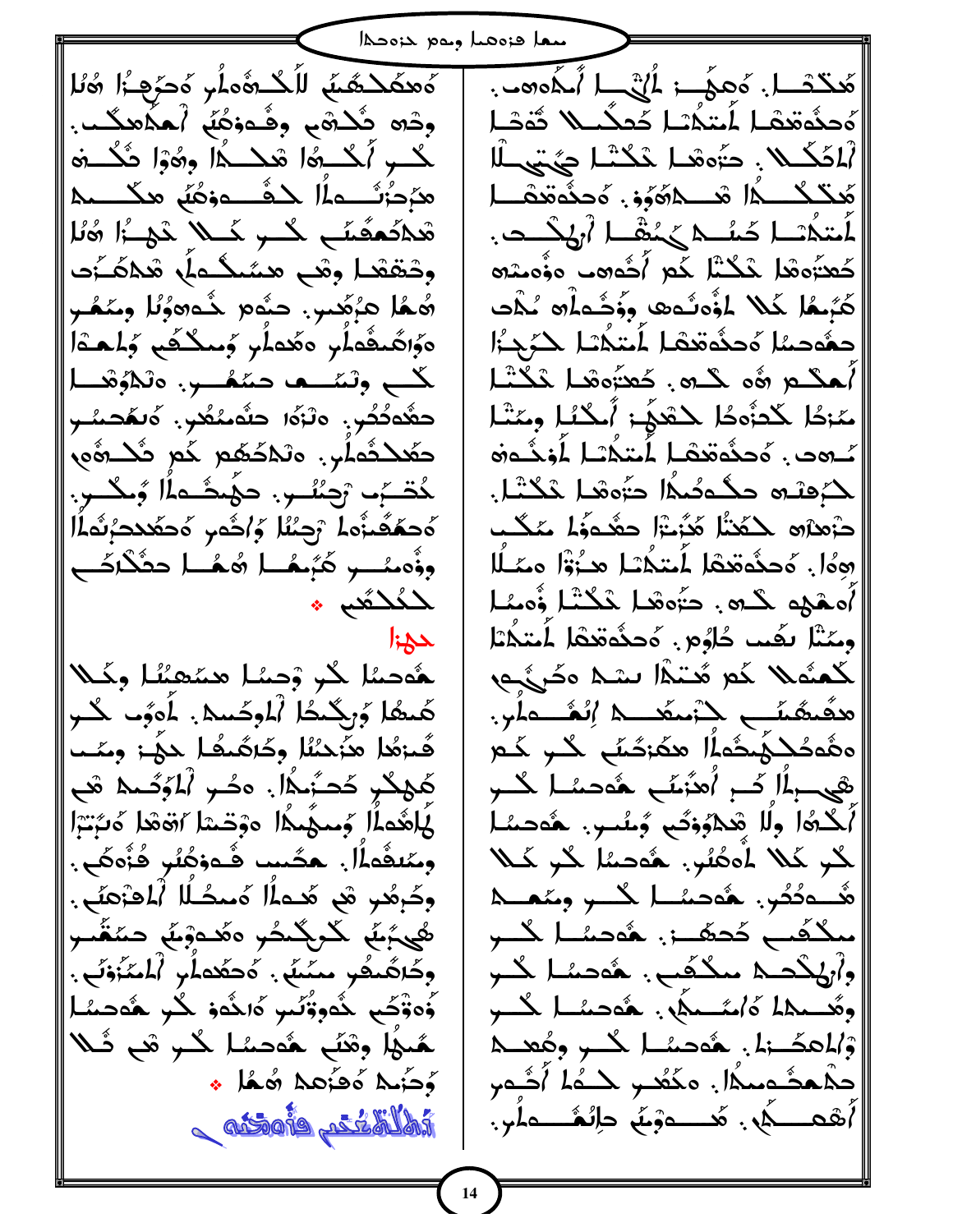سما فزوهنا وتوم جزوحها لْمَشَـٰمِىكَا. كَــْتُهِ ۚ فُـْٓوَهُـا وُـكَّــحِ لْمُخَمَّرٍ. حَمُّلًا مُمَمَّلٍ وَحَنَّهِحَمَّالٍ يُحَوَّم هُهْهُهُ صِمَّةٌ وَحَتَّبٌ . كَلَّهُ مَ أَهْدُرُ مَنْتُظْ لْمُعَكّْمُوهِ. بِكُوم بِكُومُسِهِ. مَّـهِت مَنْتُـا وَكَرِكْسِتُـهِلُهِ ـهِكَــلا حدُّلًا عُمْعًا وَحزُّەحـكَّا وَعُمَّا ومثَمَّحُـا سَيُرَةُمِ. كَمُهُمْ وَحَسَّقَهُ هَاسَنُا هُمْ يَّةُوشُمُّاتُ وصُّعُلُّا لَهُمَّتَ لَكِي. كَلَّمَتُوهِ وُىــەُر وَعْنْـا خَــةْلَا. ـكــرِ وَعْـُـا وِثَــلا. أَوُحَقُدَاهُ هُدَخَرِ مَنْنَا هُوَ أَنْبُتَ هُدَاًا حسَبُهُ لَمْ الْمَحَدُّومِهِ الْمُحَمَّلُ الْمَحْمَدِ الْمَحْمَدِ مُعْمَلُنَا كَلا وُسِعَا هُبْهَا كَمْ مِبْلُونَ تَمَــــةَ كَـــــى بَــــــةَه وَحَرَيْكِـبِـدْـــة قُزُّەكْمُىل. أُهڤـو كَــع كْـمْـزَالْمَالُ هُــ ەھَىقى ئىر ھگا، كىمْلُر كَمْ اُھُدَ. وْٱلمُوَدِّمِينَ هُٰذِي حَقُلَاهُمْلُونَ حَيْفَالُمْ وَادْتَرِبَ وِكْلَةَ سُلَّا هُدَّسْلَ دُامْدُاْ َّحَمُّداً وَحَزَّدَهُا مَحْرَاً وَعَثَّاً هُوَهُوَدُمُلَ |حۇنُا خْزُنْا ﴾ َمَّصْــدْ لْـكُــبِلُر حَسِّعُــرِ فُأُهمُـُـل. ھرۋا أَكْشَاهُ أَهُمْ وَٱلْمَدِّرِ رَبُّ أَ مَثَمَعُهِ ۖ. حشُرُل مُومُعا وُحزُّوحكَا ٱضْحاَلَا ٱهْعطَ لْكَصْبُ وْالْوُكّْــد هِـهْ حَكْرُبٍ. حــهُ لَمْ كَحَفَّـٰهِ مِزْنُـٰدٍ حَـٰٓہٰذَا لَٰهُوَ حَـٰهُ مَٰا مُّـٰهُ مَا مُوهُا وَحزُّوصِهَا مُمُصِ هَعْمًا وَمِبْارِ هَذَبَذَا وَحَزُّهِجَدًا. هُرُوْءُ دَهِ رَحْكُدا وَوَحُملَىٰ. ٥شمْكُـدْ0 يُحْمِـدْ لَهُـتْزَا كَاكُنْتُمَا لَكُنْ هُمْهَا ذُكْراً وَٱوْتِقْتَمَالَ. حهُمًا عَمِّدًا وَحزُّهِدِهُ! لَمِحوَّا فِخْطَم لِّكُـِـلا خَزَنَـبِ. هَفَزَوْمِـهُـِــا هَاٰلِوُّا وحُفْقُهْمِـــا مِثْدَةْمِــــِي هَتَـــــــهَ! ەُ/فِكْلُ نُــرُّا ۞ەُ٤ وۡمــاُ/ەُ٥م كَاكُــەگـا. حَوُّلًا مُوهُما وُحَزُّوصِهَا. مُحَصَّد حُبِر هُمْعُمْدُمِهِ وَحَمِ حَسَّاؤُهَاهِ حَسَّلَةً مَعْلًا وَهِدُوْلَ. كُبِرٍ مُعْمَلٍ وِوَّسِعْمَلٍ وَلَا تَعْكَمُا وَٱبْطَأَا ٱرَبِّكَ وَحَمَدُه مِنْتَمَارُه لحَصَٰۃ کَلا قُـٰہِمُہُٰر لَمُلُوُمُـٰاً. حـوُلَا هُوف. حمُّلًا مُوهُل وُحزُّوصِهُا حِمْصُل َىٰلُوْ وُسُلَ حَكَـٰرٍ قَـٰمَكَـٰهُـِمِنَ . وِصْـُنَ مُمهُما ومِنْوصِمَا لِزُنِسَرُا هِوَا شِي إِذًا وَّحُـا مْحَلَّائِـ: ﴿ وَٰٓا ۖ حَـٰهُۚ لَا يَـٰهُ مَا يَعْمَلُ مُنْكُومُ وَالْمَحَادَوُبِ. لَاحْتَفَوْمُكُلْ: أَبِكَ وَحزَّهِ حِــدًا . حَــمَـمُــا وَحَـَــرِ رَجَّـحُــا وْمِ هُٰزْمًا حَهُنْدَمَاُرِ مَعْهِدٌ حَكْدُهِ۔. أَلْمَاءِ. هُدسَمُو هُددَبُ سَنْاً لَاسْمَا ەۋْسقا ۋىكىرىگە ۋايلۇمىھە كىلا هْڪِلَا وُڪُ‰ وِوُهُـٰلَ. هڪُ۞ ڪَهُنُا وَّبِّكُمْ كَهْلَاهُ. دَهُمُا مُوهُدا وَجَنُّوصِهُا مُوهُا وُحزُّوحِكَا ٱلْمَكَّ كَسَمُّا وَرَكَّحَا ھكىمىدا ئىگىپ كرېڭىگىل ژېئىلگىلى أَبِهِ وَهِكَمِيهِ لَمُحَمَّدُ أَسِرٍ غُمْحَكُلٍّ. حدُّلًا عُمثُل وُحزُّەحكَّا نُـمَوُّلًا مَوْمُمُنْطَ إِنْعُمُا. حِبْهُ لَا يَوْهُدَا وَجِزُّوحِيْهَا لَحَمُدا ڪلاهوُا هُنگَنے هوُه کُے مُنُنُّے ڪُن ھَھَــب زُنھُـب كَعُنا كَنهُـا رُكِكُــع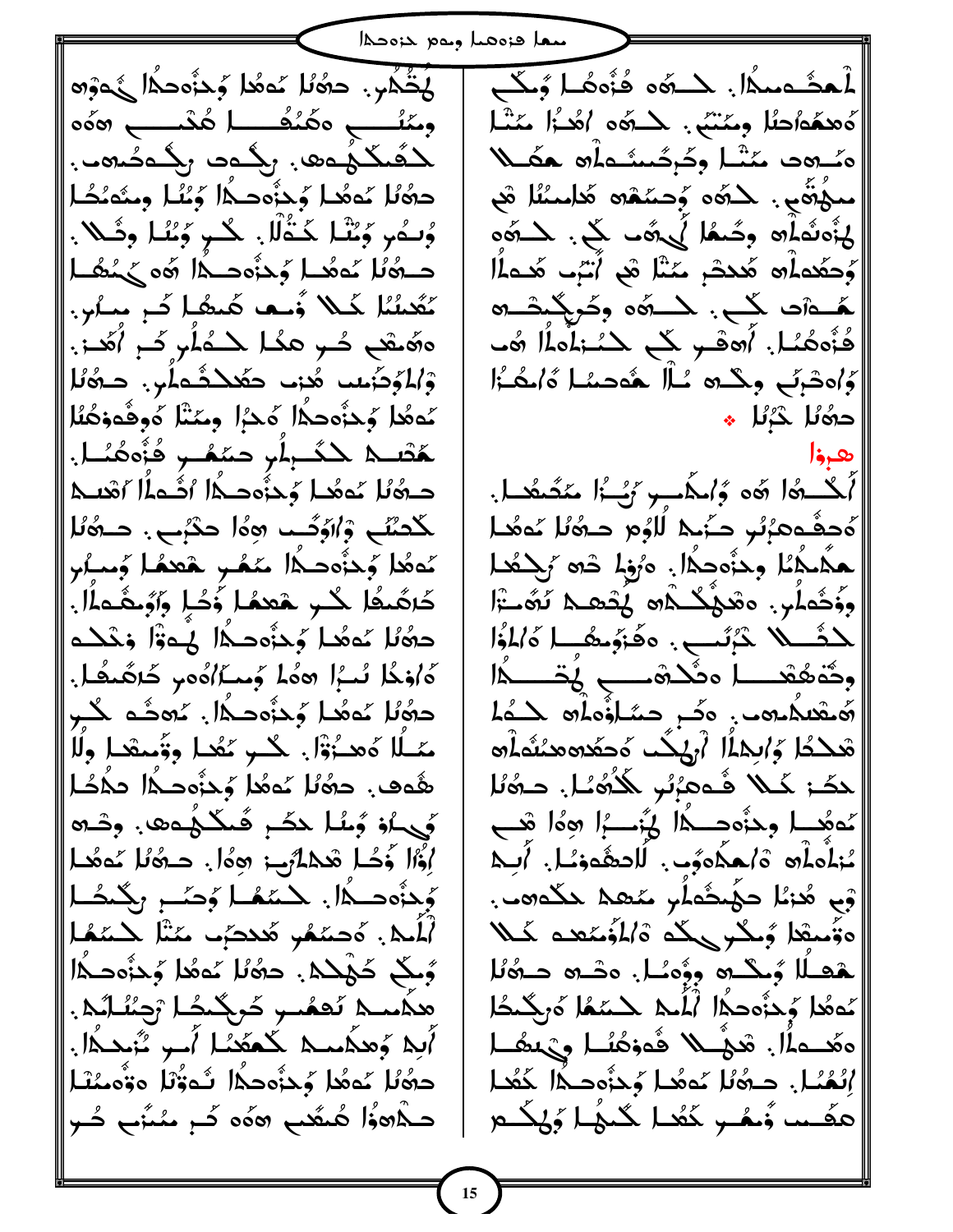سما فزوهما وموم جزوحها مُلكَّمِهِ كَلا مُعصُلِ حِيمُنَا مُمصُل حَقَّ صَفْسًا لِحُسْنِ مَحْمَنِيْسَا أَيْحُسْنُوا. |وُحزُّهِدَ اللَّهُ عَلَى اللَّهُ عَلَى اللَّهُ الرَّاوُ وْالْمَلْسِدْمِ مِرْحُبُنُكُمْ كَشُوحُمُا حِلْوُاْ مَتَكَدُاْهِ ٱلْمَكَّهَ ٱب هُذُهَاْ شَ ُوَحُـٰلُ مَكْعُـٰهِ/ُلُّ وَشَدْكُمْ بِ حَقْحَمْـٰلِ لْحُـــو هِـمُــْسُـــا أَكْــــرُها. ووُمِكْـــو (فَه هـرُم نُـهزُا. حـوُلا مُهمُعا وُحزُّهجا وِذُكُمْ دَوْمَكْسٍ هُمَا كَلِمَةُ الْمَالَكِينَ. حدَّد هَعهُــا دَهُـمُــا. هُـحَـَـــوا ِهُدَمَنَا لَكُو هَمُسُا أَكْدُّاً. وُالْكُس فَودُهُمُا خَعزَجِــدُهَ وَاوْحُــا. حــهُمُا لَا مُعْمَعُا كَتْتُا. مِمَّعَة مِكْفَب مُوهُـــا وُحزُّوجــــكُمْل. فُووْهُـُـــا هِوُا لأَشْمِعَ هُمِ هُدَاً وَكُلُّا. حَدُّمُا كَحكَـــز مدَرْسَـٰلَىٰدْ. حَـُدَسُــا لحْـــر همَسْلا أَحْدُهُ أَ. وْالْمُوْهْبُودِ حَيْسِهِ مُعمُّــا وُحزُّەحِـــكَا. وكُنْتُــا ومَنْتُــا وَجَهُب هِوَٰا حُسْحُلًا. هُوَجِسًا جُب كَيْخَةُ كَسَهِّمَا خَرِجْتَحْمَاً وُحْب هْمِ ثَــلا ۖ فُــٰٓمُعُمِ . هُڡصُـٰا لحُــٰرِ هكْما إِنُّا لِمُتَّةَا هَكُمْتُوْلَ. دِيُّلَا حشُــلا ۚ يَـْزُنُـــى ۚ. مَـــلا شَــلا شَـــْرَم ۚ. مُوهُـــا وِحزُّودـــدُا. ومُعـــو هُـــوٓوا ەُلگە اُلگە ھُەدىئا لگىر. ەۋْشُە وهُومُرَا وَهُلُكُمْ يُولَا. وُبِقُدِمَهِ لَكُنَّ وَامُحْمَدْ الْمُحْمَلَ الْمَحْمَلَامِ كَبُنْهَا وْْحِــُى هُوَجِيْبًا كُبِي. وَهْرَضْـلا هُوْا ھقىقىد كى ھقىئا أىكاھ ۋىكى. هَ مَصَدًّا مِعْفَمْها أَرِيَّنِهِ وَمُحَمَّدَا وحَدَهُما هُ٥ إِسْتُمَا وِثَمَنُعُا. وصْه حَفُكُرِ ٱلْمُنْمَدَ وَهُمَدَ. حَمَّلًا مُوَمَّلًا إُلَمَا أَبِهِ وِلْمُؤْهِدٍ حَذَاهَكُ حَاوُحِقُواًإِ. أَوۡدَأَهۡدَا ۚ وَوۡهٖ ۚ شَعۡ وَقِلُوا مُنۡهَا ۖ وَمُنَا لَا لمَوْمٍ کُلِ اُسِ خُتَـَبَـٰ كَتَفْخُلَ. لَا وهُتُسا. ودُهُسا وِمَتْسا كَعِدَهُ تَعْسَا أَدَهُّه; ۖ يُ وُاهُوَّسَّے حسَّقَٰنٍ. لَا أَلَمَـٰۭٓٓٓٓا ونُهجُم حوَّمُعُثُماً أَوْحِدُّو الْمُمَنَّدِ ِّكَــِ ثَنبِ عَبْقَنــَــِ وُإِيكُنــَ شَيْــَـوُا<br>وَرَبَّــُدَـــرِ قُذْهَقُنَــا ِ الْمَا أَيْعَــدُا ۚ كَــح الْمِكْمِ الْمَصْلِ؟ حِبَّ صَرِيمُهْ لِمَاءَ اِتَّهُمْد وَوَسِيْسِمَا وَوَقَدِهِ أَلْ. دِيْوَنَا مُوَقَّدِ ا وِلْسَّم حسَّقُسِ ەلْعِلَاحِثَةِ كَاتَّمَتَّى كَوْدَوْدْهِ مِنْدَهُ مُدْمَدُ مِنْ مَعْمَدِيْمَا مِنْهَا ەتھۇسسەو كىرگىئىسىر. ەئىسمۇا لَكْحَنْتْنُعُلْ. وَهُمْعْنَدْ هُجْدَهُمْعَنَبْ حَاذَٰاْ كَعنُصِــكُمْرِ. كَانْقَصِنْـــو حَفَلَــدَشُــدَلُو. وقَصْمَلُو هَوْهِنُعْسَمُو. صَــْقَالَ نَمْقُنِـل كَوْدَأُوجِيْ مِنْ الْمُحَسِّسِيهِ مِنْ الْمُلْكُمُ الْمُلْكُمُ الْمُلْكُمُ الْمُلْكُمُ الْمُلْكُمُ ا لَّكُمْ أَثْمَرِ هَؤُمْنُرِ كُبُّبُهُا هُهُا ﴾ هُدْهُهِمُنَــداً. حَــم وَّدــه هَيـــزاً! حمزا لْحَمْـُزَا ومثَّدَهُـُـا وْالْمَلْكَهُــز حَقْـزمُّــا ھكَاخُــا كُـــْبِلُرٖ كَبُنِــمَــدًا). وَحَسَّمُــر وَاتَعْبَقَا يَكُلا وَجْمِعَا وَامَعًا وِيُوَجَّحِكَمَا أَلْمَاهُ هُمْ رَاهِ أَهْلُوا مِنْ هُوصِمُا لَكَسِ همُسُلِ أَكْـرُهَا. وَحسَمُـرِ ٱلمْوْزَهَبِّ. حثتفًـا وُرِجَّـمُـا حُمْدِجِــدُه وُاوْحُــا

16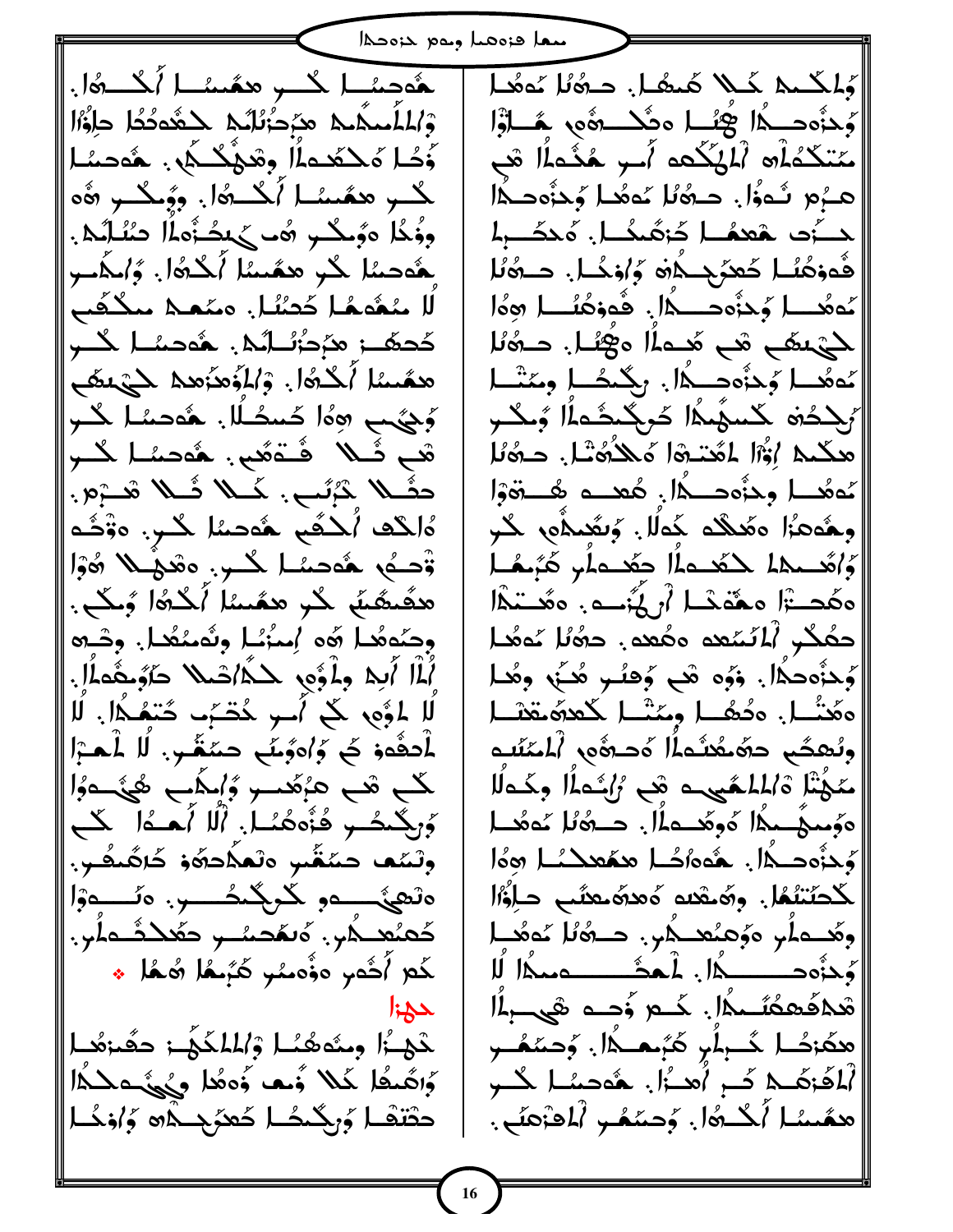سما فزوهما وموم جزوحها مَبْلَوْٓا وحُدْزُهِدِياْ مَيْهُب شَعِيَاهِدُنُواْا ەڭھىم زىسلى وەئىلەلمە كگىلە وِلَا هُدًا. هُمْ أَلا كُدْءَ فَــومُرُّل هدَهُ مَعْتَدًا. أَبِهِ هُــزت هَهُــهَـا أَهْلِــا كَاهِ هِيَدُهُ وَخَبِيلًا وُحِكْرٍ كَبُرْ هِدًا وَاحُـمِ أَوْمِ هَرِهُـُـل. يُـمُـرُـُـل أَكْـــهُا وَهــــكَس أَوْةَهب كَاهُـنفُــا حَنْدَهُــا ەَھككىىدا كَشَىشُەل زُّىسُل وىشەكر كِيدْهِ دِيالٍ. كَانْفُسْ لَكْمَشْرَضٍ أَكْوَّةِ وَمِنْ لَحُدُّهُمُّا. هَ/هُزَا حُـذِهِ كَشَمْتُهِ أَلْمَ هَمُمُّا وُاوُمِ وَمَحْسَلَهُمْ ٱلْمَكَرَّحَـــبِ حَلَّقَــٰاؤُلِ. أَهْمِمُا هُـمِكْعُدِ مِمَعِنِكُمْ مِمَّتِكُمْ شَي وهُمْكَــــــهُ هُــْــــلا مَـمُـــا وهُــــولَمُ هزُم فَزْوَقًا وُلِكُو فَرَيْسًا وَهُعِيمًا لِمَ أَمَطُلُ وَكَـرٍ مُكْـٰبِٓــةَ شَدْكَهِقُنب فَـُـلا وَاهُبِقَا. هَي رُكْتَهْا رَقِّبُب كَرْهُا هِهْدِلَا. مكْحَدَّى وُهِمَّا شِي فَيُّرُّا لَا هُلا حَزَىـنُا لَا مُدهنُنُا ولَا شَعكَحَنُنُا وِهَدُه دُنُــِـدِه بِ الْأَهُنْـَــا كَــدُوْهِ أَوْيَ هُ حَالَكُب وَ20هُ . هَ الْ الْمَاأَمْدَ هْمِ ٱمكْبِ وُهِكْزَهِ. لْمُوهِنُّةُ وَمِنْهُمْ وَمِنْهُمْ لمَكْتَبِ الْعَالَمُ وَقُسِعُتُ وَهُ هُمْ \* لمستأهب هُه خُزُه ُسا أُهْنَعت كَسر وحلي ومحمد هن معرك مَارُدُمُوهُ مِمْ مُعَهُمُ مُؤْتِيَّةً مُنْ الْمُؤْتَّبَةِ مِنْ الْمُؤْتَّبَةِ مِنْ الْمُؤْتَّبَةِ م هُه وَأَكْسَوُا وَهُكَسُمَا. وَلَا مَسَنُوْهِ وُحسَّىكُلُّهُ لِمُّهَا خَبْنُدًا وِيُحْلُمُ هَمْتُمَا للَّا مِنْ سَبِّعْ مِسْرِهْمْ لَمَاه مِنْ مُكْمَدْ مِنْ أَمْرِيْكُمْمَا حَرْجِئْتُهِ . هَــَـثَمَّى مَمَّــُّلَّامَ حكَمئَــما لِكَحِــوةُ مِنْكُمْوَه وهُعَـــم ەمككئا. وكرهم مَعنا وَاحدَفَ أقعشَى حقهلًا وْالمْكَلُوه حْقَلِكَ له الم أبد من الله عنه الله عليه السلمي السلمي السلم السلم عليه السلم عليه الله عليه الله عليه الله عليه الله وهُا ٱكْتُا. هُٱزْهَنه ٱتْبَتْلْ حَكْمَهَمْ. همُبِيا وْٱلْمُؤْكَّبِ هَكُعْفِهَا وِٱوْةِهَب ەمئىشىمەت تەقۋەھىل. أمىسۇەھت امئے حفَحْصةُہ، هُـهِڡ وحُقُصۃ اُلَّ لمستَهُو هُسْرًا وِيُسوهُوْا وُوهَدِيسًا. كَاهْلْتُسْمَاهَ لْمُبْتَلَا. أَلْمَحْشُمُهِ كَمْحَدَدُا وْتَـد وْتَعَزُّهِمَا كَلِّ شَيْ وبكسك مأذرَّدها للكينَ مسمدَّ متَعْدَدًا وَمَنْهُمَا وَكَنْ مُثَلًّا حُدْدَتَهَا. ەُ/ھھُـــەمە كَامُمەُـــا وْ/لمُكَـــــــــا ەُاھەُ اخلاھ ئ كَعْكَمِكُلَّاهَ وَاوْخُلْ هُعْدَ حَكْـنَالُ وَثَّدْشَـلَ ھەۋا كْمْلَا وُمْطَا وُمْكَادَ مْكْحِسْلْ. الْكْسَم لْحُــرِ ـهُـمَصْــا لْحُــرِ ـاُهْوُــدًا. خُزُّه ُــا ؤُهِمًا خَافَةهب. أَلاحِقُهم طَاهُمَوَا مَدَّمُعًا وَحَمْــدْ مْنَكْــبِ حْـدُحْمَــا وُامِثَةُوْمِدًا حِضْرِمُمَا. أُبِعِيشَةِهِمِ مِمْثَلًا ەَحْشَىلا وَٱمْدْ شَـدَّ. ٱلْمَشَى هَٰلَكَــدَّ كَمْتُوْتَوْلِ. كَلَمْتْ أُوُّةْمَتْ مِتَّى كَتْتَمْمَتْ. حشصكه هضمكا كتقص ومكف هَعدَكَ شَلاَوُّابٍ. ممَّراً كَجَنَبْهَا جَز وُهِــزُه@ لِكَرْهْلَــرُه حَكَــهكُماً. هُوَوُه

17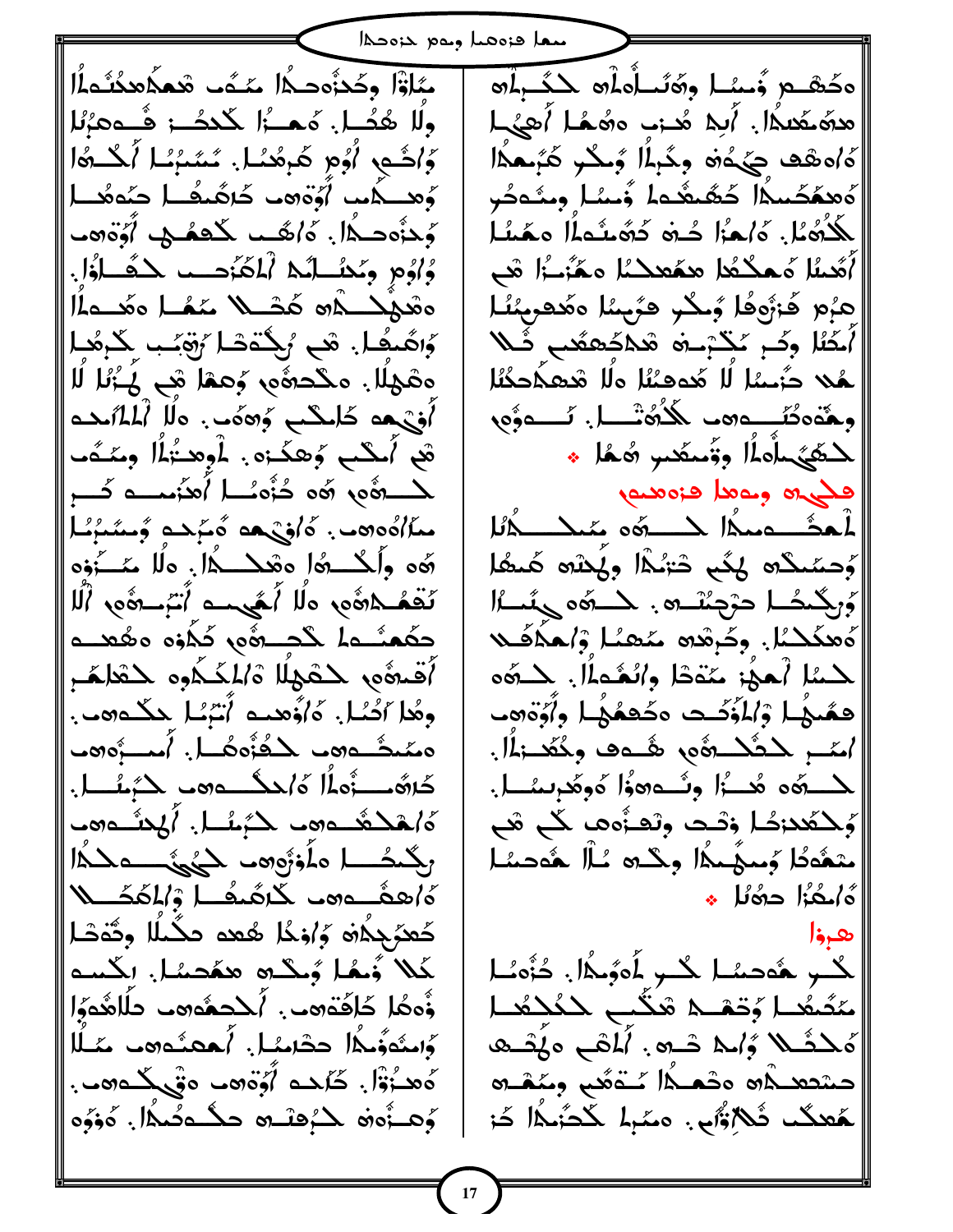سما فزوهما وموم جزوحها لَلَّحُـلَ مَعَنَـلٌ أَبِــدٌ قَـنْكُنفُــدَهَا لَلْخُـل هْلُــرٌ وِهُـــاٍ هَهُنُــا وَرُبُّبَ مَنْـــهُـلَا مُحدِّبِ أَبِ1. كَحَقَّـــوف حَــمُّـــا ەھْمەلەلگىلى ئەشھەر جىمىللار دۇرۇمدا تەرەپ لَمْلُوما لَمْلُوما لِمَحْمَدُ الْمَحْمَدُوب أَحْبِلاً لِلْمَوْوَوِي لِلْكُلِّ فَعَيْرًا أَبِلاً. لْحُكُبِ لِحَمْمُلِ دُمْلِ أُبِيمٍ. حَكْتَبْسَلِ لَل (الْكَسَّفَ الْكَسَّفَ الْكَعَلَاطُاطُعَمَّا ٱلَّـِـمَا) لْمُأْوَّهِ وَحَمْدَ مِنْ أَوْ مِنْ مَوْهَمْ لَمْ يَعْمَدُ الْمَسْرَحَمَدُ مِنْ مَسْرَحَمَدُ الْمَسْ هُالَكُمْ أَوْجُلُ هُمْ هُكُلُهُ. لَئِهِ لِهَـٰهُۥ أَ ِكُرْهُمِ ٱللَّهِ لَحْسُرٍ حَمَّحًا شَمْكُلُّمَ عَمْد هُمِدًا. بِمَعْرِ هُعَمَّا أَرَبُّنَا لَهَ بَرْنَا. كَافَ لَمُوْهُا وِهَ حِلَا إِلَى يَتَوَ أَبِـدَّىٰ. مُـمَعُنُـا وُمِيَا كَـٰدَّەمْـا شَـحِ ھے لمثالہ مَرْسُلہ لمکسلہ وْسِكْتِكَانَ بْكْتَبْ حَمْصًا فِتُمْسَا ةَ/هِكَوُهبَ. ٱلله شَوَوُّلاً وَّلِمَ وَوُمِئْسًا. لَكْتَبِيتُهِ أَا مُوَمُّلًا وَسَكَّدًا وَأَوْهَدُاً ەڭجىئز ھڪزلما. ھىئېئىمدا. ئەھُلا ەُ،لمَككەُمە يَتْمْسَا. لمەُوْە ھَلَلْتَّىل. أحــلًا كَـمُـكَـدُكَــم حـكـــــــ حـككـــا وَجَلَامَ دَبُّوجًا. دَوَّاه هَـتُوْفَا. کَي مِنَاه مَــَّبُه اُلِمُعَيَّــه الْمَــدُّمُوْسَــا  $\int d\omega$ لِحَقَّدَوْهُمِ وَالْمَالِ كَمِلاً هُمَعُمَلَ هُعَمَّا يُمَّد ٱلْكَتَكَــدەت وِلَا تَسَــْٱلْ شُـدَوْتُف ەكزئىمال. كىر ھُھكى وكىم كىھ دُّ;ْهِ مَعْدَمُ مَعْمَدُ الْمَعْمَدِيَّةَ أَسْتَغَيَّا. وَّحثُم، هُم مَحْرًا. وَكَرِيَّهم، هِ فَسَمَّيَّ لْحُرِ هِمُسْا أَلْحُدُّا وُلَّى حَمَّمُوا شَالَا كَمِ مِمْلًا لِكَنُّوَٰٓوَٰا هِكُمْهُمْا وِكُلاً كَمِنْقَالِ وِسَمُّــوٖ فُأُوهُنُــاً. وِلْمَحْــوٖ كَبِ لَا لْمَلَكْبِ. لَمَكْعُتْبْ كَبْصُبٍ. وَقُصْعْدَ هكَبِنُبِ. ٱلْمَلَمُدَ مَقْدَمٍ كَـَرْ حَزَمْنَا مْعُدْهُا دَلَا شَدْنُتْنَا. دَمَنُوْ ݣَى شَی طَّـْـهُ) مَّـقًا وَمِــهُـدًا. هُحَـّ مَّـدَّـلٍ وهُا هَكْفُهُ كُنْ تَكْتُمْلُرٍ. وَذُكْبًا حَكْلا مكْتِكُمُوم ٱلْمُكَبِّوْهِ ﴾ أَمْكُل أَلْتَمِ لْمُدُّمُّا لَّاصًا بِحِثْحُمْبٍ مِّنْحَبِّكُمْ وَالْمَسَّامَةِ مِّنْ مِّنْقَصَّارَ ثَوْتُهَا. أَمْكَا أَنَّهِ حَهَّنَفُ كَمَاكَمَاً . وِهُه وُحْقُـُدهَا حَهُـثُـدَاُرٍ. هُ/شُـدرِ أَمَدُه لِمُبُرِ مُسْفَاسًا ۚ. أَمَدُه كَعَمُو هَٰهَ ەُوۋُەممُر كَبُرْهُا شُهُا ﴾ |وَمِمْوَدٍ أَيْتَـٰهَا وُٱلمُوَوَّتَـا. أَيضُم جُـٰءَٰابِ حهزا لَىٰحَزَانَىٰا ۖ وَمَعَا وَهَلَاتُما ۖ. لَمَحْمَدْتِهِ لَلْا لْحُــرِ ـ هُـُحــُــا ۖ مَــْـــْرَه ۚ وَاصُــا ۖ وَرَضُــا أمروسك مه ألمستكسم المكككسو. حشەدْه ەملىك كَحكْم: شَوْكُــكُمْ هُ الْمُكَلَّمِــهَ ﴾ كَـــه في حكّــِــلا وُحشّــها جِفْتُاهُكُمْ أُسْقَىْ لِلْـقْعَمَّا كَرْمُنْكَا. لحَمَّــ حَمَّــًا مَحْلَمِّــم أَسر بكَنَــماًا وِلَا تَكْسَسِيْرًا وَهَدَّدَهُـــب خَامَّمُدًـــا. وُلِحَكَـــدْ حَكْــــدەت لُلْبِشَـــا اُلْكَابـــد ه هُدْ الْمَ إِنْهُ مَعْدَ هُدْ مِنْ . هَعنْــُم لَاحُــا وَهُــِت أَبِــا شَمنَهُ. السَّرْمُ الْمَحْمىدە مَعْتَمْا هَيُسْرا هُمُد. أُهُىم كُلّ هُـ: هُبُهُىـرٍ وال لَلْمُطِ لَمْـزُهِ جَزَلُهِ حَمْلِهِ الْمُعَمَّدِينَ الْمُهَمَّطِ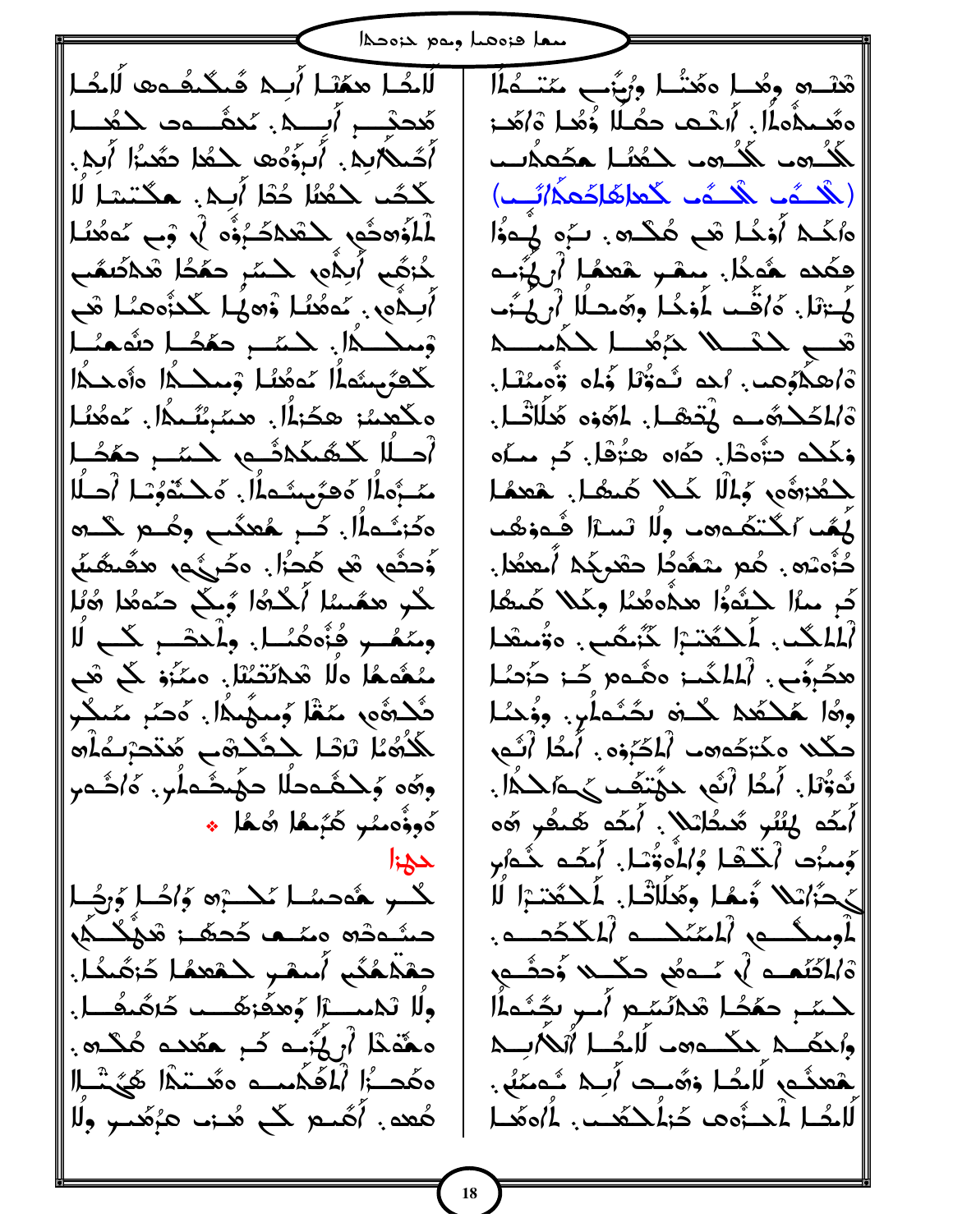سما فزوهنا وتوم جزوحها حَكَمِلَـــــ ∞م. ۞ مَكَــــلا كَـــلا وكَافِكُــا هَفُمَكُمَا مُِسَهَّىٰهَا شَكْتُوَى خَتَمْكَا أَهْكُوكُمُ مِنْ . كَمْكُلّْمُهُكُبِ لَحْقَاؤُا وِمَنَّبِ . هِ هُشَما هُمْهُمْ ﴾ [الملكسب فَي أَمَانَتْنَا هَدُّاتُكَ أَمْلَكَتْرَدَ. وَكَبِرٍ هُدِ حكَمِيُّونَ وِلْمَعْتَمِيكَ وَحَثَكَلَاكَمْ تَحْوَلَ ھُلَّا وَحِكْمُوتَ تُعْدَهُا تُوْجُوُا تُقْتَلُونَ ىگىر. شەھل<sup>ى</sup> هِهُمْ. أَكُـــلا وَهُـكَــأَمْط أَلمَكَـرْهُـــب. ونامحمه ولمكلمه ٥كُــلًا خَتَمــرًا حَمَدِ ﴾ إُوْمِ أُوْمِ أُسُــلًا لْمَشْمَدَ الْمُمْ أَمْسَدُ الْمُسْمَدُ لَهُ الْمَسْتَعَمَّلَ أَبِهِ حَدْمَلًا أَقْلَ هِنُا وَٱهُد:. هُكْبِر ئَـــلا حَصُبُــا وَلِلْــــرْهُءلْرُه . لِـــــرَه ه هُنْ هُلْدَهُ ١٤ هُلْهُمُمُ . هُدَهْدُاً وُهِكُكُب هُم مُقْلِ ومُصْ حَرْجُسُهِ وَوْصِيمًا أَهْدَا كَمْ وَهُ وَهُدِ هُبِ تَعَوَّلُكُمْ . كَــرَهُ٥ لَا مُحْــُماَ وَلِحْـمِر سُنِلُومُر كَحبُرا لَا شَدْفَعْفُسَا لَاذِخُـا مُحداً أَحْجَمَــ; حَهُنصَّــداً مَحَلَّــدَّــدَّــدَّــدَّ ثَــٰهحُلُــٰهُا مكْــٰهـِــٰهُا. أُــــو ڤَــِهجُرُلا فُوهُهُ لِحَمُّه ولم وولم وهـم شِلْم وملا كَمْ أَسْتَمْرِيَّةَ مِنْ كَمَدَّةِ مِنْ الْمَعْدَمَّةِ مِنْ الْمَعَامِيَّةِ مِنْ الْمَعَامِيَّةِ مِنْ هُدْئُمُا دُه حهُمُا مُوهُا وحزُّوصِهُا هُبِ كَزْوُمِكْمِ الْمَالِمِ فَيْوِ بِهِ كَاهِكًا هُنْسِيِهِ وِكُم سَمَّزَةِ هُم مَتَمَنُكُم وَمِنْهُمِكَا أُدهُوزُ وهِ أَسْرٍ . حِمَدْ الْمُسَتَّفَرِ وَلَا كَسْلَاهِ . لَكْمُه مَكْصَلْحُلْمُ وَرَبُّكُمُلًا . وَرِيْحَمْلَا سَكْتُفِ هَٰنَوَ لِمَنْكُووُهِ . هَذَكْنَانَا خَمِ مَدًا وْالْمَاعَنْدْ حَدْبُواْ لحَقْدَهُدُهُ! هُزَدُهُ. وَدَرِ لَا هُدَّزُهُ وحْمَدُ مُلَّا هُءَدْمَا دُامْدُوا ﴾ ﻼﻱُﺣًﻪﻟُﺮ. وِ*ﺗُ*ﻠَﺖ , ﻛِﻜﻘﯩﺮ ﻣَﺪﻛﻨُﺎ. ھروا هَهُدسُنَ وَهُدونَ لَاحِذُوا وَ هُزَعْهِ ا لحقفكا مدهفنا كبزدا سكت فُوهُمُّ . هُمْ َحُرُثُه أَلَّا هِكُب . وُهِيَّ زُوَّا أَكْسَرُهُ| وُهُمَا هُعْكَمْسًا. وُحَصَّبِكُ هَــِ عَـقْـا مَــوَّتَـدُكْـَـا هِــْــوه حَنَّـهَ حَــا دَكِنْعُسِ ەدَبِشُـەلُر. ەَمەَكْشَفَـــ هلَّمدُكُــــــا وَحزَّه؎حــــدُا هوَمدُــــِــابُــدَ لْحَدُّدْوَهُنُو حُزَّا مُسَّبُرُما هَجَلَاهِ وَاجْبَا لْكُمِكْتُحُطْ أَلَمَاً. أَصَكَ وِقُودَهُمُا لَلوُور ِ هَكَنْنُا. ٥مَازَهْنَهُمْ لِأَدْمِنُو كَبُرَهَا. وِهْدٍ خَفْزًا هُنهُا مَعْصِنْنَا أَمُتَعَـدٌ. تَدَمَّرِ. ٱلمَنْصَف شَدْ مَنْعِ أُسِرٍ خُصَّرِ دَّتْهُـهُا . ٱلْمُكَس حَكِّسًا أُسو مُنْحُـل. أَوُمِ كَرْنُعًا كَرِمُنَا. مُدْحُا وِهُكَبِ حصْبِهِ كَنْفَا خَفْـم أَهْفُوبًا أُسـر كَلافِكُل حثَّەم حَزَّەحكَّا هِكَا حَتَّىصُ هِمَسْلًا. هُ/هِجُكْم حَكْمِهاْ أُسِر كَنْمُسْلَمْ هُرِهُنُسْلَمْ هُسْتُوبْ وِلْلاَحْسَنْزَلَ. لمُسْمَدُ لِـ مَعْزَيْهُ مِّـَــهِ. وِقَــدَــهُـــمِ مِ ەَحَفَزَوۡـمُـــا ھُـعدُا۔ــــــەٮ وتَــاكَـمَـــــــــــمِ حدَّەھــدًا ٱلمَــزُب ٱوُمِ. ەكَـدَّەھــدَّا حكْمحُميكُا وَاسْتُنَا كَعَلَاتًا تَــْ90. وَكَمِ حَرَّقِۂًا وَجَزُّوصِهُا حَكَرُبٍ مُـزُّوماًا كَاوْكَدْهُ: حَنُنهُم سَنْتُ مُنَّى سَقَّدَتَهُ

19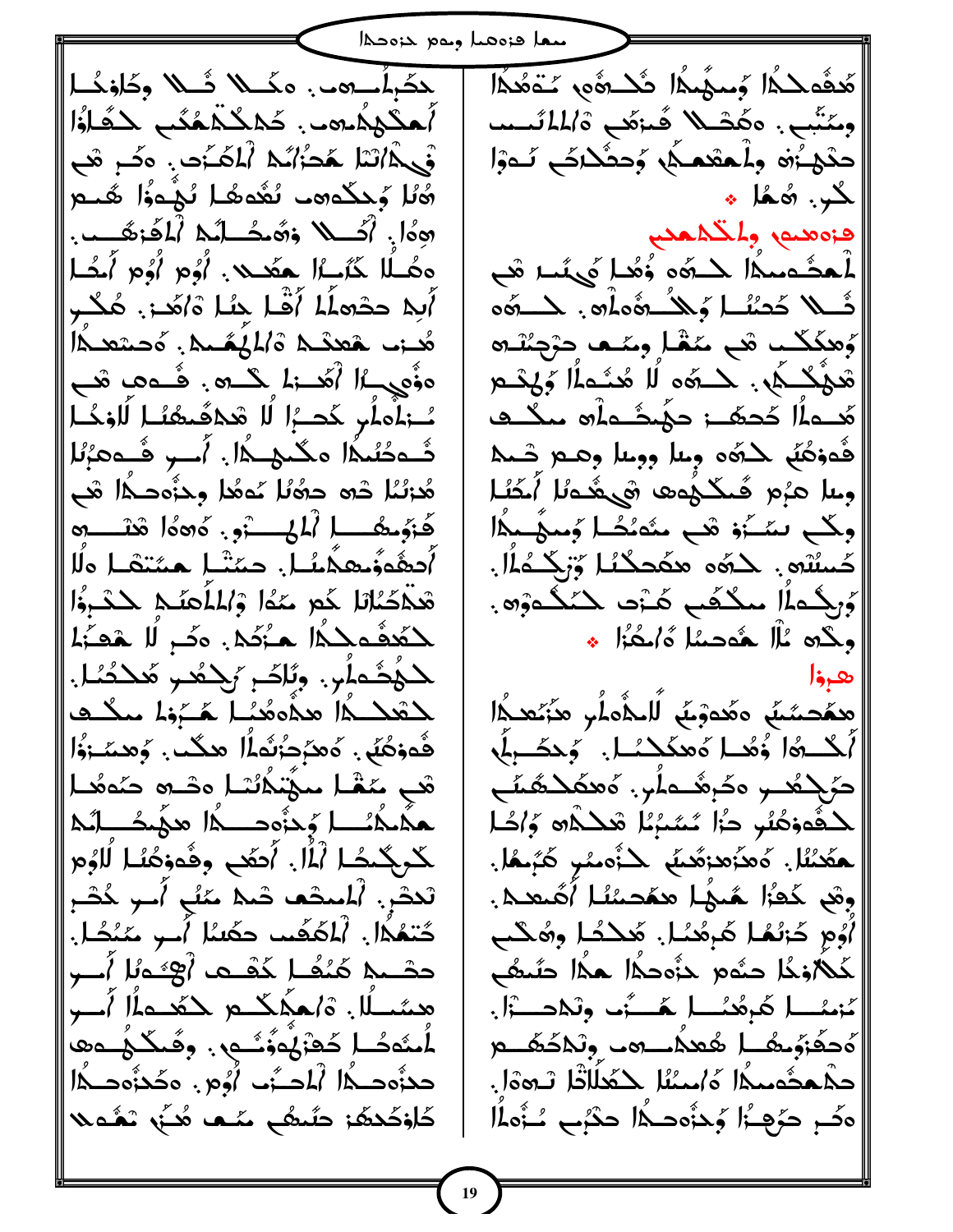سما فزوهما وموم جزوحها يوْ أَنْ مُتَعَمِّلًا وُهِمَّسْلًا بِفَعْدٍ وِهُنَّا ھقسلہ سلاقب ہفتوں گے۔ وهَتْـا. كَهُـا وِمَتْـا وهَعْـا وُومْنُـا ەكدەدھا كەشلا ھۇسىلا ۋەكىل شى وَحَدَّوْدِهِمْ الْمَحْمَسِيْةِ الْمُحَادِكُمِيْ لَمَثْداا تَنَـٰٮ أُوُم ِ. كَدْوُدَـٰٰا ٱلْمُكَمَّـَـٰ حَكَسَةُ! مَمَّنْتَهَا الْكَسَاءُ اُوُمْ وَيُعَسَّرَا مِيكُمِلَاهُومٍ. كَحَزُّهِدَا وَيُـب لَحْــةُومٍ لُهِ وَذَا. وَهَدَ مَثَلَ مَنْذَا. وِكَذُوصِهَا لِحْشَى حَقَقَةًا. كَمْ هُتَوْتُلُ قُبْضُوْهَمْ أُهشبوه ههُه مُنْسُدةُ وهُ حَفْزُومِعُسِلٍ. وَهْيَ فَيْ مَزْهُمْ وَمَدْهُ مِنْ مَحْزُودَ الْمَلْ كُدْوُدَهُا أُهكسِ مكْسوڤُو هُدهاُ! أَمْلَكُمُهُ 500 غُوُمًا كُلًّا هُمُسْتًا. كُ كطُـا. ٥كَحزُّ٥دــدا أهــدوُّب شَبــرةُ٥ ھکرسُب شدہ ہُ/ھُڑے مگــــم لگـــو هُدَكَمُتُهِ وَهُدَأَلِ. كَدْوُدَهُلُ بِكَعْدَ مُكْتُما وشُوُسًا. مِمْكَعُكُمْ مْكَسُرُوهِ اَوۡعَـُـٰمُ وَءُٮبِ ٱلۡاَحۡرَجُونُـٰ ۖ لَمَوۡوَۚا ۖ هَيۡشَالَ ۖ. ھے فَزَمِّىطَا اُوُم مِمْـدًا کَــز ھَٰـزَتَسَــر ِّهُ/وَهُل**َ وِحُـمُـبِ مَبْرِؤُه ُـبِّ**. كَحْزُّهِ⊂ــكُلُّ<br>اُلْمَلَــُـــعِ حَكَـــلُّل مَحْــدُــُــل حَزْــمْـــرِه تَمَسْدَهُم، حَكَّنَسْماً ا مصُنْه كَحَزَّەحــدًا أُهفَر أَبُّه نُـهُه وُرِكْـمَا كَـفَوْمِـهَـا وُاوُم. وكَحزُّوهــدًا ٱلْمُلَّقَىــمِ صَكْــلَا حِسَــرُه اُلْ. كَحَزُّهِ صَـــــاً الْــمَكْسَـــدِهِ الْوُمِ مَمَّدُا هُــومَسْمُو دْــمْ أَتْكْتَـا. وِحْدَابُنُا حَزْمَهِ وَهُـَىٰ. الْكُلّْاهُكُب اوەُا اُوُم حَقَرَوۡـهُـــا کَــــزٖ مَّدَهَـــَــۡنِ ەكدۇەھكال ھكىب ھۇسئا ئىتىگەھت هُ الدُّـــم أَنَّــهِ أَرْضِــا هُوصِيُــا. حقَّحسُا. مُلَكَلَّمُعُنَّى مُـع هُـبُ كَدْوْحِــــدا فَـزِهَــــب أَنْـــم، ݣَخْـــا صْحِمْ وَسُلَّىٰ کُم هُدْتَهُم هُو خُصَّرْتَا كَنْصُكُــدْ، وَمَ ذُوْدَــدًا ۖ فَرْهَــب تِّصًّــــ أُوُمِ. كَحْزُهِدِــدًا هُزَكْــدْ مَنْــدًا مغسسا حمي المنابية الْمَحْمُلُ وِيُحِكُلُ دُوِحَْـهُمَلَٰلَ. دَكَنْوَحِكُلُ حَقَّدْهُنَّى هكْتَ أَكْتُوا حَرِجُتُمَا لصنتك هُلُره . هكَذْه دلُما أَلْمَلْمَس وأُلكُوهم أَلكنُما وبَنْشِلٍ. كَدْوُهِكُم لَمَوْدُه وَفَزَوُمِعُلَ. كَمْ يَفْعَبْ هُنْهُمْ أَوُمْ ِّهَقَىـُ;ْلَ. كَحْزُهِ=ـِـكُلْ أَمْلَكُمْتَ لَمُوَجَّـــهِ - المَّكْمُ مَكْمًا قَاؤُا هُمْهُ لَا لَاوُمْ وْأَكْلًا بِهِ كَدْوْدَهُا أُوهِهُمْ تِدْهِمَا لَكْتَهَشَا وَفَزَوْمَعْلَ. هَكُلا كُلْهِ كَيْتُعْلَمْ كَتْعَبّْتُمْلَّ. مَعَلًا هُجْوَّا ةَاهِدُ . لَمَكْذَهُكُمْ هِهَا كْدَنُوجُا وِلْكِنُوهُ حَدَّوُ وَهُدًا. كُنُو أَوُم حَقَرَوْمَعُــــــــــــ ( مَقْرَهُـــــــــ . كَدْوْحَكْلا حَكْلا مْعُسْلا حَكْمَحُمْلَا كَلْكُلْمُكُمْ رَوْءًا هِمُسُلْ كَبْرُكْتُمْا كَاثَةَوْنَهُ لَكُفُنُكُمْ وَمُنْزَحُكُمْ. دَلَوْخْصُدَ كَرِبْكُمْلَ. شَيْ كَحْسَرْ وْهَعُمْلًا وُٱوُمْ لْكْهِيُّهُمْ وُحِثْكُمْ جُشُوماً). كُمْرُّەكْمَا تَعَكَّمُ مَّدُا أَمُّا وِكَعَتْرَا مُحَدَّدًا. وَهُم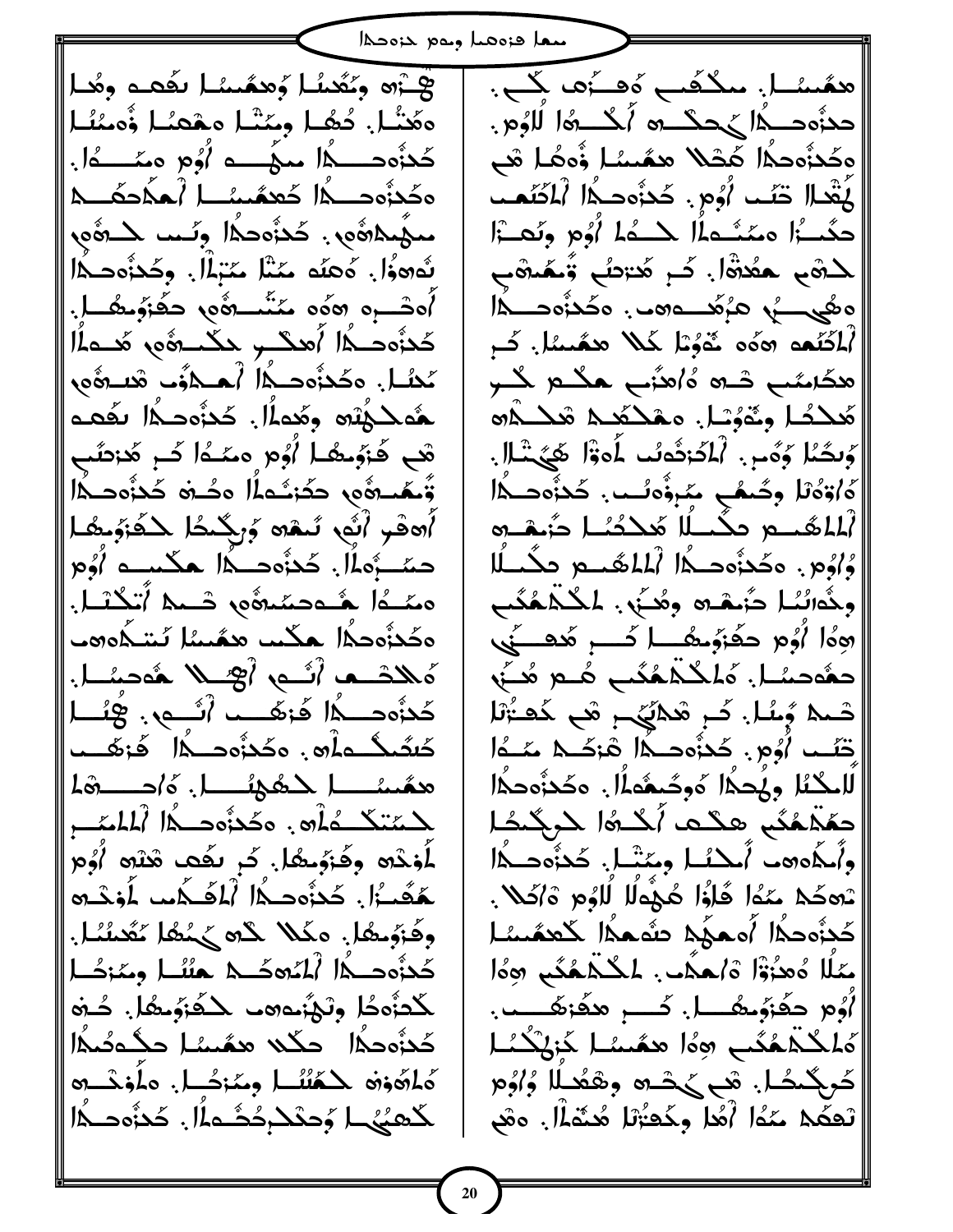سما فزوهنا وتوم جزوحها وَهكَـــد مَــكُفَبِ نُــهوْا هَتَمَهُــهو هِهُا ﴾ُوُم هُڪُڪا هڪُهُلا هُنڪُـا هڪُنه كَحْزُهِ صَـــكَلا أَحْكَاهُكْـــب شَكَّرَ شَـــدٍ شَوْسَــل ەتقتىئىن شقا ھ مُحْشَــداُل ەدُھ ئَـــداُل ەُىشَــْداُل. هيبراا ورحمحا كَحزُّهِدِـدًا بِشِيمَ أَوُمِ هَي فَزَوْجِعًا. لْمَشُومِكُمْ كَلَّوُهِ مَمْكَكُمُلٍ وَذُهُـا لَلْغِمْلِ وِكْتُوْلِكُلْ. وَكُذُّوصِكُلْ بِشَكِّ كَمِنْهُمْ وُرِكِّنْشْدًا حَرْجِنْسُوهِ . كَمَنْوَهُ همُسُل هَي زُوهُما رُرِكُمُما كَسُمَا لِمُسْمُدْ مِكْبِثْمِ. وِكْبِثْمِـ مَعْمَدُ ْ هَنْتُكُبْ وُمُمْسُلًا. ثَكْـادُه ۚ وَبِ ۚ شَـاتُكُلَّا وْاهِهِ مَسْرًا لَلْعَهُــزِ مَتَّوْسًــلِ وَهكَا أَوُم ِ. دەٓپ ۿَعكَــَــَ مَهُـنُـَـا والُعُــٰماًا. ۖ ـــــــوّٰه همُــوَّـــا وْالموْتَــت هُذَا هَذَاتُهُ أَمْ هُدُهُ هَا. وَيُعِجُّرُانُهُ ەكھھكىل وأَمَّةه لَّمَّى لَكَنْكِسُوْمِ ائىھە ككھەلَا. مىمىگە كىلگىكا. ەُھىسسەھُە ۋەھكَا وُھھُمسىن اُوُمْ. هَدَهْا وِحُكَّنِهَا). كَنَّهُه هُـُزَا وِنُـهِ وَأَوْ ەُوهُدِيسُا وُلِكَعْدِدُا والْعُملَ وْشَفْ. ەھَكْسُرْوْهَا شُەھرُّا جُعْجَا، ە/ْجُرُّەْم لْكَحْزَهِ أَلْحَمْنُكَ وْحِسُلَ أَنْقَـٰكَ لِمُعْنِي وِتَعَزُّهِ مَـ كُلِّ هُـ مَـْهُوَدًا وَسَـمُـِـدًا. ألمكند ربكت ووهُنُ وهُلْسُكَمْ وحْده عْلَا هُءَدْمَا هُ/مُحُرَٰا ﴾ تْمُـــە × مْمُـْسُـــا. ەَحْــُــەتْدە وُاوُم حروا همُسُلِ أَكْسُوا وُكِّبٍ. وَهِ وَكَبِ بهَيْهِ وهُـل ههْلُم إِوّْائُلْكُمْ. هكْرِيْبَهِ كَلاَقَــــــ مْزَحَزِّــُـــملَّاهِ وَسَكْـكَـــــع. سأسأسحب للتهيئ وكتنفا وحكب كَسَهُـــدًا. كَـــلا هُـنصًــا وُرِجَّنتُــا هُوحُكِيُبِدُّـــواْلَ نُهْــــم كَـــــرَو . ألملكـــمه حتّىمعّىـــــــــر. وكَـــح مَعْهُتْــا وللأَحْمَدُ مَكْزُومْتُ مَبْكُلُ مُكْتَبِكُمْ الْمُحْتَلَ كَعِنْقَتْكُمْلَ أَقِيَّوهَا كَاهُمْ وَلَدَ كَبْلًا ۖ ەدئْدْمُ خىُلگى \* هُوۡۤا ۖ خُدِجُمۡصَٰا ۖ مُبۡمَٰا نَعِيُوٓ ۖ صَٰٰٓٓ ۖ حجزا كبدُ أوكهِمَتمْكُب أَلَدْهَ كَلا أَهْنَمَكِ بِكُنْشَا السَّا هُءِ وِلَا مُسَاْت رِكِّىطُ هُـُووُّا هُو لَا نُفْـلا . رِكِّىطُـا . امَّىقًا. وُامْلاسْلا حْقُبًا حَقْفَلْس كَانِ مَسْلًا وَّدْسَتْ مُسْتَمَرِ الْمُسْتَدِينَ مِنْ الْمُسْتَدِينَ كَبَرْ حْكَمُعَا رُجُّوكَا. رِجُّجُا كَتْب همُحِسًا. أَهِدًا ۖ لَكَنْ هُزَا أَكْرَهُ! لحَكْتَعْتَفْ أَوْاقْتُ مُلَّارٍ. وكُنْدُ أَصْبَرَهُ لَ وَكَمْشُدْشُدَهُ لَـٰهُمِـٰ أَمَنْكُـٰهُ لَعْفَـٰزِ لِكَحُفُوتْا . <sub>لِ</sub>كِّبْحُا هَبْ لِكَـٰقَعَيْنَا كَـٰعَ لْحُسِ. وُامكُمِ شَعْمَتُهِ وِأَصَلَّى مَسْأَلَ أَقِكْتْمَا. ەڭرئىچە ھُـنى كَرېڭىگىر وَرَجَـــده ولْمُلهَـــدُمــ كَيــدْ\ كَمشَــا مَمْل مَيْهَكُلّْهِ. هَكُوكُنْدُبِ هَشُمْهِا هُقْلُمُهُ). ەَصَرْجُمْصُو لَهُمْ وَسُتَهْلِ وُرِكِّىطُا شَوْكُكُل وَكَلاَّفُ ثَكْرُهُم  $21$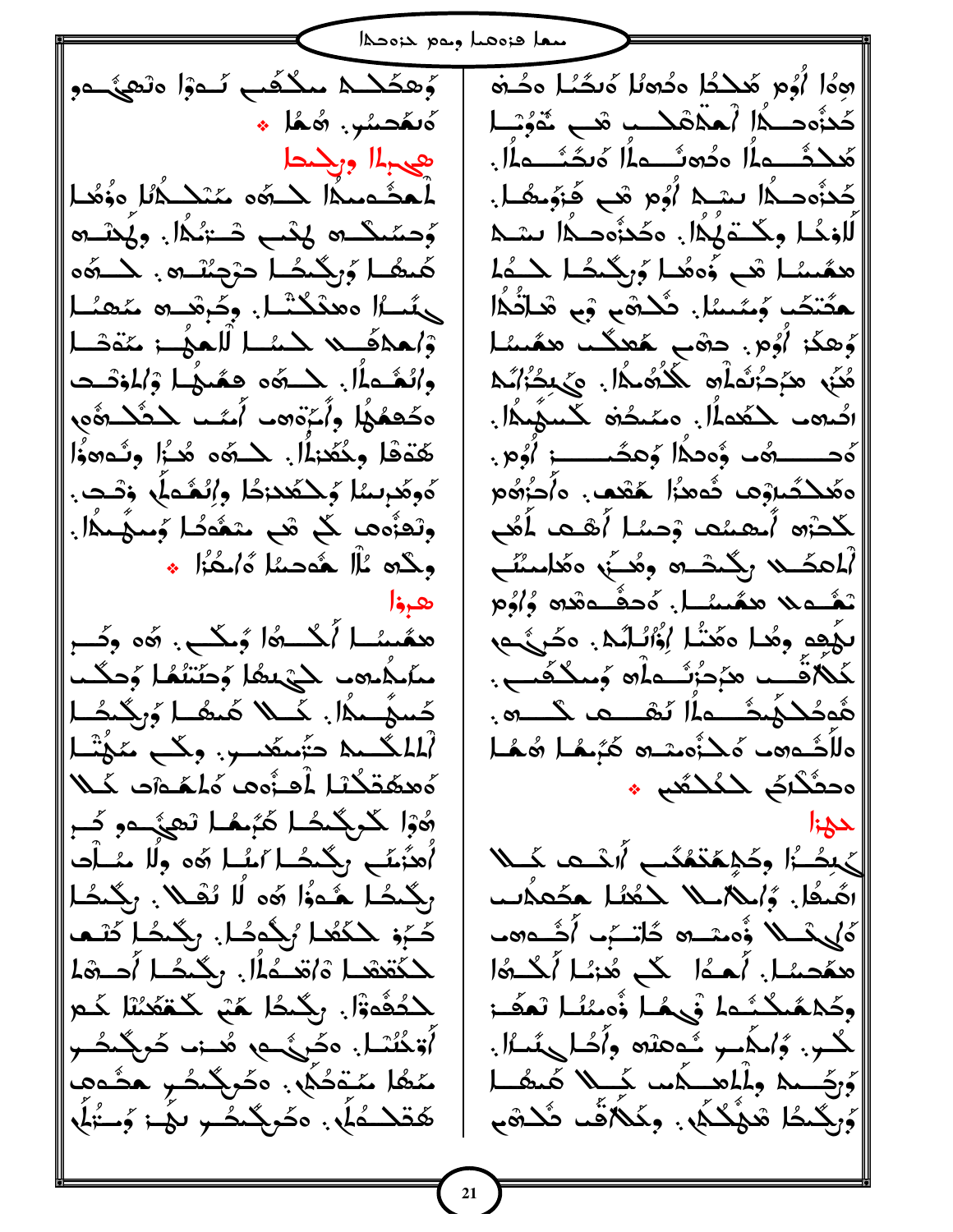سما فزوهنا وتوم جزوحها ەڭسۇڭم ەكرېگىكسىر ۋەسىۋەر وَنَكَسىز أَحْرْ، حُكْمَتْرَا حُكْدُوْلُهِ . وِحْهِ قُلْنَا مُكْتَرِدِينَ وِكْبِرْلَمْ هِدَهُمْهُدِيدًا. 20 هـ26 لْمَحْـــمِيكَا قَبِ ثَكَـــْقُو، حَتَّىـُــا كم ەلكقتېم وتھيمو گىر دەە هُدِكْتَــْ إِ. هكـــه اوهُـــا هَيــــــوا مأەوۡۂًا شَے ثُکُّےُوۡ مَیْنَا مِعۡتَمَّا مُهمَّدَا إِمدُٰنُا ووُسئا شَـكَاـكَابِ وِلَمِّلَي . دەُنا ئېڭا مەھمَّا وھىراًا \* أَمَاعْسَــدا ثَنَفَــدەت وُرِيْحُــُــرِ تَفــدَٰوْ ڭىم. كەشنىڭ تە ۋېگىگى /ئېسىل حروا همُسُــا أَكْــِهُا وُحْــى. هُه مَتْبِـا لِمَكْتَمَا أُمِّسِيمًا وَلِمُثْنِيَةٍ حَمَّةٍ مِّنَاءِ كَامْسْتَ بْخَيْشَا وُسْشَالًا وِجْنَدْيَةٍ دْتِكْتُبِ . هُمَدُّه; كَـمَّةْهُدًا وِكَـهِ الْا هْدْلُكْتُمُلْ. هُمْ وُحِنُفْلَهُ هُ وَوَصْلَهُا هنُـــــا. أُبِــِـــد لَا هُــُـــــــــهاهاُ ولَا وِنُحكُبِ حَدُّقِهِـنُمُّهُ. وَنُسْعِ لَهُنْتُمْ لَا حَبَّتْلَا حَثَكُ، وَفُوَمَتني. كَهِكْت هْكِيْحَكْنُـْمَاْلُ مَهْمُثَـلُ حَرْجَنُنُــرٍ ۚ كَبِـعْرِ مَعْمَلًا إِلَيْكَتَابِكُمْ شَيْلاً مِنْكَمْ الْمَعْمَلَ الْمَعْمَلَ كَتَفَعَّدُ عَامٍ وَّحْسَا وَحِدُّ ۚ إِلَى كَنَّاسِ ەھّداْ ∫ۇاگىىگا ەوھھال. شۈپلا جگ; حثَكْتُوم شُوفُكُب أَحَطُا وُحِثْوَةُوشَا ْ هَٰذَ*بْ* جُنْلُ هَمُّ: هَلْ. سَكِّ جَلَاهُ هُـهَا مَلْكُمْ مِنْ مَا مِنْ فَأَهكَــمَدًا مَكْتَــمِدَّهَأَمٍ مَّسْتُــمَدًا مكْعثَمْوْلُمْ حَكْمَلُو شَـْهِ كَـْرِ شَـْه حــــــــــوُنُل مُوهُــــــــــــل أَلمُـــدْ . أَمكُنُـــــــــل مكعثَــهوَماُـر معَكَــمـــدًا مكـعـُـمــدُر وَحْدُّـــه حَكْمُتُه وَمُحْـــه أَلْمَـــتْزَا. هنَكَ;أَا شُهْا. ەحثَكَاكَ ۖ حَـنُكَـثَعب هُكْشُهُ وكُعنُـه\$ هَقُمْبٌ هُ٥٥ قب حُكْــم المَـــّزو في هُـولِهْــا عصونا المصلم معطله ومي وقَعِدْهَا أَمَاهَتْ لِحَقَّى مَتْهَا مَتَبَالَ Javois Nand أهدُّ مِيكُل لِمَدَّهُ مِيتُمْ كَعِنْتُهِ . ەلل ھەممەڭلىل. مەھئىل كىھىسىدال وَحِكَمَحِيُّوا أَقَّصِبِ هُعَصَــمَ. أَيَمَّتُــا دُنْ دَهُ اللَّهُ عَنْشَا وِمُّسَمِعْ كَحِمَّا : حرْجِنْتُه . ەھُــم وُٓەـتــه كَاتـَبُـَ أَحُــا وكملكلا وحكحنزا لمعنزا كالمككب مُوهُلًا هُووُا مكْمكْت بِكُمْ قَكْلًا تُقْتَرَا هُكُـــه من من من من من من الله عليه آلمانُكت لَكْتَحْتَوْلُمْ. مُتَمَّطُل مُتَّتَقَّف كَيْنَ مِنْ مُحَمَّدَ أَوْ حَسَّدَهُ هُوَرُسُمَا كَحْزَهِ. وَهُمْ رُوَّهِ كَلْهُ شَيْئًا مُّتَمَّا ہُہ وقب وُھــکُا کَـــرِ ٱھــکُہوَید لِكَمُوهِــــُّبُدُّا وْاهِكُلْمَــــتُوبِ هِكْــــرُّمُلْ حَقَّـٰهِ حَكْمُتُهُ ﴾ [السوء حَكَّمِــأَلَمْ وَمِنْهُــمَكَّلاً َوۡاكُمِنَّفُواُۚا وُمِكُو ۚ. لَاوۡكُل وُوُحِلَا ۚ. هُفَحْلَا وُهمَّمَّى حَكَّدَتْ الْمَدُّهُ وَاؤُلَّا مَنْتَا وثَنْرِ لِأَبِي. ـقتنعُمْا ومِنْقَوِ. أَقُتْ لَمُوَذَا صْهُ مُتَمَّا حَبِّ مُسَمَّلُهِ. وتُمَعُمُّا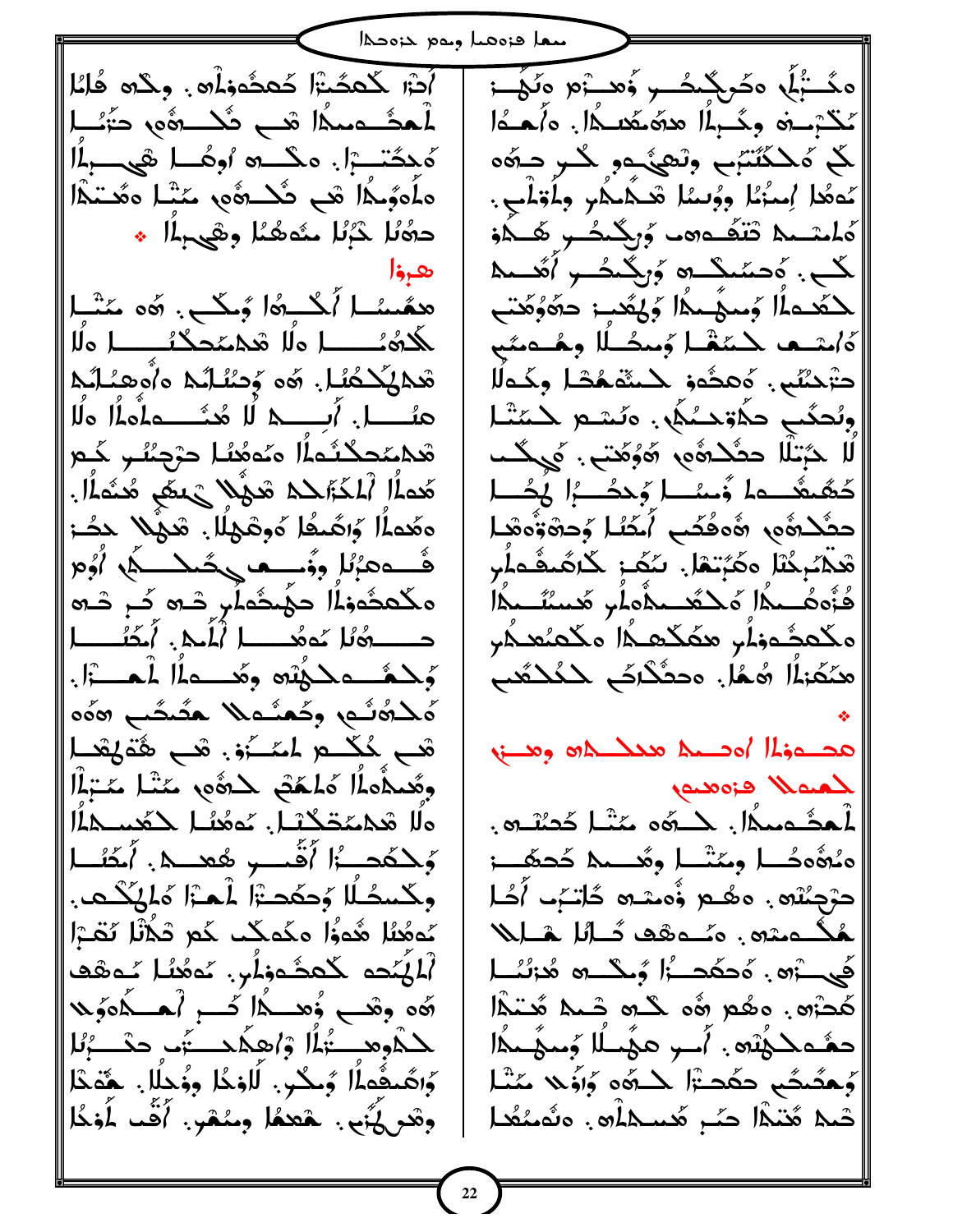سما فزوهما وموم جزوحها ثَلاة ــِب هُتُـــدًا. أَه هشَـــه; اُلْم أَهْلَاؤُهَا. هُنْها هنَّوا مَعْلَمًا هُم هَامِنْتُمَاً. وَدُهَ ٱلْمُنْتَمَ هُوَ حَيْضَهِ قُىڭيۇچە وُغُلاڭ مۇڭدۇ. ھۇسىھ وهَـٰدها أَلْمَـٰهُم مَكْـٰها. أَه هَشُدهُا أَلْمَـٰهِ لَّكَ لَكُمِيْتُرُهُ وَيُعْمَلُهُ هُوَ قَنْفَقُتُلُ. كَنْمَاءَ لِلَهُمْ لِمَمْتُمْ لِمَمْتَ الْمَعْلَمَةِ مِنْ الْمَعْنَامَةِ مِنْ الْمَعْنَامَةِ مِنْ ا هُه أُحمِنُنَا. هُه وكَسِمْ كَـهِ حَسْمًا هِ هَذَا ۚ هُنۡتُوۡ الۡ وَهُنُعَـٰهَا ۚ ﴾ أَو هَذُهِ فَلَا كَافِكُ). هُه وْالْمِيَنْـدْ هْبِ شَوْسْا كَعَلَّمْ هَذَا . وَتَعَهَّكُــكُفَ أَلَيْـتَ وَقَاسِمِ كَهِكُوهِمُا كَتَعْمَلَا كَبِرٍ هُوَ أَيْكُوهِبَ ةَأَهَد: وَهَٰا شَـٰهِ هَـٰنَهْا جَـٰ: مُّـَاوَّا هَّنْهُٱيْدَا أَحْدَهَا. وكَمَلا شَمَلا. هُـثَمَـ هُحكُحــزُا سُــوْت مَنْتُــل أُه هَجُــهِۏلُم لَهِدْهِ وَكَرْدُهِ حَثَلاًلاً لَقَرْاً. وَلَكَفْرَه هَامِمْنٌــداً. وَهوَّا هُودْهُـل وهَدَّاْ دَّاحُدُ ۚا وِهُــالَ لِـكَهَـثَــه الَّهِ . مَهمُنُــا لْحَيْبِيضَ . أَه هَشُـهِ; أَ هَامِئْنُــْمَا. تَىقُومُ مُحْسِدِ كَلّْمِ يُسْمِعُو مُعَافَظِ ا وَهَدْإِ وَمَثَلَ أَهِكُفَ; دْهِ كَعَقْتَهْلُ أَه |هُ٥٥ كَعثَـــەوْلُرٖ هُكَــِـــُكُمْ مُنْـَـــا. هذُهِذَا هَامِنْتُمِدًا. وَاوْخُط وِمُنْكُمْ ەَجْھَـەۋُا مَكَكَــەب مَنْبِهُــەرِ مَكَـنِنُــوُل مُحْتَمْلَ مَرِمَحِكَمْ أَوْهِــَكُمْ. أَه هَشُـهوَفَلَا وِثَـكَٰانًا كَرْثُــٰم، ۚ هَحكَمــُ ا ۖ مَــٰبِـلَا نَعُبِ: كَالْمُمْلَدُانِ. وَمَحْدَدُا وُٱوُمِ هِجُعَـدَ. دَيْمِلْمَا وُلْحَدِهِ. وِٱلْعَمَّدِ لَاَكْتَمَلَّا لَلَّا اْلْمَاهُـــــــمْ هِهَٰا هُت هُشُــــمْدٍ هَدَاقْـــا /َه هَڅُودَاُ! هُامِيْنَـُـدَاْ. وِيَـالَا وِـنَـنْـاِ ؤُهِـــدْ كَـــلا كَتَتَـــرْ!. أو هَذَــووَلَمُ دَاقْب مِيكَاهِدَ. مُوَهُنُا كَتَلَا: هُرْؤُا وَوَمِنْمَسْسَدِهِ وَٱوُمِ هُعَلَــدَ الْمَــدُمْرِ هَامِمْنُمِدًا. وَمُحْكُمُ كَعُنْتُمْلَا مَنْتُمْ ِ هَهُنْنَــــل: /ُه هَـدَّــدَوْلُمْ هَامِينُنْـــبِدْلَ وحُكْــرەُم، كَــانْل وَآوُتْھَــا شَــرە رَهَّـــب كَانَقُومِ. يُوهُلُمْ هُدِمَاْ أَمْكَنْ هُومَ مَا يَدْ هْمِ هُـملَا وُلگـر. هُـعنُـملا وُهُـلَا لُــــووُا حكّـــــوهُى. أو هَــُـــوواُا مَحْلِمْنُنْـــمَدًا . وِكَهِكْتُفْــا كَافْكُــا لِكُمْحَكُلا شَكْلُو ٱلْمُؤْمَنُونَ مِنْ مُؤْمَلًا وَفَكِما كِتِرْهَا وِكْتَنْزَا هُجْمَعِيهِ لِلْمَوْجُبِ ومَحْزَمُوا وِكْعَنُـمْلا كُــٰة 20\$ رَبّ وهُهو وُسِمًا وَسَنَّا هَاوَيْهُمْ حَقَّصَهُدَا مُّـــتَـٰمَّا. أَه هَــُـــهِ فَا هَامِمْتُـــماً. ِّ مَرْ مِحْمَةٍ } مِنْسُلَاءِ وَكَنْ مِنْ مِنْ مِنْ وِثَمِهِ وَا مِمَنْا مِهُو حُفِي كُمِحَيْرَا. }ه لْكُمْعَا هَٰلًا هَذُهِ فَهُمْ هُدَدَبُهُ عِنْبًا ۖ هَشُـه; أَا هَٰامِينُنُـبِدًا . وَهِمَمِــهِ حُــة هكْبِدَبِنَبِ ﴾ هُكِرُّەدْ أَمَّا وِهُـْمَدُّهُمْ فُزُّەكْىدَا شْدْكُلُومُ صَالَا بِوَّەمْبا هَنّْتَـْط لِلْمَوْخْـــرَه وِفُزّْهِ صَــرَةُهِ . أَه هذُــه; أَا هَامِينُــُــمِدًا . وِكُنُنَـــرَا وَهُ1ه هُبُمطْ هُدِهِمَّةٍ هُ/هزَّمَّدٍ. أَو هَخُوذَاً! كَعِيْسِـلًا وُ∞هُا هَتنُــا كَعجَــــٰٓژا. /ُه 

23